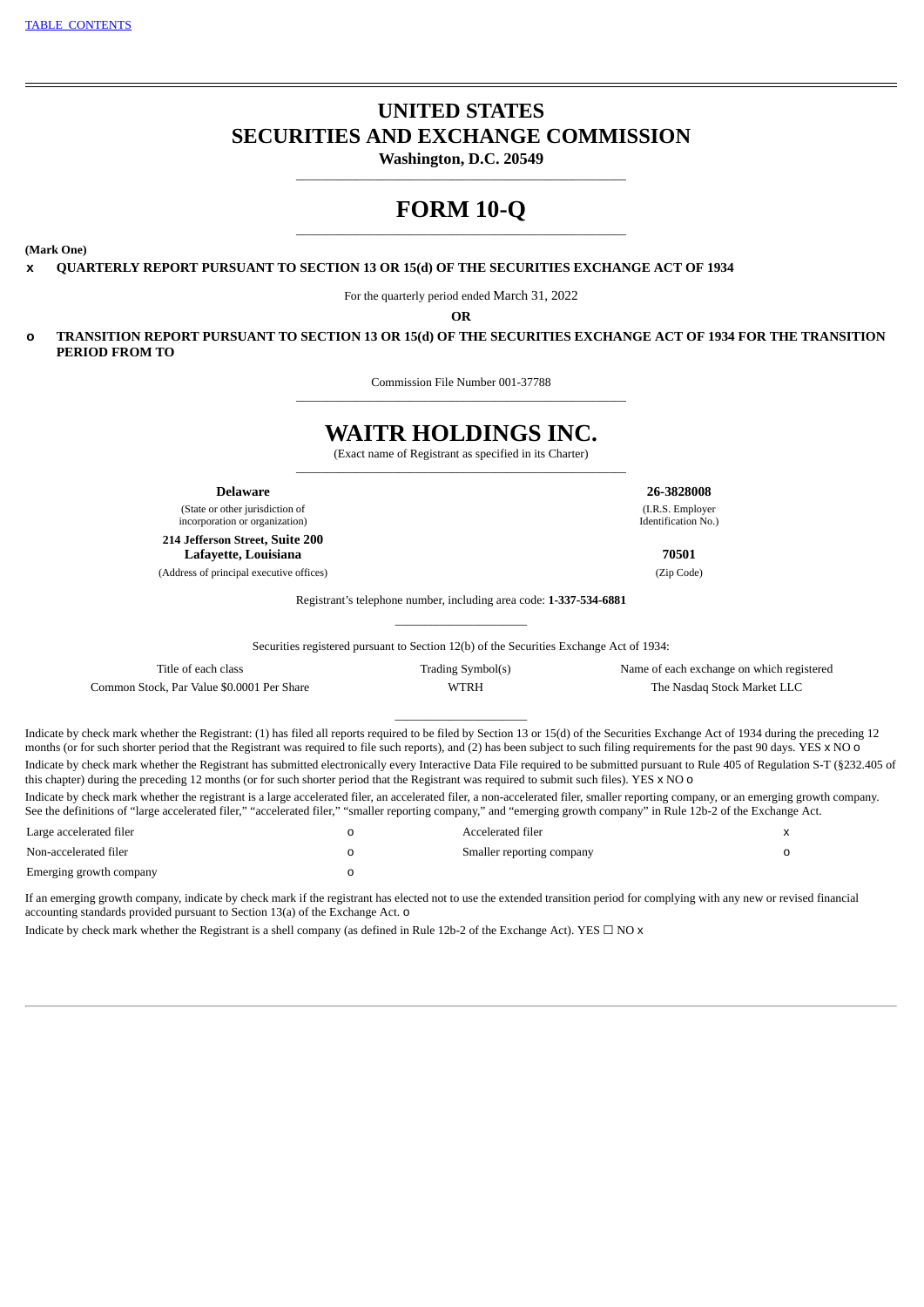<span id="page-1-0"></span>The number of shares of Registrant's Common Stock outstanding as of May 4, 2022 was 158,435,522.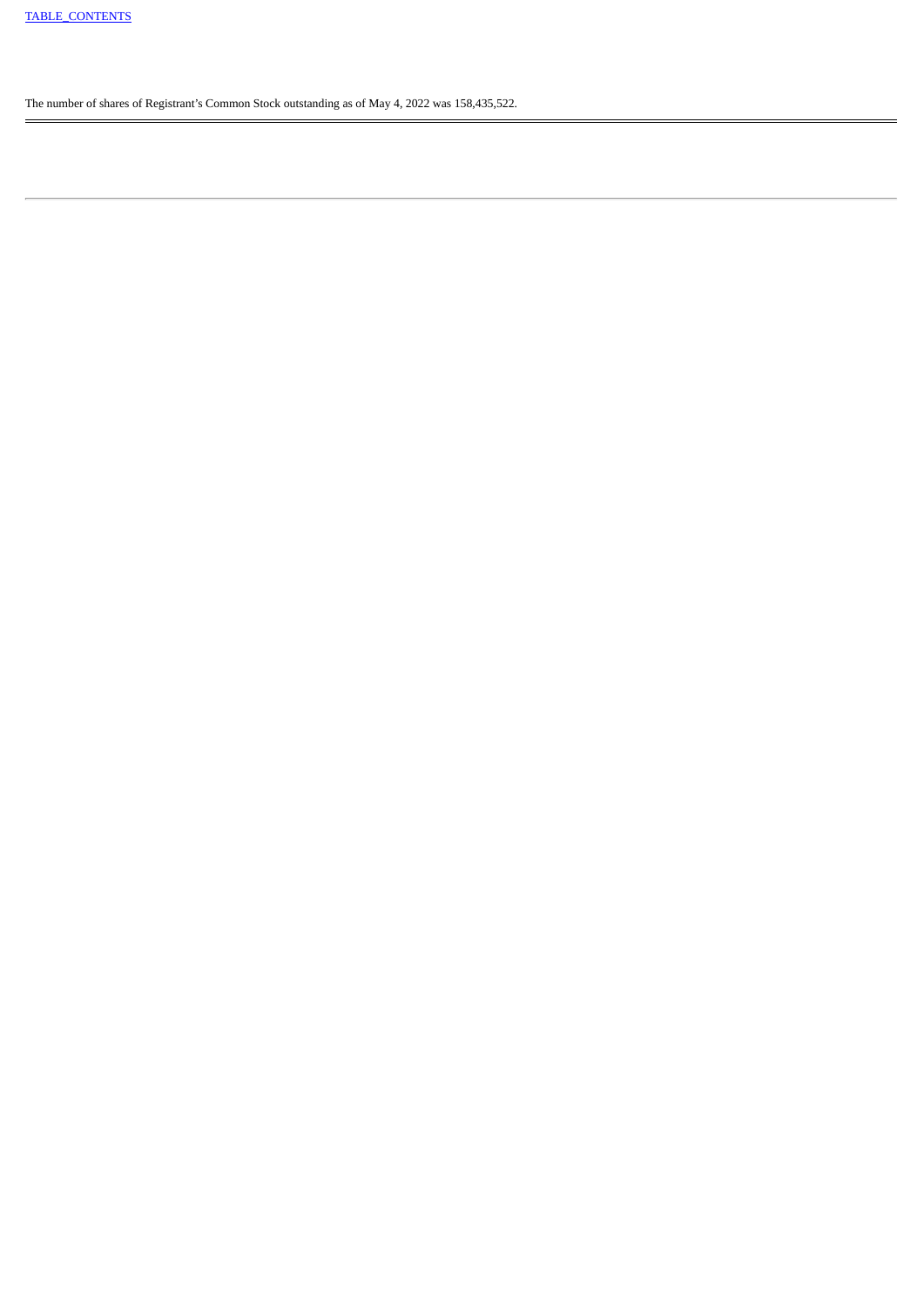# **Table of Contents**

<span id="page-2-0"></span>

|                |                                                                                                              | Page |
|----------------|--------------------------------------------------------------------------------------------------------------|------|
| <b>PART I</b>  | <b>Financial Information</b>                                                                                 |      |
| Item 1.        | <b>Condensed Consolidated Financial Statements (unaudited)</b>                                               |      |
|                | Condensed Consolidated Balance Sheets as of March 31, 2022 and December 31, 2021                             |      |
|                | Condensed Consolidated Statements of Operations for the three months ended March 31, 2022 and 2021           |      |
|                | Condensed Consolidated Statements of Cash Flows for the three months ended March 31, 2022 and 2021           |      |
|                | Condensed Consolidated Statements of Stockholders' Equity for the three months ended March 31, 2022 and 2021 |      |
|                | <b>Notes to Condensed Consolidated Financial Statements</b>                                                  | 5    |
| Item 2.        | <b>Management's Discussion and Analysis of Financial Condition and Results of Operations</b>                 | 23   |
| Item 3.        | Quantitative and Qualitative Disclosures About Market Risk                                                   | 34   |
| Item 4.        | <b>Controls and Procedures</b>                                                                               | 34   |
|                |                                                                                                              |      |
| <b>PART II</b> | <b>Other Information</b>                                                                                     | 36   |
| Item 1.        | <b>Legal Proceedings</b>                                                                                     | 36   |
| Item 1A.       | <b>Risk Factors</b>                                                                                          | 37   |
| Item 2.        | <b>Unregistered Sales of Equity Securities and Use of Proceeds</b>                                           | 37   |
| Item 3.        | <b>Defaults Upon Senior Securities</b>                                                                       | 37   |
| Item 4.        | <b>Mine Safety Disclosures</b>                                                                               | 38   |
| Item 5.        | <b>Other Information</b>                                                                                     | 38   |
| Item 6.        | <b>Exhibits</b>                                                                                              | 38   |
|                |                                                                                                              |      |
|                | <b>Signatures</b>                                                                                            | 39   |
|                |                                                                                                              |      |
|                |                                                                                                              |      |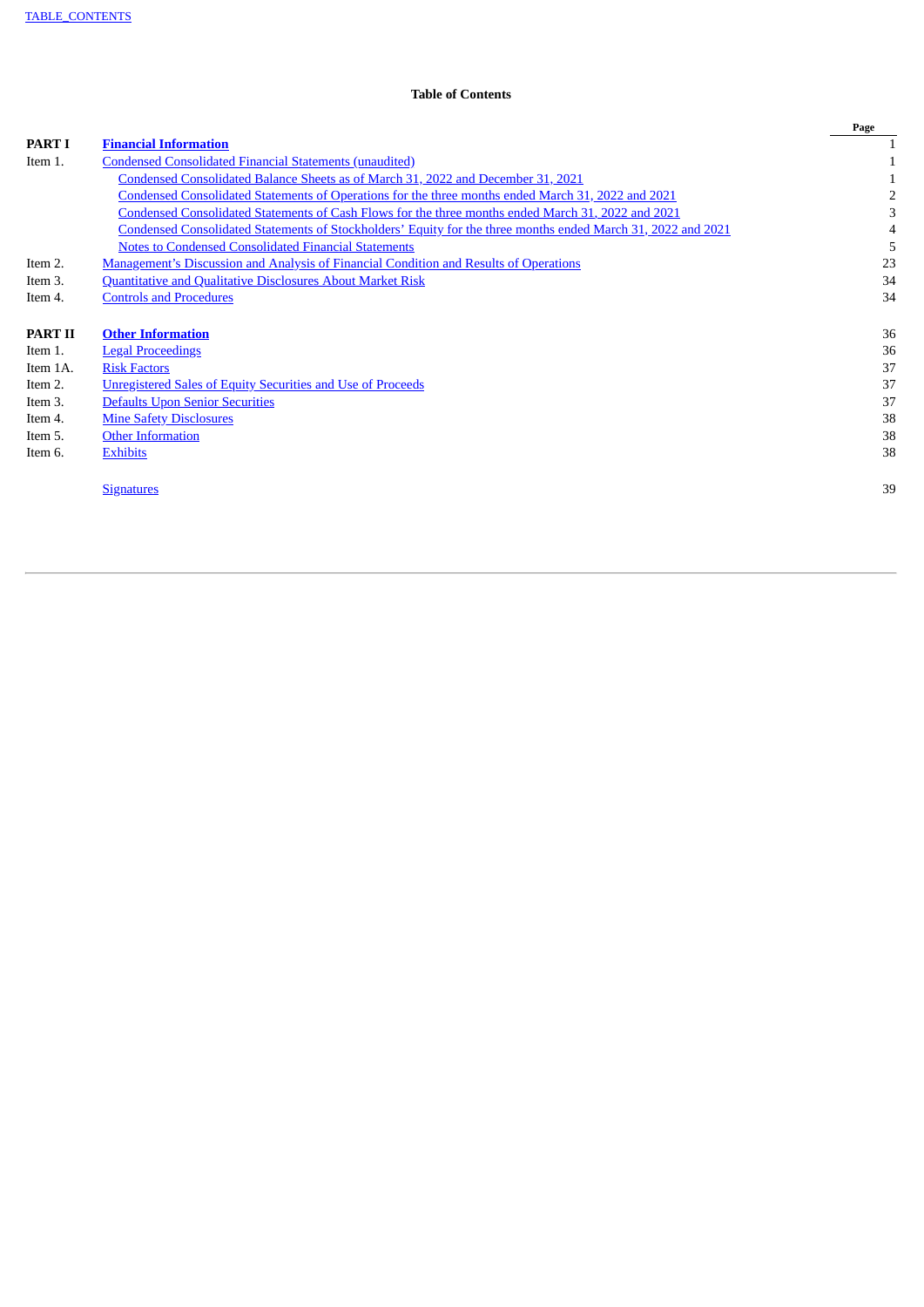# **PART I. FINANCIAL INFORMATION**

# <span id="page-3-1"></span><span id="page-3-0"></span>**Item 1. Condensed Consolidated Financial Statements**

# **WAITR HOLDINGS INC. CONDENSED CONSOLIDATED BALANCE SHEETS (in thousands, except share and per share data)**

|                                                                                                               | March 31,<br>2022           |      | December 31,<br>2021 |
|---------------------------------------------------------------------------------------------------------------|-----------------------------|------|----------------------|
|                                                                                                               | <b>Unaudited</b>            |      |                      |
| <b>ASSETS</b>                                                                                                 |                             |      |                      |
| <b>CURRENT ASSETS</b>                                                                                         |                             |      |                      |
| Cash                                                                                                          | $\mathfrak{S}$<br>54.877 \$ |      | 60,111               |
| Accounts receivable, net                                                                                      | 3,875                       |      | 3,027                |
| Capitalized contract costs, current                                                                           | 1,285                       |      | 1,170                |
| Prepaid expenses and other current assets                                                                     | 5,293                       |      | 8,706                |
| <b>TOTAL CURRENT ASSETS</b>                                                                                   | 65,330                      |      | 73,014               |
| Property and equipment, net                                                                                   | 3,137                       |      | 3,763                |
| Capitalized contract costs, noncurrent                                                                        | 3,346                       |      | 3,183                |
| Goodwill                                                                                                      | 63,434                      |      | 130,624              |
| Intangible assets, net                                                                                        | 43,000                      |      | 43,126               |
| Operating lease right-of-use assets                                                                           | 3,901                       |      | 4,327                |
| Other noncurrent assets                                                                                       | 999                         |      | 1,070                |
| <b>TOTAL ASSETS</b>                                                                                           | \$<br>183,147               | \$   | 259,107              |
| <b>LIABILITIES AND STOCKHOLDERS' EQUITY</b>                                                                   |                             |      |                      |
| <b>LIABILITIES:</b>                                                                                           |                             |      |                      |
| <b>CURRENT LIABILITIES</b>                                                                                    |                             |      |                      |
| Accounts payable                                                                                              | \$<br>5,985                 | - \$ | 7,018                |
| Restaurant food liability                                                                                     | 2,591                       |      | 3,327                |
| Accrued payroll                                                                                               | 1,446                       |      | 2,988                |
| Short-term loans for insurance financing                                                                      | 1,293                       |      | 3,142                |
| Income tax payable                                                                                            | 90                          |      | 74                   |
| <b>Operating lease liabilities</b>                                                                            | 1,420                       |      | 1,581                |
| Other current liabilities                                                                                     | 20,055                      |      | 19,309               |
| <b>TOTAL CURRENT LIABILITIES</b>                                                                              | 32,880                      |      | 37,439               |
| Long term debt - related party                                                                                | 82,284                      |      | 81,977               |
| Accrued medical contingency                                                                                   |                             |      | 53                   |
| Operating lease liabilities, net of current portion                                                           | 2,745                       |      | 3,034                |
| Other noncurrent liabilities                                                                                  | 59                          |      | 2,115                |
| <b>TOTAL LIABILITIES</b>                                                                                      | 117,968                     |      | 124,618              |
| Commitments and contingent liabilities (Note 10)                                                              |                             |      |                      |
| <b>STOCKHOLDERS' EQUITY:</b>                                                                                  |                             |      |                      |
| Common stock, \$0.0001 par value; 249,000,000 shares authorized and 155,705,647 and 146,094,300 shares issued |                             |      |                      |
| and outstanding at March 31, 2022 and December 31, 2021, respectively                                         | 15                          |      | 15                   |
| Additional paid in capital                                                                                    | 511,515                     |      | 503,609              |
| <b>Accumulated deficit</b>                                                                                    | (446, 351)                  |      | (369, 135)           |
| TOTAL STOCKHOLDERS' EQUITY                                                                                    | 65,179                      |      | 134,489              |
| TOTAL LIABILITIES AND STOCKHOLDERS' EQUITY                                                                    | \$<br>183,147               | \$   | 259,107              |
|                                                                                                               |                             |      |                      |

<span id="page-3-2"></span>The accompanying notes are an integral part of these condensed consolidated financial statements.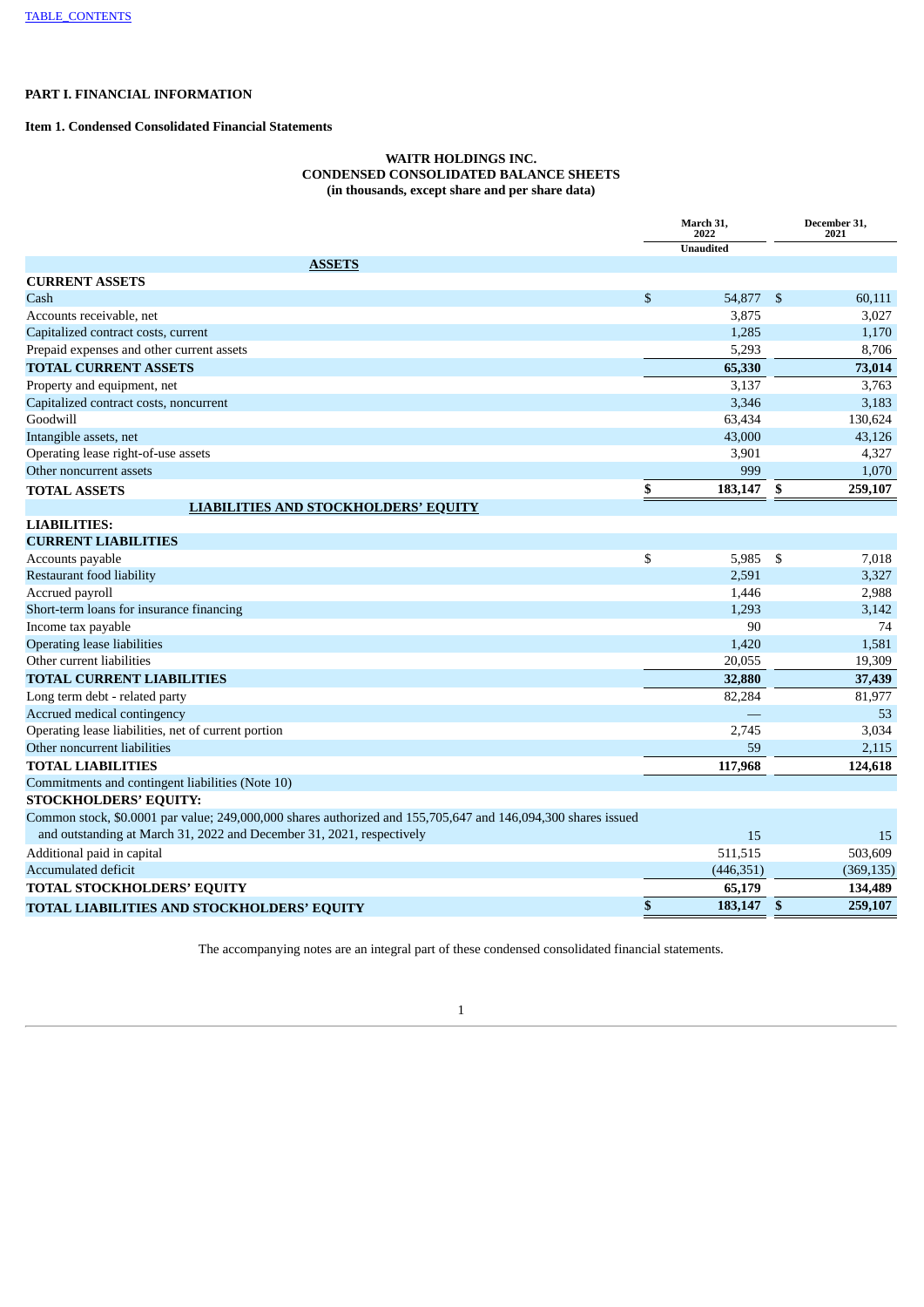# **WAITR HOLDINGS INC. CONDENSED CONSOLIDATED STATEMENTS OF OPERATIONS (in thousands, except share and per share data) (unaudited)**

|                                                                |              | <b>Three Months Ended March 31.</b> |              |             |  |  |
|----------------------------------------------------------------|--------------|-------------------------------------|--------------|-------------|--|--|
|                                                                |              | 2022                                |              | 2021        |  |  |
| <b>REVENUE</b>                                                 | $\mathbf{s}$ | 35,040                              | $\mathbf{s}$ | 50,930      |  |  |
| <b>COSTS AND EXPENSES:</b>                                     |              |                                     |              |             |  |  |
| Operations and support                                         |              | 20,279                              |              | 30,338      |  |  |
| Sales and marketing                                            |              | 6,253                               |              | 4,016       |  |  |
| Research and development                                       |              | 1,311                               |              | 999         |  |  |
| General and administrative                                     |              | 11,545                              |              | 10,186      |  |  |
| Depreciation and amortization                                  |              | 3,065                               |              | 2,917       |  |  |
| Goodwill impairment                                            |              | 67,190                              |              |             |  |  |
| Gain on disposal of assets                                     |              | (17)                                |              | (3)         |  |  |
| <b>TOTAL COSTS AND EXPENSES</b>                                |              | 109,626                             |              | 48,453      |  |  |
| (LOSS) INCOME FROM OPERATIONS                                  |              | (74, 586)                           |              | 2,477       |  |  |
| OTHER EXPENSES AND LOSSES, NET                                 |              |                                     |              |             |  |  |
| Interest expense                                               |              | 1.704                               |              | 1,901       |  |  |
| Other expense                                                  |              | 910                                 |              | 4,264       |  |  |
| <b>NET LOSS FROM CONTINUING OPERATIONS BEFORE INCOME TAXES</b> |              | (77,200)                            |              | (3,688)     |  |  |
| Income tax expense                                             |              | 16                                  |              | 24          |  |  |
| <b>NET LOSS FROM CONTINUING OPERATIONS</b>                     |              | (77, 216)                           | \$           | (3,712)     |  |  |
| <b>LOSS PER SHARE:</b>                                         |              |                                     |              |             |  |  |
| <b>Basic</b>                                                   | \$           | $(0.50)$ \$                         |              | (0.03)      |  |  |
| Diluted                                                        | \$           | $(0.50)$ \$                         |              | (0.03)      |  |  |
| Weighted average shares used to compute net loss per share:    |              |                                     |              |             |  |  |
| Weighted average common shares outstanding - basic             |              | 153,629,968                         |              | 112,334,094 |  |  |
| Weighted average common shares outstanding - diluted           |              | 153,629,968                         |              | 112,334,094 |  |  |
|                                                                |              |                                     |              |             |  |  |

<span id="page-4-0"></span>The accompanying notes are an integral part of these condensed consolidated financial statements.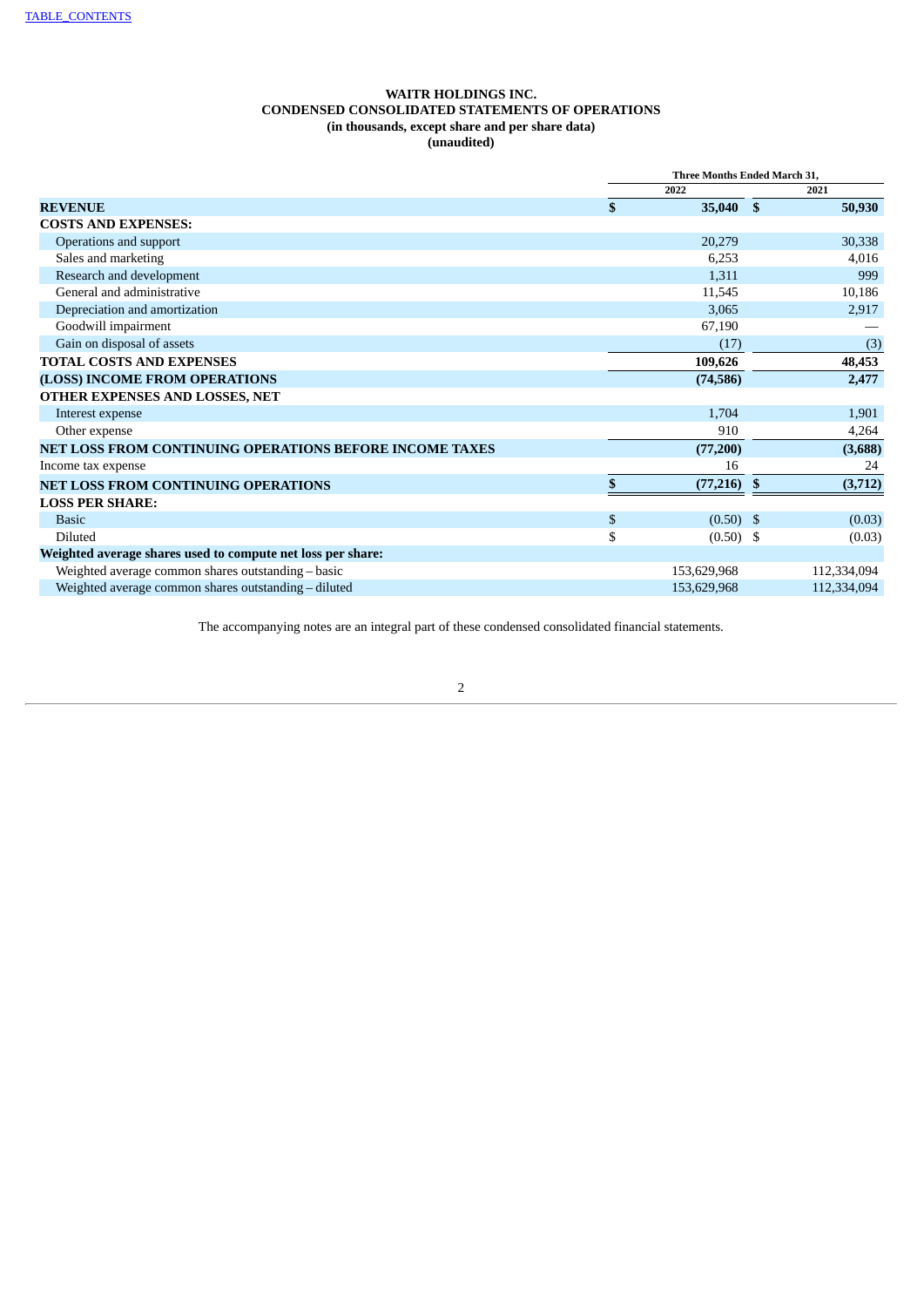# **WAITR HOLDINGS INC. CONDENSED CONSOLIDATED STATEMENTS OF CASH FLOWS (in thousands) (unaudited)**

|                                                                                           |      | Three Months Ended March 31, |    |           |
|-------------------------------------------------------------------------------------------|------|------------------------------|----|-----------|
|                                                                                           | 2022 |                              |    | 2021      |
| <b>Cash flows from operating activities:</b>                                              |      |                              |    |           |
| Net loss                                                                                  | \$   | $(77,216)$ \$                |    | (3,712)   |
| Adjustments to reconcile net loss to net cash (used in) provided by operating activities: |      |                              |    |           |
| Non-cash interest expense                                                                 |      | 310                          |    | 772       |
| Stock-based compensation                                                                  |      | 1,671                        |    | 2,078     |
| Gain on disposal of assets                                                                |      | (17)                         |    | (3)       |
| Depreciation and amortization                                                             |      | 3,065                        |    | 2,917     |
| Goodwill impairment                                                                       |      | 67,190                       |    |           |
| Amortization of capitalized contract costs                                                |      | 302                          |    | 194       |
| Change in fair value of contingent consideration liability                                |      | 81                           |    |           |
| Other                                                                                     |      | (24)                         |    | (66)      |
| Changes in assets and liabilities:                                                        |      |                              |    |           |
| Accounts receivable                                                                       |      | (848)                        |    | (1,624)   |
| Capitalized contract costs                                                                |      | (580)                        |    | (655)     |
| Prepaid expenses and other current assets                                                 |      | 3,413                        |    | 1,899     |
| Other noncurrent assets                                                                   |      | 93                           |    | 27        |
| Accounts payable                                                                          |      | (1,033)                      |    | 20        |
| Restaurant food liability                                                                 |      | (736)                        |    | 1,589     |
| Income tax payable                                                                        |      | 16                           |    | 24        |
| Accrued payroll                                                                           |      | (1, 542)                     |    | 1,479     |
| Accrued medical contingency                                                               |      | (53)                         |    | (143)     |
| Other current liabilities                                                                 |      | (940)                        |    | 8,051     |
| Other noncurrent liabilities                                                              |      | (387)                        |    | (38)      |
| Net cash (used in) provided by operating activities                                       |      | (7,235)                      |    | 12,809    |
| <b>Cash flows from investing activities:</b>                                              |      |                              |    |           |
| Purchases of property and equipment                                                       |      | (26)                         |    | (165)     |
| Internally developed software                                                             |      | (2,347)                      |    | (1, 722)  |
| Purchase of domain names                                                                  |      | (12)                         |    |           |
| Acquisitions, net of cash acquired                                                        |      |                              |    | (10, 927) |
| Proceeds from sale of property and equipment                                              |      |                              |    | 9         |
| Net cash used in investing activities                                                     |      | (2, 385)                     |    | (12, 805) |
| Cash flows from financing activities:                                                     |      |                              |    |           |
| Proceeds from issuance of stock                                                           |      | 6,235                        |    | $\equiv$  |
| Payments on long-term loan                                                                |      |                              |    | (14, 472) |
| Payments on short-term loans for insurance financing                                      |      | (1,849)                      |    | (1,583)   |
| Payments on acquisition loans                                                             |      |                              |    | (66)      |
| Proceeds from exercise of stock options                                                   |      |                              |    | 6         |
| Taxes paid related to net settlement on stock-based compensation                          |      | $\overline{\phantom{0}}$     |    | (732)     |
| Net cash provided by (used in) financing activities                                       |      | 4.386                        |    | (16, 847) |
| Net change in cash                                                                        |      | (5,234)                      |    | (16, 843) |
| Cash, beginning of period                                                                 |      | 60,111                       |    | 84,706    |
|                                                                                           | \$   | 54,877                       | \$ | 67,863    |
| Cash, end of period                                                                       |      |                              |    |           |
| Supplemental disclosures of cash flow information:                                        |      |                              |    |           |
| Cash paid during the period for interest                                                  | \$   | 1,394                        | \$ | 1,129     |
| Supplemental disclosures of non-cash investing and financing activities:                  |      |                              |    |           |
| Stock issued as consideration in acquisition                                              | \$   |                              | \$ | 11,500    |
| Noncash impact of operating lease assets upon adoption                                    |      |                              |    | 5,387     |
| Noncash impact of operating lease liabilities upon adoption                               |      |                              |    | 5,792     |

<span id="page-5-0"></span>The accompanying notes are an integral part of these condensed consolidated financial statements.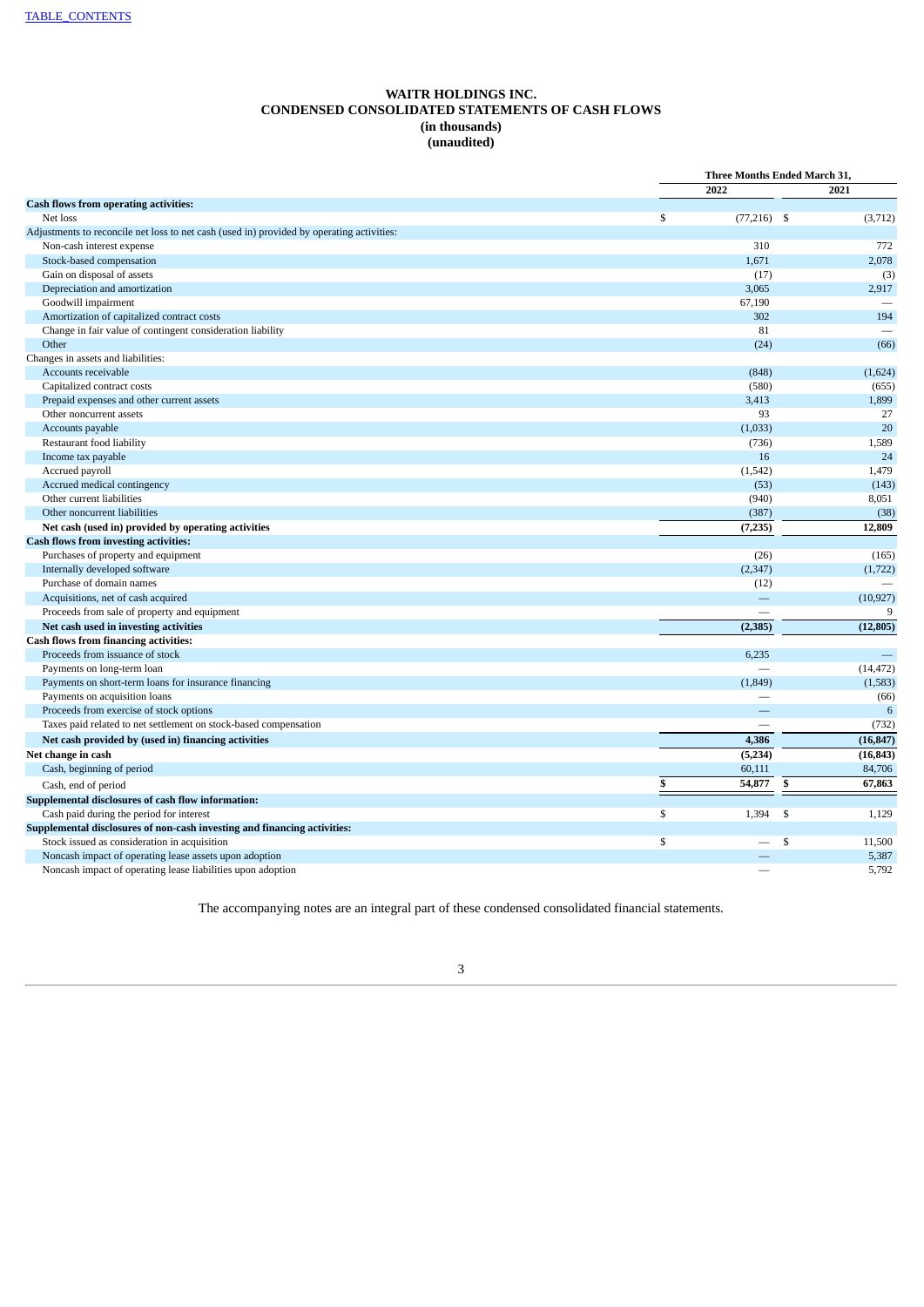# **WAITR HOLDINGS INC. CONDENSED CONSOLIDATED STATEMENTS OF STOCKHOLDERS' EQUITY (in thousands, except share data) (unaudited)**

**Three Months Ended March 31, 2022**

|                                                                 | <b>Common stock</b> |        |                          | <b>Additional</b><br>paid in<br>capital |         | Accumulated<br>deficit |                | Total<br>stockholders'<br>equity |           |
|-----------------------------------------------------------------|---------------------|--------|--------------------------|-----------------------------------------|---------|------------------------|----------------|----------------------------------|-----------|
|                                                                 | <b>Shares</b>       | Amount |                          |                                         |         |                        |                |                                  |           |
| <b>Balances at December 31, 2021</b>                            | 146,094,300         |        | 15                       | - 30                                    | 503,609 | - 56                   | $(369,135)$ \$ |                                  | 134,489   |
| Net loss                                                        |                     |        |                          |                                         |         |                        | (77,216)       |                                  | (77, 216) |
| Exercise of stock options and vesting of restricted stock units | 152,692             |        |                          |                                         |         |                        |                |                                  |           |
| Stock-based compensation                                        |                     |        |                          |                                         | 1,671   |                        |                |                                  | 1,671     |
| Issuance of common stock, net                                   | 9,458,655           |        | $\overline{\phantom{a}}$ |                                         | 6,235   |                        |                |                                  | 6,235     |
| <b>Balances at March 31, 2022</b>                               | 155,705,647         |        | 15                       |                                         | 511.515 |                        | (446, 351)     |                                  | 65,179    |

#### **Three Months Ended March 31, 2021**

|                                                                     |               |              | <b>Additional</b><br>paid in | Accumulated    | <b>Total</b><br>stockholders' |
|---------------------------------------------------------------------|---------------|--------------|------------------------------|----------------|-------------------------------|
|                                                                     |               | Common stock | capital                      | deficit        | equity                        |
|                                                                     | <b>Shares</b> | Amount       |                              |                |                               |
| <b>Balances at December 31, 2020</b>                                | 111,259,037   | <b>11</b>    | 451,991 \$                   | $(363,906)$ \$ | 88,096                        |
| Net loss                                                            |               |              |                              | (3,712)        | (3,712)                       |
| Exercise of stock options and vesting of restricted stock units     | 537,436       |              | h                            |                | 6                             |
| Taxes paid related to net settlement on stock-based<br>compensation |               |              | (732)                        |                | (732)                         |
| Stock-based compensation                                            |               |              | 2,078                        |                | 2,078                         |
| Equity issued for asset acquisitions                                | 3,590,667     |              | 11,500                       |                | 11,500                        |
| <b>Balances at March 31, 2021</b>                                   | 115,387,140   | 11           | 464,843                      | (367, 618)     | 97,236                        |

<span id="page-6-0"></span>The accompanying notes are an integral part of these condensed consolidated financial statements.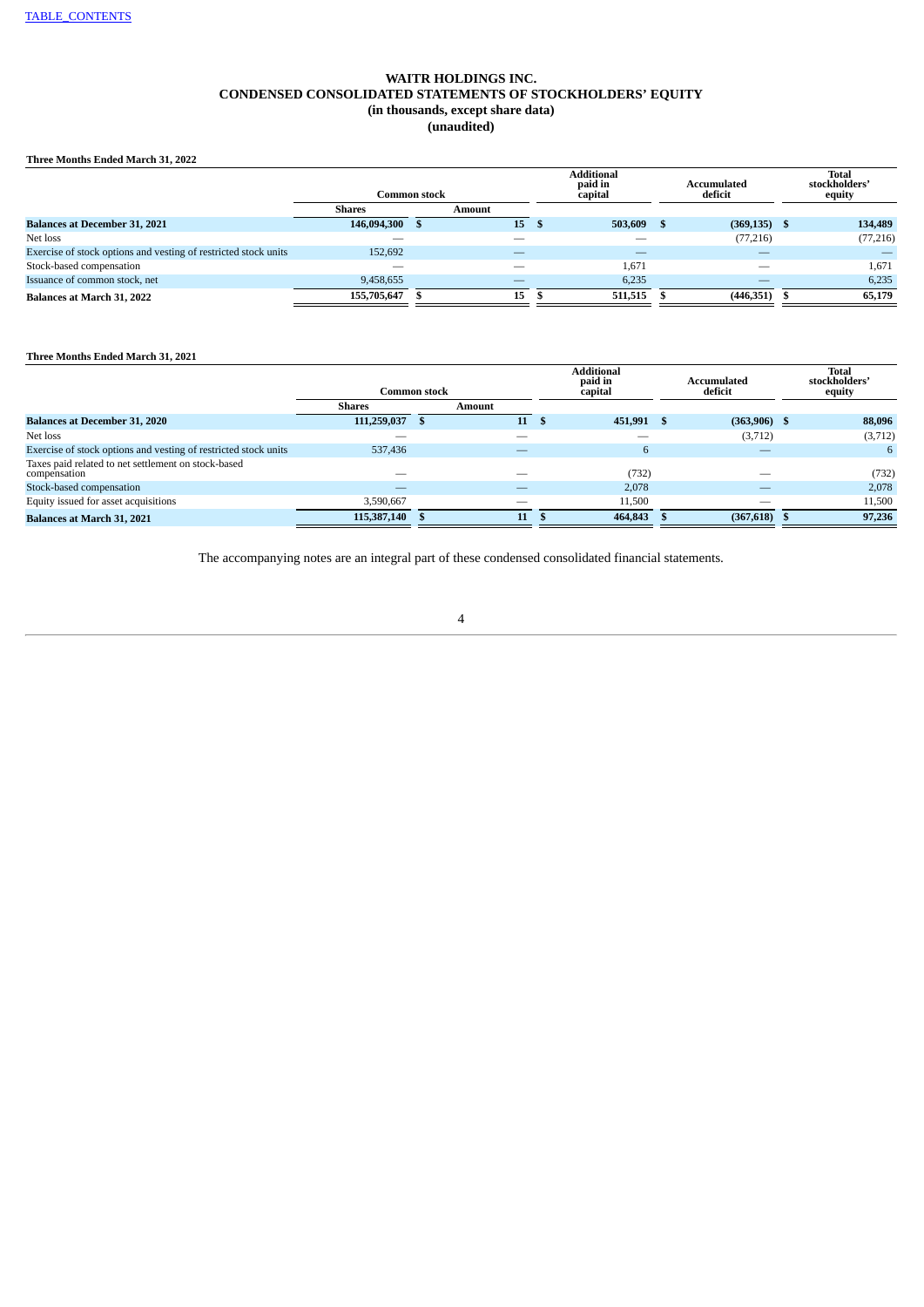# **WAITR HOLDINGS INC. NOTES TO CONDENSED CONSOLIDATED FINANCIAL STATEMENTS (in thousands, except share and per share data)**

# **1. Organization**

Waitr Holdings Inc., a Delaware corporation, together with its wholly owned subsidiaries (the "Company," "Waitr," "we," "us" and "our"), operates an online ordering technology platform, providing delivery, carryout and dine-in options, connecting restaurants, drivers and diners in cities across the United States. The Company's technology platform includes the Waitr, Bite Squad and Delivery Dudes mobile applications, collectively referred to as the "Platforms". The Platforms allow consumers to browse local restaurants and menus, track order and delivery status, and securely store previous orders for ease of use and convenience. Restaurants benefit from the online Platforms through increased exposure to consumers for expanded business in the delivery market and carryout sales.

Additionally, Waitr facilitates merchant access to third-party payment processing solution providers, pursuant to the acquisition of the Cape Payment Companies (as defined below) on August 25, 2021 (see *Note 4* – *Business Combinations*).

### **2. Basis of Presentation and Summary of Significant Accounting Policies**

### **Basis of Presentation**

The unaudited interim condensed consolidated financial statements and accompanying notes have been prepared in accordance with generally accepted accounting principles in the United States of America ("GAAP") and in accordance with the rules and regulations of the United States Securities and Exchange Commission ("SEC") as they apply to interim financial information. Accordingly, the interim condensed consolidated financial statements do not include all of the information and notes required by GAAP for complete annual financial statements, although the Company believes that the disclosures made are adequate to make information not misleading. References to the Accounting Standards Codification ("ASC") and Accounting Standards Updates ("ASUs") included hereafter refer to the ASC and ASUs established by the Financial Accounting Standards Board (the "FASB") as the source of authoritative GAAP.

The unaudited interim condensed consolidated financial statements should be read in conjunction with the consolidated financial statements and notes thereto, together with management's discussion and analysis of financial condition and results of operations, contained in our Annual Report on Form 10-K for the year ended December 31, 2021 (the "2021 Form 10-K"). The interim condensed consolidated financial statements are unaudited, but in the Company's opinion, include all adjustments that are necessary for a fair presentation of the results for the periods presented. The interim results are not necessarily indicative of results that may be expected for any other interim period or the fiscal year.

### **Reclassifications**

Certain amounts from prior periods have been reclassified to conform to the current period presentation.

### **Principles of Consolidation**

The accompanying unaudited condensed consolidated financial statements include the accounts of the Company and all wholly owned subsidiaries. Intercompany transactions and balances have been eliminated upon consolidation.

# **Use of Estimates**

The preparation of the unaudited condensed consolidated financial statements in accordance with GAAP requires the Company to make estimates and assumptions that affect the amounts reported in the unaudited condensed consolidated financial statements and accompanying notes. Significant estimates and judgments relied upon in preparing these condensed consolidated financial statements affect the following items:

- incurred loss estimates under our insurance policies with large deductibles or retention levels;
- loss exposure related to claims;
- determination of agent vs. principal classification for revenue recognition purposes;

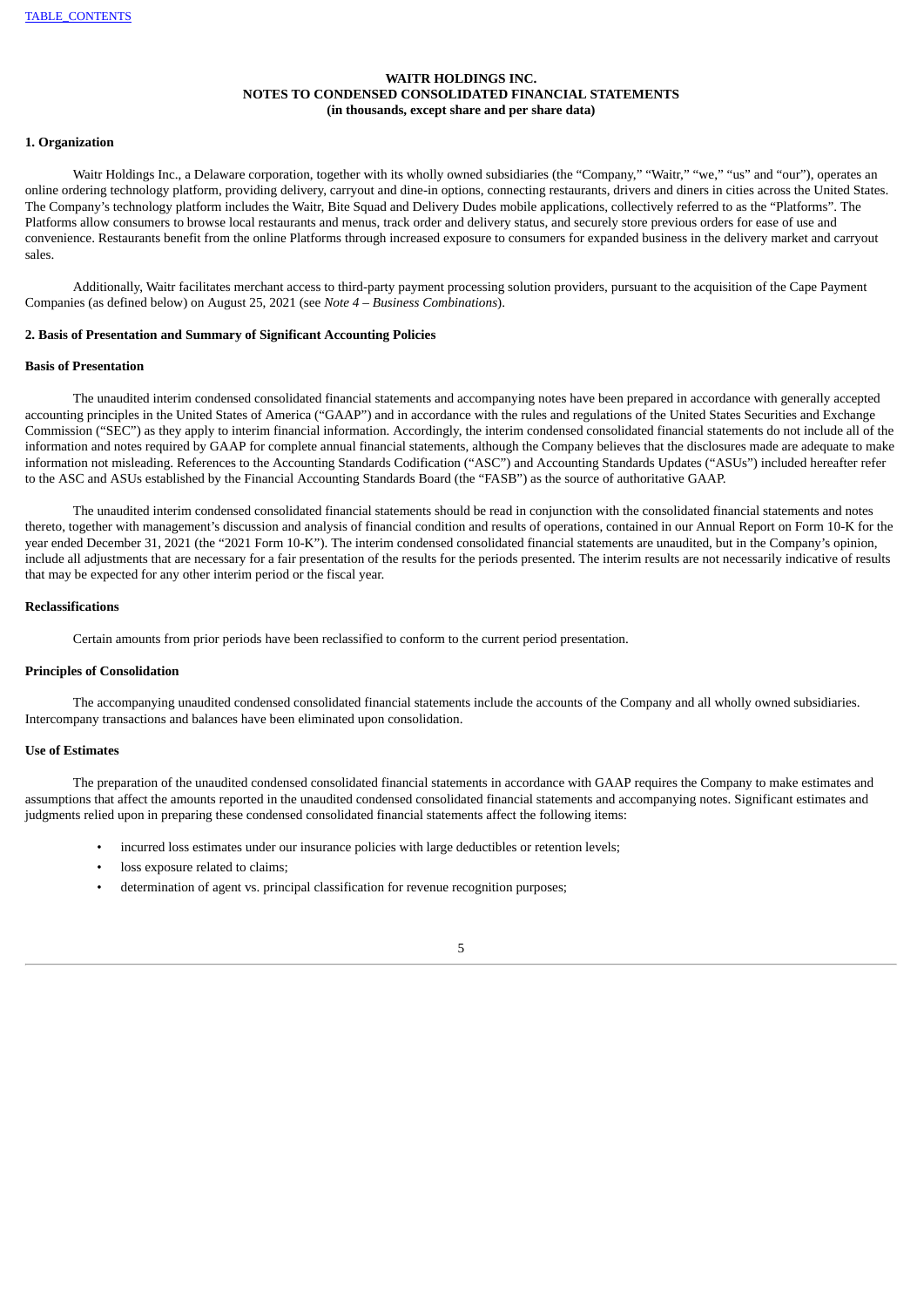- income taxes:
- useful lives of tangible and intangible assets;
- equity compensation;
- contingencies;
- goodwill and other intangible assets, including the recoverability of intangible assets with finite lives and other long-lived assets; and
- fair value of assets acquired, liabilities assumed and contingent consideration as part of a business combination.

The Company regularly assesses these estimates and records changes to estimates in the period in which they become known. The Company bases its estimates on historical experience and various other assumptions believed to be reasonable under the circumstances. Changes in the economic environment, financial markets, and any other parameters used in determining these estimates could cause actual results to differ from those estimates.

### **Significant Accounting Policies**

See "**Recent Accounting Pronouncements**" below for a description of accounting principle changes adopted during the three months ended March 31, 2022. There have been no material changes to our significant accounting policies described in the 2021 Form 10-K.

#### **Recent Accounting Pronouncements**

The Company considered the applicability and impact of all ASUs. ASUs not listed below were assessed and determined to be either not applicable or are expected to have minimal impact on these unaudited condensed consolidated financial statements.

#### *Recently Adopted Accounting Standards*

In August 2020, the FASB issued ASU 2020-06, Debt – Debt with Conversion and Other Options (Subtopic 470-20) and Derivatives and Hedaina – *Contracts in Entity's Own Equity (Subtopic 815-40)*, which simplifies the accounting for convertible instruments by reducing the number of accounting models for convertible debt, resulting in fewer embedded conversion features being separately recognized from the host contract as compared with current GAAP. The guidance also addresses how convertible instruments are accounted for in the diluted earnings per share calculation. ASU 2020-06 was effective for and adopted by the Company on January 1, 2022. The adoption of ASU 2020-06 did not have a material impact on the Company's disclosures or consolidated financial statements.

### *Pending Accounting Standards*

In October 2021, the FASB issued ASU 2021-08, Business Combinations (Topic 805): Accounting for Contract Assets and Contract Liabilities from *Contracts with Customers*, which creates an exception to the general recognition and measurement principle in ASC 805 by requiring companies to apply ASC 606 to recognize and measure contract assets and contract liabilities from contracts with customers acquired in a business combination. The guidance additionally clarifies that companies should apply the definition of a performance obligation in ASC 606 when recognizing contract liabilities assumed in a business combination. ASU 2021-08 is effective for the Company on January 1, 2023. The Company is currently evaluating the impacts of the provisions of ASU 2021-08 on its consolidated financial statements and related disclosures.

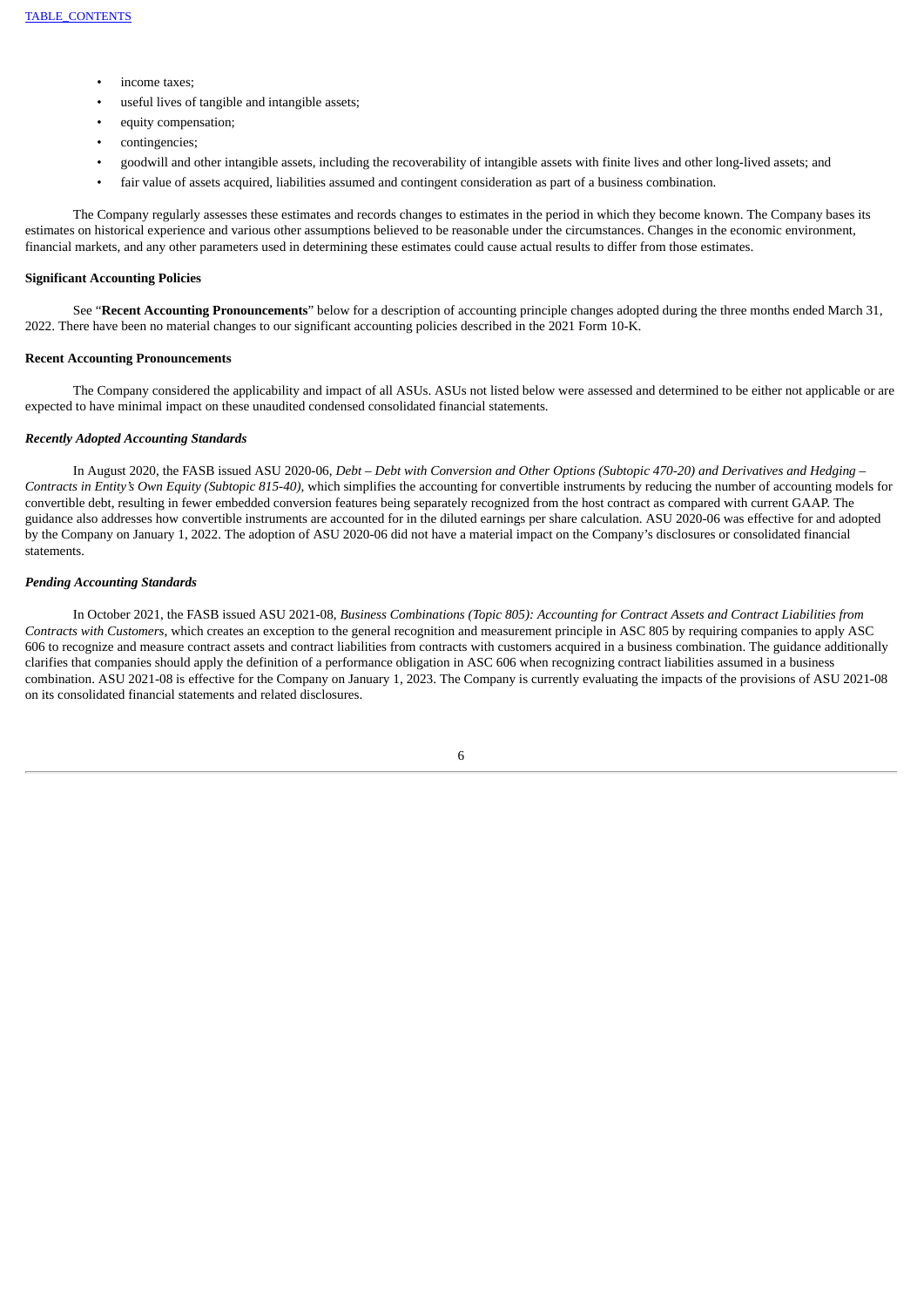#### **3. Revenue**

The following table presents our revenue disaggregated by offering. Revenue consists of the following for the periods indicated (in thousands):

|   | Three Months Ended March 31, |  |             |  |
|---|------------------------------|--|-------------|--|
|   | 2022                         |  | 2021        |  |
| D |                              |  | 50,476      |  |
|   | 2,510                        |  |             |  |
|   |                              |  | $7^{\circ}$ |  |
|   | 954                          |  | 447         |  |
|   | 35,040                       |  | 50,930      |  |
|   |                              |  | 31,576 \$   |  |

#### *Revenue from Contracts with Customers*

### *Delivery Transaction Fees*

The Company generates revenue ("Delivery Transaction Fees") primarily when diners place an order on one of the Platforms. In the case of diner subscription fees relating to our diner subscription program, revenue is recognized for the receipt of the monthly fee in the applicable month for which the delivery service applies to. Delivery Transaction Fees represent the revenue recognized from the Company's obligation to process orders on the Platforms. The performance obligation is satisfied when the Company successfully processes an order placed on one of the Platforms and the restaurant receives the order at their location. The obligation to process orders on the Platforms represents a series of distinct performance obligations satisfied over time that the Company combines into a single performance obligation. Consistent with the recognition objective in ASC Topic 606, *Revenue from Contracts with Customers*, the variable consideration due to the Company for processing orders is recognized on a daily basis. As an agent of the restaurant in the transaction, the Company recognizes Delivery Transaction Fees earned from the restaurant on the Platform on a net basis. Delivery Transaction Fees also include a fee charged to the end user customer when they request the order be delivered to their location. Revenue is recognized for diner fees once the delivery service is completed. The contract period for substantially all restaurant contracts is one month as both the Company and the restaurant have the ability to unilaterally terminate the contract by providing notice of termination.

#### *Payment Processing Referral Fees*

The Company also generates revenue by facilitating access to third-party payment processing solution providers. Revenue from such services primarily consists of residual payments received from third-party payment processing solution providers, based on the volume of transactions a payment processing solution provider performs for the merchant. The Company also occasionally receives a bonus up-front fee from third-party payment processing solution providers, paid at the time of a merchant's initial transaction with a payment processing solution provider, based on a price specified in the agreement between the merchant and the payment processing solution provider.

Payment processing referral fees represent revenue recognized from the Company's offering of referral services, connecting a merchant with a third-party payment processing service. The Company's performance obligation in its contracts with payment processors is for an unknown or unspecified quantity of transactions and the consideration received is contingent upon the number of transactions submitted by the merchant and processed by the payment processor. Accordingly, the total transaction price is variable. The performance obligation is satisfied when the third-party payment processor finalizes the processing of a transaction through the payment system and transaction volume is available from the payment processor to the Company. Consistent with the recognition objective in ASC Topic 606, the variable consideration due to the Company for serving as the facilitator of the arrangement between the third-party payment processor and merchant is recognized on a daily basis. The Company is the agent in these arrangements as it establishes the relationship between the third-party payment processor and merchant, and thus, recognizes revenue on a net basis. The third-party payment processor is considered the customer of the Company as no direct contract exists between the merchant and the Company.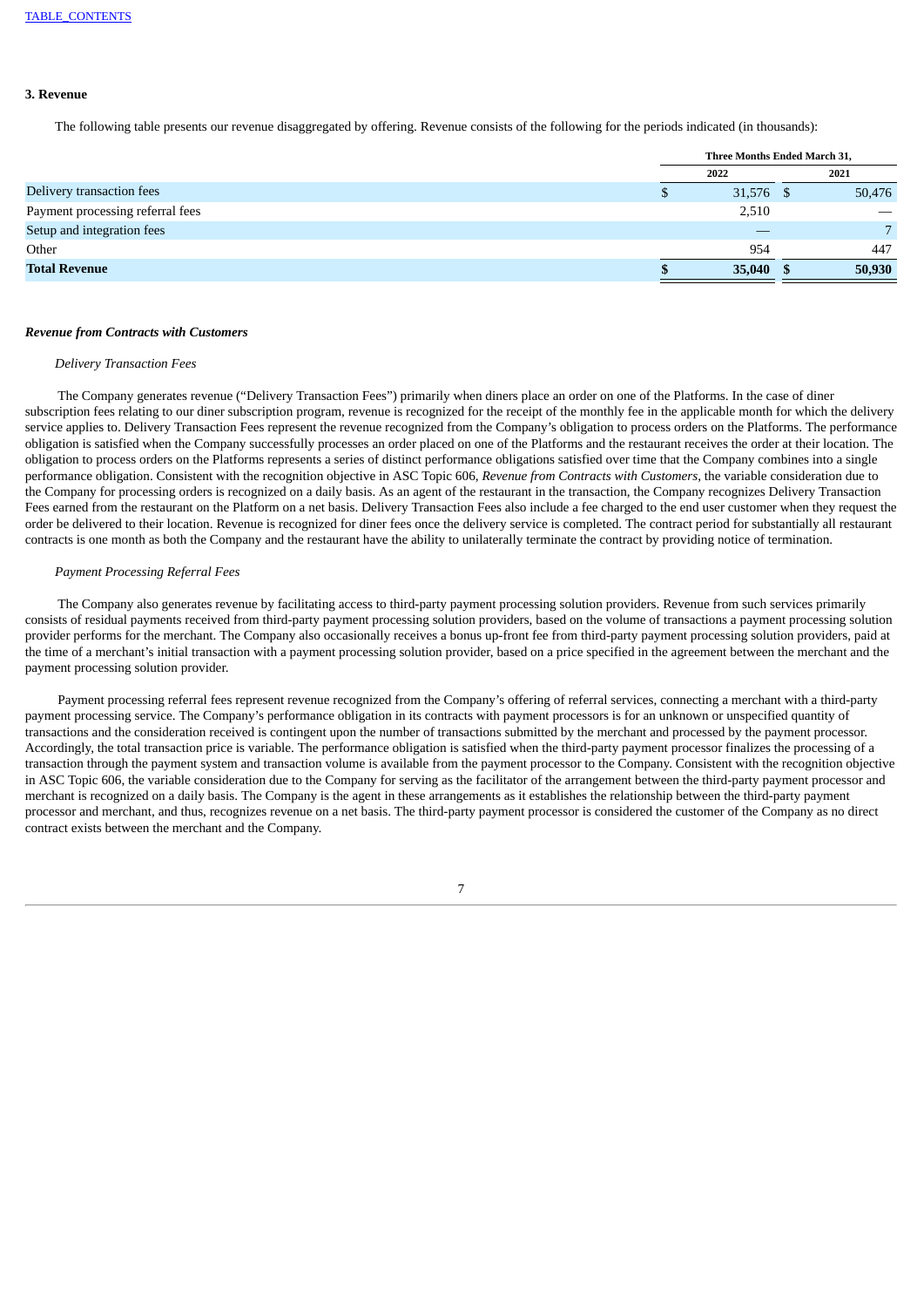# *Accounts Receivable*

The Company records a receivable when it has an unconditional right to the consideration. See *Note 5 – Accounts Receivable, Net* for additional details on the Company's accounts receivable.

# *Costs to Obtain a Contract with a Customer*

The Company recognizes an asset for the incremental costs of obtaining a contract with a restaurant and recognizes the expense over the course of the period when the Company expects to recover those costs. The Company has determined that certain internal sales incentives earned at the time when an initial contract is executed meet these requirements. Capitalized sales incentives are amortized to sales and marketing expense on a straight-line basis over the period of benefit, which the Company has determined to be five years. The Company applies a practical expedient to expense costs as incurred for costs to obtain a contract with a customer when the amortization period would have been one year or less.

Deferred costs related to obtaining contracts with restaurants were \$2,997 and \$2,968 as of March 31, 2022 and December 31, 2021, respectively, out of which \$866 and \$818, respectively, was classified as current. Amortization of expense for the costs to obtain a contract were \$208 and \$149 for the three months ended March 31, 2022 and 2021, respectively.

# *Costs to Fulfill a Contract with a Customer*

The Company also recognizes an asset for the costs to fulfill a contract with a restaurant when they are specifically identifiable, generate or enhance resources used to satisfy future performance obligations, and are expected to be recovered. The Company has determined that certain costs related to onboarding restaurants onto the Platforms meet the capitalization criteria under ASC Topic 340-40, *Other Assets and Deferred Costs*. Costs related to these implementation activities are deferred and then amortized to operations and support expense on a straight-line basis over the period of benefit, which the Company has determined to be five years.

Deferred costs related to fulfilling contracts with restaurants were \$1,634 and \$1,385 as of March 31, 2022 and December 31, 2021, respectively, out of which \$419 and \$352, respectively, was classified as current. Amortization of expense for the costs to fulfill a contract were \$94 and \$45 for the three months ended March 31, 2022 and 2021, respectively.

#### **4. Business Combinations**

#### *2021 Acquisitions*

#### *Cape Payment Acquisition*

On August 25, 2021, the Company completed the acquisition of certain assets and properties of ProMerchant LLC, Cape Cod Merchant Services LLC and Flow Payments LLC (collectively referred to herein as the "Cape Payment Companies") (the "Cape Payment Acquisition"). The Cape Payment Companies facilitate merchant access to third-party payment processing solution providers and receive residual payments from the payment providers. The purchase price for the Cape Payment Companies consisted of \$12,032 in cash and an aggregate of 2,564,103 shares of the Company's common stock valued at \$1.24 per share (the closing price of the Company's common stock on August 24, 2021). The Cape Payment Acquisition included an earnout provision which provided for a one-time payment to the sellers if the Cape Payment Companies exceed certain future revenue targets. The earnout provision, if any, is payable no later than March 30, 2023, and was valued at \$1,686 as of the acquisition date. As of March 31, 2022 and December 31, 2021, the earnout provision was valued at \$2,020 and \$1,939, respectively (see *Note 13 - Fair Value Measurements*).

The Cape Payment Acquisition was considered a business combination in accordance with ASC 805, and was accounted for using the acquisition method. The results of operations of the Cape Payment Companies are included in our

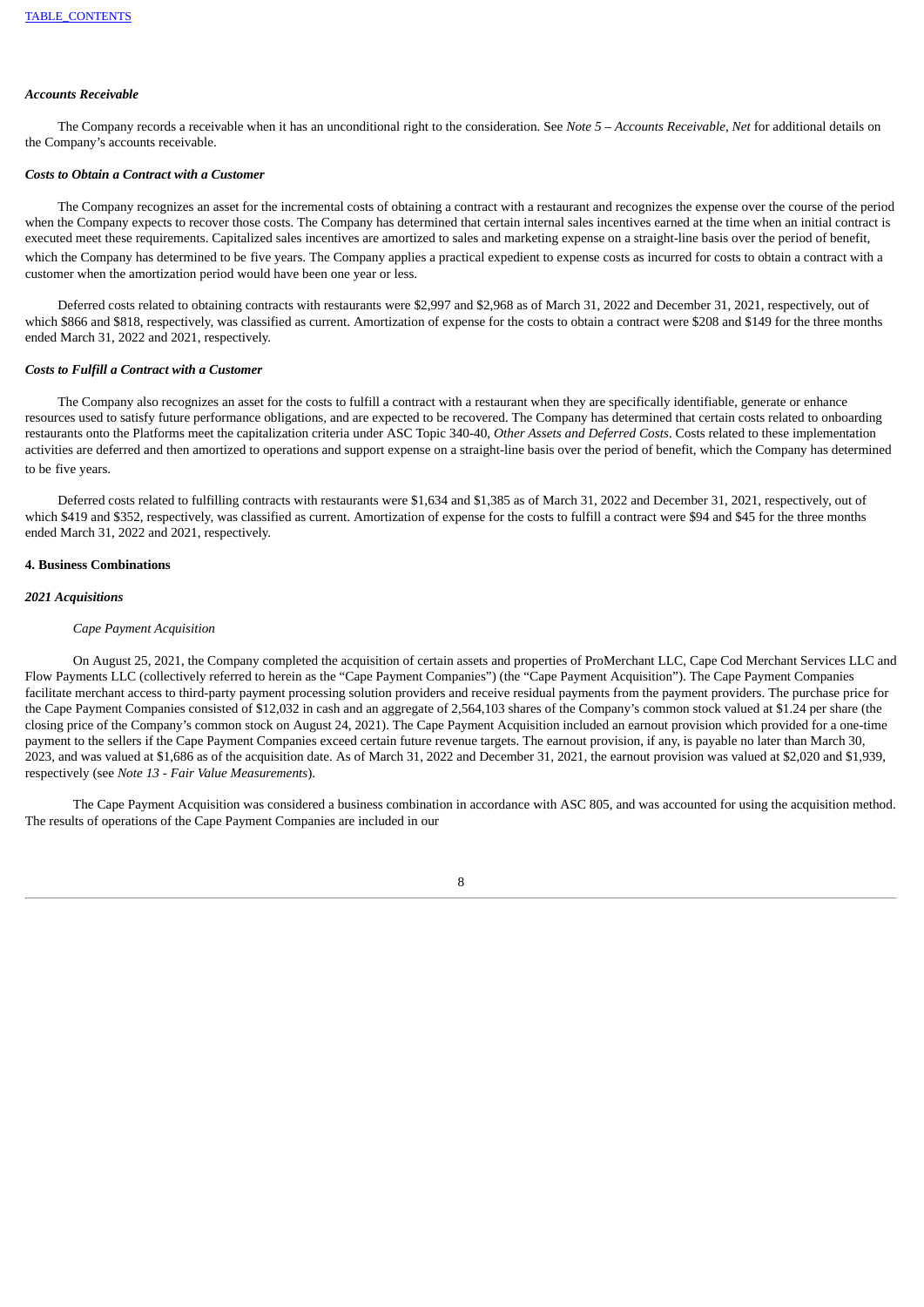condensed consolidated financial statements beginning on the acquisition date, August 25, 2021, and were immaterial. Pro forma results were deemed immaterial to the Company.

#### *Delivery Dudes Acquisition*

On March 11, 2021, the Company completed the acquisition of certain assets and properties from Dude Holdings LLC ("Delivery Dudes"), a third-party delivery business primarily serving the South Florida market, for \$11,500 in cash and 3,562,577 shares of the Company's common stock valued at \$2.96 per share (the closing price of the Company's common stock on March 11, 2021) (the "Delivery Dudes Acquisition").

The Delivery Dudes Acquisition was considered a business combination in accordance with ASC 805, and was accounted for using the acquisition method. The results of operations of Delivery Dudes are included in our unaudited condensed consolidated financial statements beginning on the acquisition date, March 11, 2021. Revenue and net income of Delivery Dudes included in the unaudited condensed consolidated statement of operations in the three months ended March 31, 2022 totaled approximately \$3,246 and \$254, respectively.

During the second and third quarters of 2021, the Company acquired the assets of six Delivery Dudes franchisees for total consideration of approximately \$2,464, including \$2,431 in cash. The asset acquisitions were accounted for under the acquisition method with the purchase consideration allocated to customer relationships. The results of operations of the acquired franchisees are included in our condensed consolidated financial statements beginning on their acquisition dates and were immaterial. Pro forma results were deemed immaterial to the Company.

#### *Additional Information*

Included in general and administrative expenses in the consolidated statement of operations in certain periods are direct and incremental costs, consisting of legal and professional fees, related to business combinations and asset acquisitions. During the three months ended March 31, 2021, the Company incurred direct and incremental costs of \$606 related to the Delivery Dudes Acquisition.

#### *Pro-Forma Financial Information (Unaudited)*

The supplemental condensed consolidated results of the Company on an unaudited pro forma basis as if the Delivery Dudes Acquisition had been consummated on January 1, 2021 are included in the table below (in thousands).

|             | Three Months Ended March 31,<br>2021 |
|-------------|--------------------------------------|
| Net revenue | 53,406                               |
| Net income  | 652                                  |

These pro forma results were based on estimates and assumptions, which the Company believes are reasonable. They are not the results that would have been realized had the Company been a consolidated company during the period presented and are not indicative of consolidated results of operations in future periods. Acquisition costs and other non-recurring charges incurred are included in the period presented.

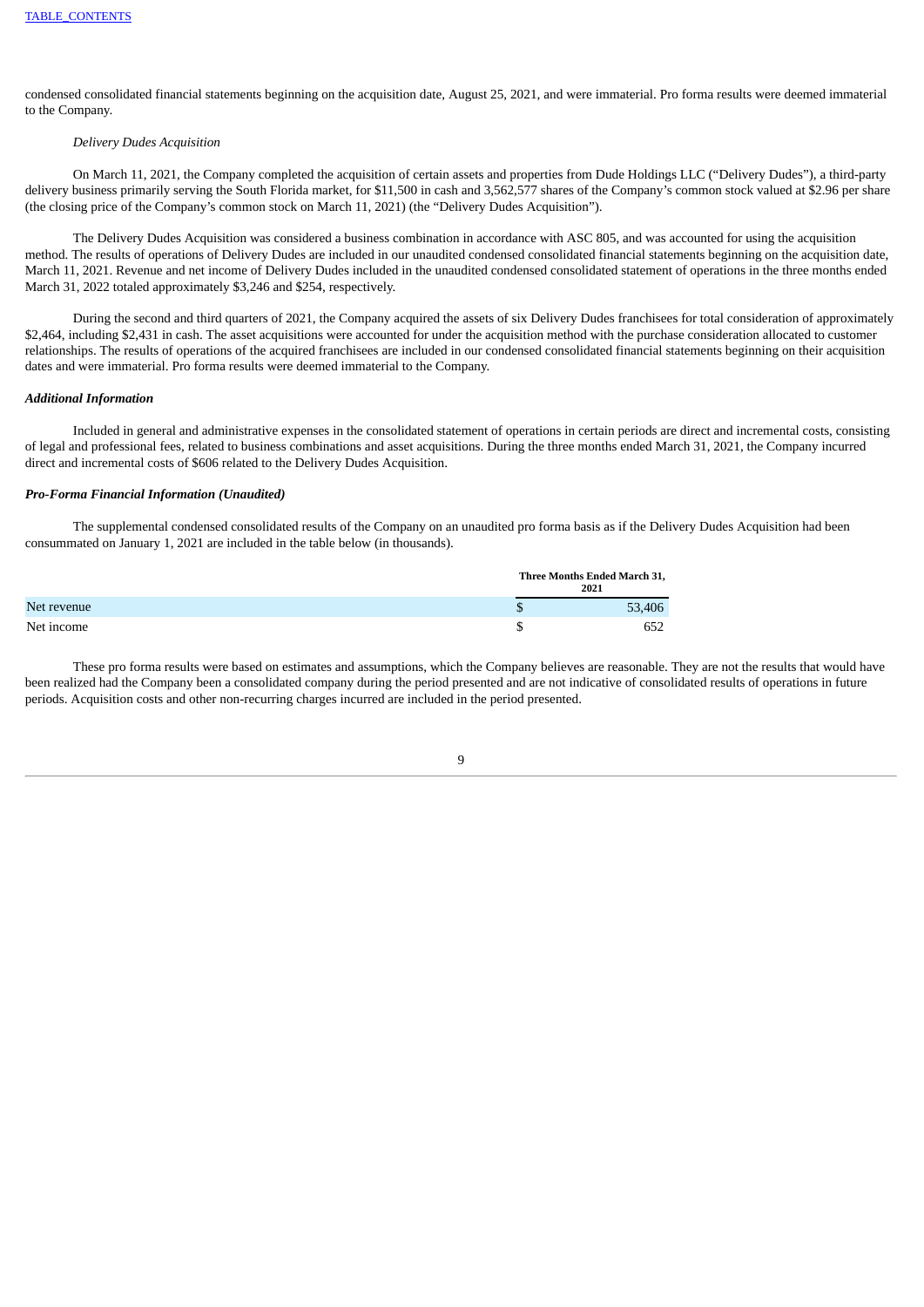# **5. Accounts Receivable, Net**

Accounts receivable consist of the following (in thousands):

|                                                       | March 31.<br>2022 | December 31.<br>2021 |
|-------------------------------------------------------|-------------------|----------------------|
| Credit card receivables                               | 2,204             | 1,354                |
| Residual commissions receivable                       | 1,388             | 1,342                |
| Receivables from restaurants and customers            | 593               | 660                  |
| Accounts receivable                                   | 4,185             | 3,356                |
| Less: allowance for doubtful accounts and chargebacks | (310)             | (329)                |
| Accounts receivable, net                              | 3,875             | 3,027                |

# **6. Intangibles Assets and Goodwill**

# *Intangible Assets*

Intangible assets with finite useful lives are amortized using the straight-line method over their estimated useful lives and include internally developed software, as well as software to be otherwise marketed, and trademarks/trade name/patents and customer relationships. The Company has determined that the trademark intangible asset and domain names related to the rebranding initiative are indefinite-lived assets and therefore are not subject to amortization but are evaluated annually for impairment. The Bite Squad, Delivery Dudes and Cape Payment Companies trade name intangible assets, however, are being amortized over their estimated useful lives.

Intangible assets are stated at cost or acquisition-date fair value less accumulated amortization and consist of the following (in thousands):

|                                                 | As of March 31, 2022 |                                 |      |                                           |  |                           |  |                           |
|-------------------------------------------------|----------------------|---------------------------------|------|-------------------------------------------|--|---------------------------|--|---------------------------|
|                                                 |                      | <b>Gross Carrying</b><br>Amount |      | <b>Accumulated</b><br><b>Amortization</b> |  | Accumulated<br>Impairment |  | Intangible<br>Assets, Net |
| Intangible assets subject to amortization:      |                      |                                 |      |                                           |  |                           |  |                           |
| Software                                        | \$                   | 38,033                          | - \$ | $(10, 848)$ \$                            |  | $(11,779)$ \$             |  | 15,406                    |
| Trademarks/Trade name/Patents                   |                      | 6,549                           |      | (5,756)                                   |  |                           |  | 793                       |
| <b>Customer Relationships</b>                   |                      | 96,510                          |      | (15, 354)                                 |  | (57, 378)                 |  | 23,778                    |
| Total intangible assets subject to amortization |                      | 141,092                         |      | (31,958)                                  |  | (69, 157)                 |  | 39,977                    |
| Trademarks, not subject to amortization         |                      | 3,023                           |      |                                           |  |                           |  | 3,023                     |
| <b>Total</b>                                    |                      | 144,115                         |      | $(31,958)$ \$                             |  | $(69,157)$ \$             |  | 43,000                    |

|                                                 | As of December 31, 2021         |           |     |                                    |  |                           |  |                           |  |
|-------------------------------------------------|---------------------------------|-----------|-----|------------------------------------|--|---------------------------|--|---------------------------|--|
|                                                 | <b>Gross Carrying</b><br>Amount |           |     | Accumulated<br><b>Amortization</b> |  | Accumulated<br>Impairment |  | Intangible<br>Assets, Net |  |
| Intangible assets subject to amortization:      |                                 |           |     |                                    |  |                           |  |                           |  |
| Software                                        | \$                              | 35,686 \$ |     | $(9,632)$ \$                       |  | $(11,779)$ \$             |  | 14,275                    |  |
| Trademarks/Trade name/Patents                   |                                 | 6,549     |     | (5,585)                            |  | __                        |  | 964                       |  |
| <b>Customer Relationships</b>                   |                                 | 96,510    |     | (14,256)                           |  | (57, 378)                 |  | 24,876                    |  |
| Total intangible assets subject to amortization |                                 | 138,745   |     | (29, 473)                          |  | (69, 157)                 |  | 40,115                    |  |
| Trademarks, not subject to amortization         |                                 | 3,011     |     |                                    |  |                           |  | 3,011                     |  |
| <b>Total</b>                                    |                                 | 141,756   | - 8 | $(29, 473)$ \$                     |  | $(69, 157)$ \$            |  | 43,126                    |  |

During the three months ended March 31, 2022, the Company capitalized approximately \$2,347 of software costs related to the development of the Platforms.

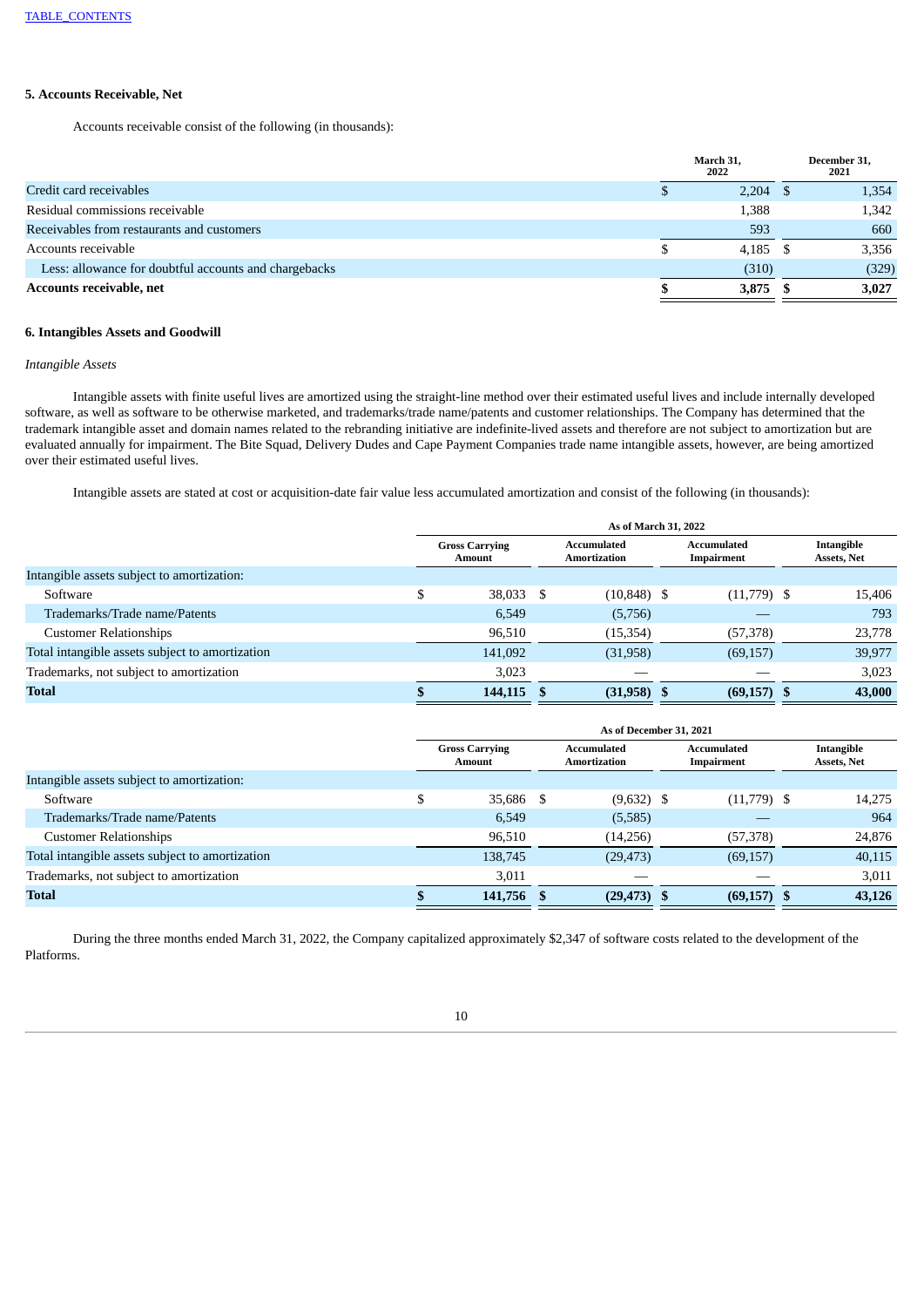The Company recorded amortization expense of \$2,485 and \$1,832 for the three months ended March 31, 2022 and 2021, respectively. Estimated future amortization expense of intangible assets subject to amortization as of March 31, 2022 is as follows (in thousands):

|                                  | Amortization |
|----------------------------------|--------------|
| The remainder of 2022            | 8,184        |
| 2023                             | 10,772       |
| 2024                             | 8,712        |
| 2025                             | 5,169        |
| 2026                             | 3,448        |
| Thereafter                       | 3,692        |
| <b>Total future amortization</b> | 39,977       |

### *Goodwill*

The change in the Company's goodwill balance is as follows for the three months ended March 31, 2022 and the year ended December 31, 2021 (in thousands):

|                                     | March 31,<br>2022 | December 31,<br>2021 |
|-------------------------------------|-------------------|----------------------|
| <b>Balance, beginning of period</b> | 130.624           | 106,734              |
| Acquisitions during the period      |                   | 23,890               |
| Impairments during the period       | (67, 190)         |                      |
| <b>Balance, end of period</b>       | 63,434            | 130,624              |

The Company recorded \$23,890 of goodwill during the year ended December 31, 2021, including \$14,343 associated with the Delivery Dudes Acquisition and \$9,547 associated with the Cape Payment Acquisition (see *Note 4 – Business Combinations*).

### *Impairments*

The Company conducts its goodwill and intangible asset impairment test annually in October, or more frequently if indicators of impairment exist. For purposes of testing for goodwill impairment, the Company has one reporting unit. As a result of a significant decline in the Company's share price and market capitalization in mid-March 2022, as well as other macroeconomic and industry related conditions during the first quarter of 2022, the Company conducted its impairment test as of the valuation date of March 15, 2022. The impairment test was conducted in accordance with FASB ASC Topic 360, *Impairment and Disposal of Long-Lived Assets* ("ASC 360") for certain long-lived assets, including capitalized contract costs, developed technology, customer relationships, and trade names, and in accordance with FASB ASC Topic 350, *Intangibles – Goodwill and Other* ("ASC 350") for the reporting unit's goodwill. The Company engaged a third-party to assist management in estimating the fair values of long-lived assets and the reporting unit for purposes of impairment testing under ASC 360 and ASC 350.

ASC 360 requires long-lived assets to be tested for impairment using a three-step impairment test. Step 1 of the test is giving consideration to whether indicators of impairment of long-lived assets are present. Given the significant decline in the Company's market capitalization and other macroeconomic factors, indications were that an impairment may exist and the Company proceeded to Step 2 to determine whether an impairment loss should be recognized. As a part of Step 2, the Company performed a recoverability test by comparing the sum of the estimated undiscounted future cash flows attributable to the long-lived assets in question to their carrying amounts. Given that the undiscounted cash flows for the long-lived assets were above the carrying amounts, the Company determined that the long-lived asset group is recoverable, and no impairment exists as of March 15, 2022.

Customer relationships, the Company's primary long-lived asset, was tested for impairment under the guidance in ASC 360. The customer relationships intangible asset was valued using the Income Approach, specifically, the multi-period excess earnings method, which measures the after-tax cash flows attributable to the existing customer relationships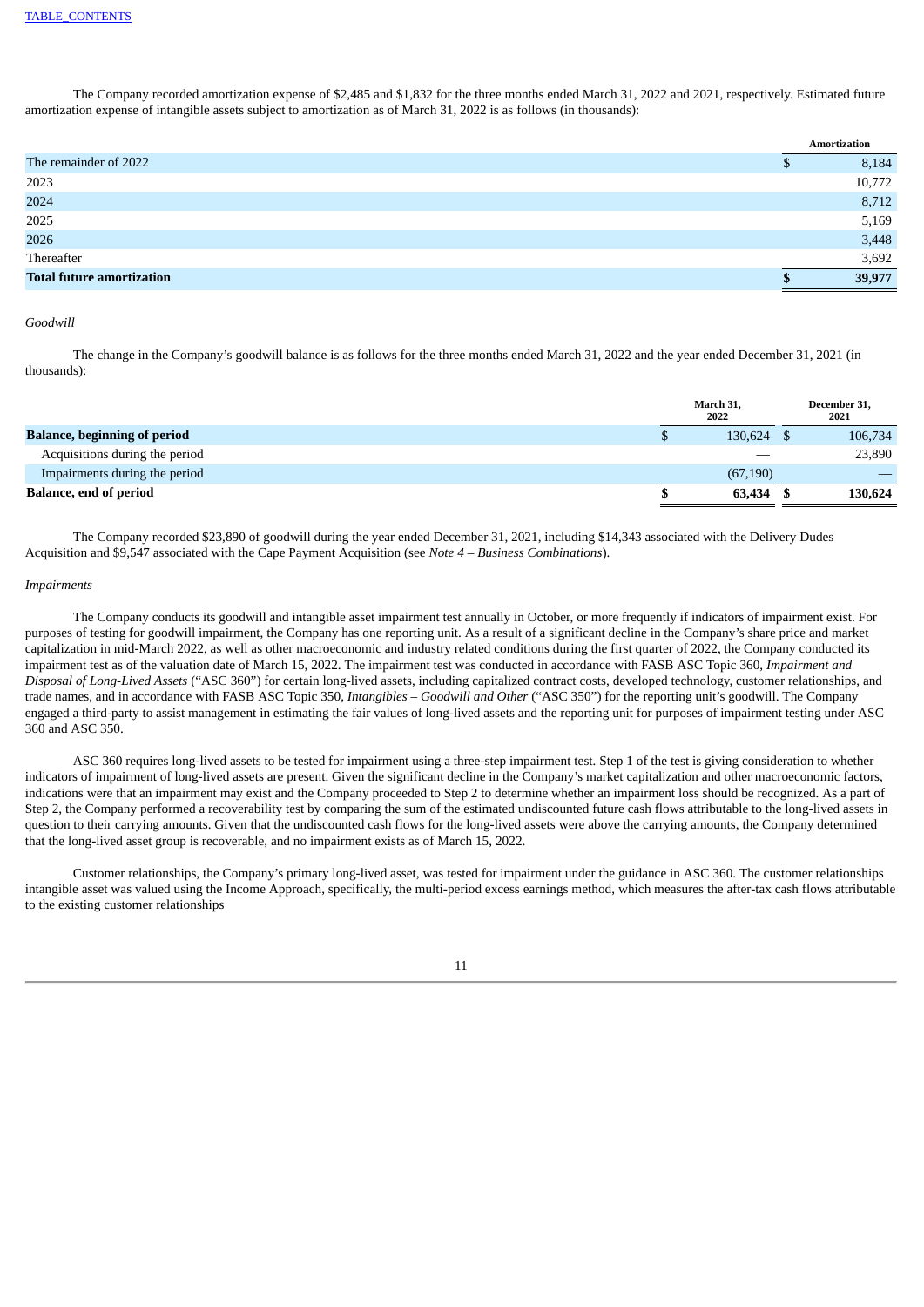after deducting the operating costs and contributory asset charges associated with supporting the existing customer relationships. The customer relationships analysis represents a Level 3 measurement as it was based on unobservable inputs reflecting the Company's assumptions used in developing a fair value estimate. These inputs required significant judgments and estimates at the time of the valuation.

ASC 350 requires goodwill and other indefinite lived assets to be tested for impairment at the reporting unit level. For ASC 350 testing purposes, the Company compared the fair value of the reporting unit with its carrying amount. The fair value of the reporting unit was estimated giving consideration to the Income Approach, including the discounted cash flow method, and the Market Approach, including the similar transactions method and guideline public company method. Significant inputs and assumptions in the ASC 350 analysis included forecasts (e.g., revenue, operating costs, capital expenditures, etc.), discount rate, long-term growth rate, tax rates, etc. for the reporting unit under the Income Approach and market-based enterprise value to revenue multiples under the Market Approach.

As a result of the ASC 350 analysis, the Company recognized a non-cash pre-tax impairment loss of \$67,190 during the three months ended March 31, 2022 to write down the carrying value of goodwill to its implied fair value. The non-cash impairment loss is included in the unaudited condensed consolidated statement of operations under the caption "goodwill impairment" during the three months ended March 31, 2022.

Determining the fair value of a reporting unit and intangible assets requires the use of estimates and significant judgments that are based on a number of factors including actual operating results. It is reasonably possible that the judgments and estimates described above could change in future periods. There can be no assurance that additional goodwill or intangible assets will not be impaired in future periods.

# **7. Other Current Liabilities**

Other current liabilities consist of the following (in thousands):

|                                                  | March 31,<br>2022      | December 31,<br>2021 |
|--------------------------------------------------|------------------------|----------------------|
| Accrued insurance expenses                       | $4,082$ \$<br><b>D</b> | 3,932                |
| Accrued estimated workers' compensation expenses | 524                    | 644                  |
| Accrued medical contingency                      | 370                    | 370                  |
| Accrued legal contingency                        | 1,250                  | 1,250                |
| Accrued sales tax payable                        | 119                    | 175                  |
| Accrued cash incentives                          | 51                     | 3,130                |
| Other accrued expenses                           | 5,713                  | 3,685                |
| Contingent consideration liability               | 2,020                  |                      |
| <b>Unclaimed property</b>                        | 2,542                  | 2,372                |
| Other current liabilities                        | 3,384                  | 3,751                |
| <b>Total other current liabilities</b>           | 20,055                 | 19,309               |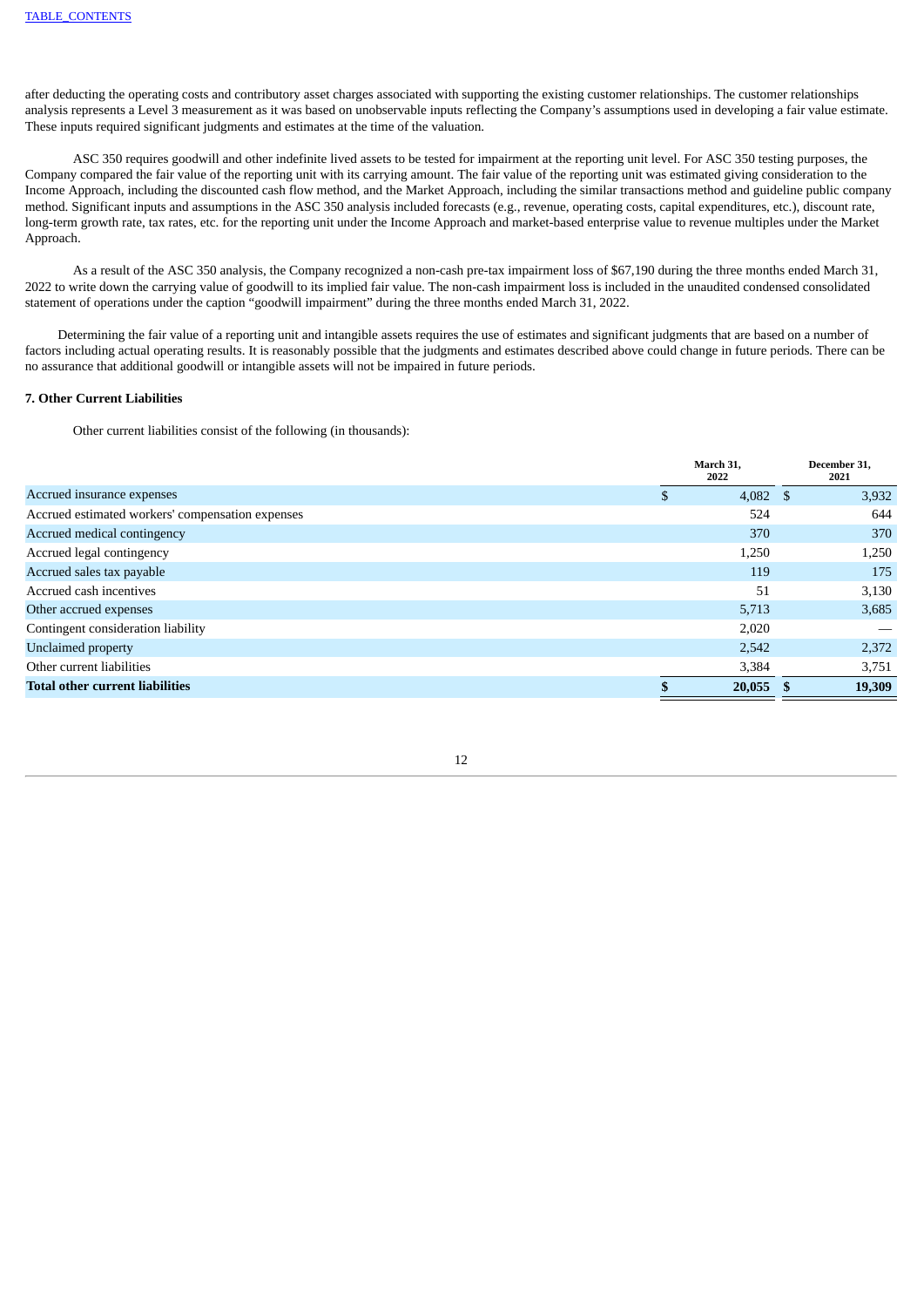### **8. Debt**

The Company's outstanding debt obligations are as follows (in thousands):

|                                                    | <b>Coupon Rate</b><br>Range in 2021<br>through 1Q22 | <b>Effective</b><br><b>Interest Rate at</b><br><b>March 31, 2022</b> | Maturity              | March 31,<br>2022 |      | December 31,<br>2021 |
|----------------------------------------------------|-----------------------------------------------------|----------------------------------------------------------------------|-----------------------|-------------------|------|----------------------|
| Term Loan                                          | $5.125\% - 7.125\%$                                 | 10.62%                                                               | November 2023         | 35,007            | -S   | 35,007               |
| <b>Notes</b>                                       | $4.0\% - 6.0\%$                                     | 6.49%                                                                | November 2023         | 49,504            |      | 49,504               |
|                                                    |                                                     |                                                                      |                       | 84,511 \$         |      | 84,511               |
| Less: unamortized debt issuance costs on Term Loan |                                                     |                                                                      |                       | (1,847)           |      | (2,099)              |
| Less: unamortized debt issuance costs on Notes     |                                                     |                                                                      |                       | (380)             |      | (435)                |
| Long term debt - related party                     |                                                     |                                                                      |                       | 82,284            | - 55 | 81,977               |
|                                                    |                                                     |                                                                      |                       |                   |      |                      |
|                                                    |                                                     |                                                                      | August 2022 - October |                   |      |                      |
| Short-term loans for insurance financing           | $3.49\% - 3.99\%$                                   | n/a                                                                  | 2022                  | 1,293             |      | 3,142                |
| <b>Total outstanding debt</b>                      |                                                     |                                                                      |                       | 83,577            | - 55 | 85,119               |
|                                                    |                                                     |                                                                      |                       |                   |      |                      |

Interest expense related to the Company's outstanding debt totaled \$1,704 and \$1,901 for the three months ended March 31, 2022 and 2021, respectively. Interest expense includes interest on outstanding borrowings and amortization of debt issuance costs and debt discount. See *Note 15 – Related Party Transactions* for additional information regarding the Company's related party long-term debt.

### *Term Loan*

The Company maintains an agreement with Luxor Capital Group, LP ("Luxor Capital") (as amended or otherwise modified from time to time, the "Credit Agreement"). The Credit Agreement provides for a senior secured first priority term loan (the "Term Loan") which is guaranteed by certain subsidiaries of the Company. In connection with the Term Loan, the Company issued to Luxor Capital warrants which are exercisable for 579,365 shares of the Company's common stock at March 31, 2022 (see *Note 12 – Stockholders' Equity*).

Interest on the Term Loan is payable quarterly, in cash or, at the election of the Company, as a payment-in-kind, with interest paid in-kind being added to the aggregate principal balance. The Credit Agreement includes a number of customary covenants that, among other things, limit or restrict the ability of the Company and its subsidiaries to incur additional debt, incur liens on assets, engage in mergers or consolidations, dispose of assets, pay dividends or repurchase capital stock and repay certain junior indebtedness. The Credit Agreement also includes customary affirmative covenants, representations and warranties and events of default.

#### *Notes*

Additionally, the Company issued unsecured convertible promissory notes (the "Notes") to Luxor Capital Partners, LP, Luxor Capital Partners Offshore Master Fund, LP, Luxor Wavefront, LP and Lugard Road Capital Master Fund, LP (the "Luxor Entities") pursuant to an agreement, herein referred to as the "Convertible Notes Agreement". The net carrying value of the Notes as of March 31, 2022 and December 31, 2021 totaled \$49,124 and \$49,069, respectively.

Interest on the Notes is payable quarterly, in cash or, at the Company's election, up to one-half of the dollar amount of an interest payment due can be paid-in-kind. Interest paid-in-kind is added to the aggregate principal balance. Interest expense related to the Notes was comprised of the following for the three months ended March 31, 2022 and 2021 (in thousands):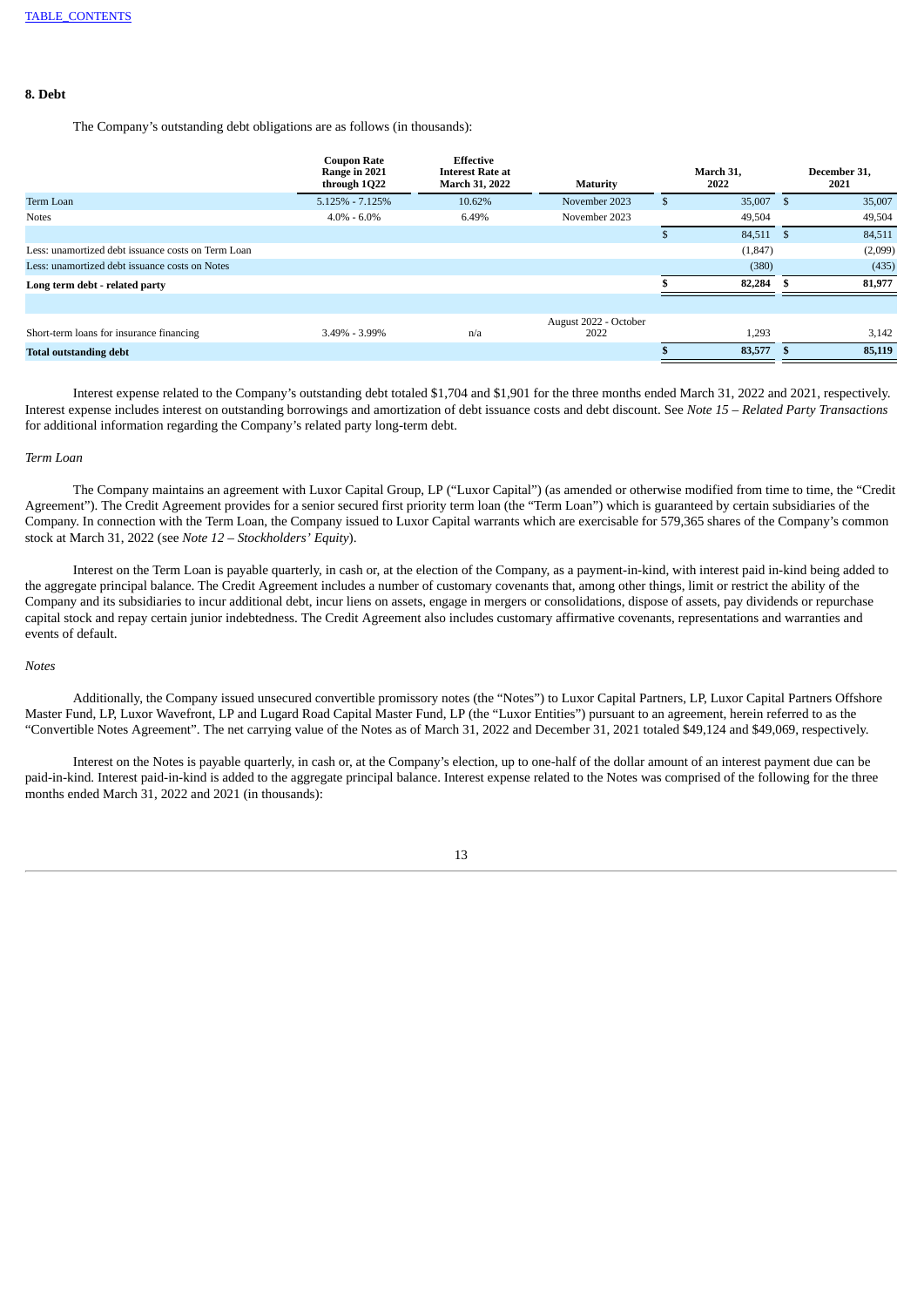|                               | Three Months Ended March 31, |      |  |      |  |  |
|-------------------------------|------------------------------|------|--|------|--|--|
|                               |                              | 2022 |  | 2021 |  |  |
| Contractual interest expense  |                              | 743  |  | 495  |  |  |
| Amortization of debt discount |                              | 54   |  | 290  |  |  |
|                               |                              | 797  |  | 785  |  |  |

The Notes include customary anti-dilution protection, including broad-based weighted average adjustments for issuances of additional shares. Upon maturity, the outstanding Notes (and any accrued but unpaid interest) will be repaid in cash or converted into shares of common stock, at the holder's election. The Notes are convertible at the holder's election into shares of the Company's common stock at a rate of \$8.63 per share at March 31, 2022.

The Company's payment obligations on the Notes are not guaranteed. The Convertible Notes Agreement contains negative covenants, affirmative covenants, representations and warranties and events of default that are substantially similar to those that are set forth in the Credit Agreement (except those that relate to collateral and related security interests, which are not contained in the Convertible Notes Agreement or otherwise applicable to the Notes).

#### *Short-Term Loans*

The Company has outstanding short-term loans as of March 31, 2022 for the purpose of financing portions of its annual insurance premium obligations. The loans are payable in monthly installments until maturity.

# **9. Income Taxes**

The Company provides for income taxes using an asset and liability approach under which deferred income taxes are provided for based upon enacted tax laws and rates applicable to periods in which the taxes become payable. The Company recorded income tax expense of \$16 and \$24 for the three months ended March 31, 2022 and 2021, respectively. The Company's income tax expense is entirely related to state taxes in various jurisdictions. The Company recorded a full valuation allowance against net deferred tax assets as of March 31, 2022 and December 31, 2021 as the Company has generated net operating losses prior to the second quarter of 2020 and in the first, second and fourth quarters of 2021 and first quarter of 2022, and the Company did not consider future book income as a source of taxable income when assessing if a portion of the deferred tax assets is more likely than not to be realized.

During 2020, the Company was permitted to defer payment of the employer portion of certain payroll taxes under the Coronavirus Aid, Relief and Economic Security (CARES) Act. The Company did not defer any payroll taxes after December 31, 2020. As of March 31, 2022, the Company has \$667 of employer payroll tax deferrals outstanding, all of which will be paid in 2022. This amount is reflected in other current liabilities in the accompanying unaudited condensed consolidated balance sheet.

#### **10. Commitments and Contingent Liabilities**

#### *Workers Compensation and Auto Policy Claims*

We establish a liability under our workers' compensation and auto insurance policies for claims incurred within our self-insured retention levels and an estimate for claims incurred but not yet reported. As of March 31, 2022 and December 31, 2021, \$4,446 and \$4,305, respectively, in outstanding workers' compensation and auto policy reserves are included in the unaudited condensed consolidated balance sheet.

### *Legal Matters*

In July 2016, Waiter.com, Inc. filed a lawsuit against Waitr Inc. in the United States District Court for the Western District of Louisiana, alleging trademark infringement based on Waitr's use of the "Waitr" trademark and logo, Civil Action No.: 2:16-CV-01041. The plaintiff sought injunctive relief and damages relating to Waitr's use of the "Waitr" name and logo. During the third quarter of 2020, the trial date was rescheduled to June 2021. On June 22, 2021, the Company entered into a License, Release and Settlement Agreement (the "Settlement") to settle all claims related to this lawsuit. Pursuant to the Settlement, the Company paid the plaintiff \$4,700 in cash on July 1, 2021. In connection with the Settlement, we agreed to adopt a new trademark or tradename to replace the Waitr trademark and to discontinue use of the Waitr trademark in connection with the marketing, sale or provision of any web-based or mobile app-based delivery, pick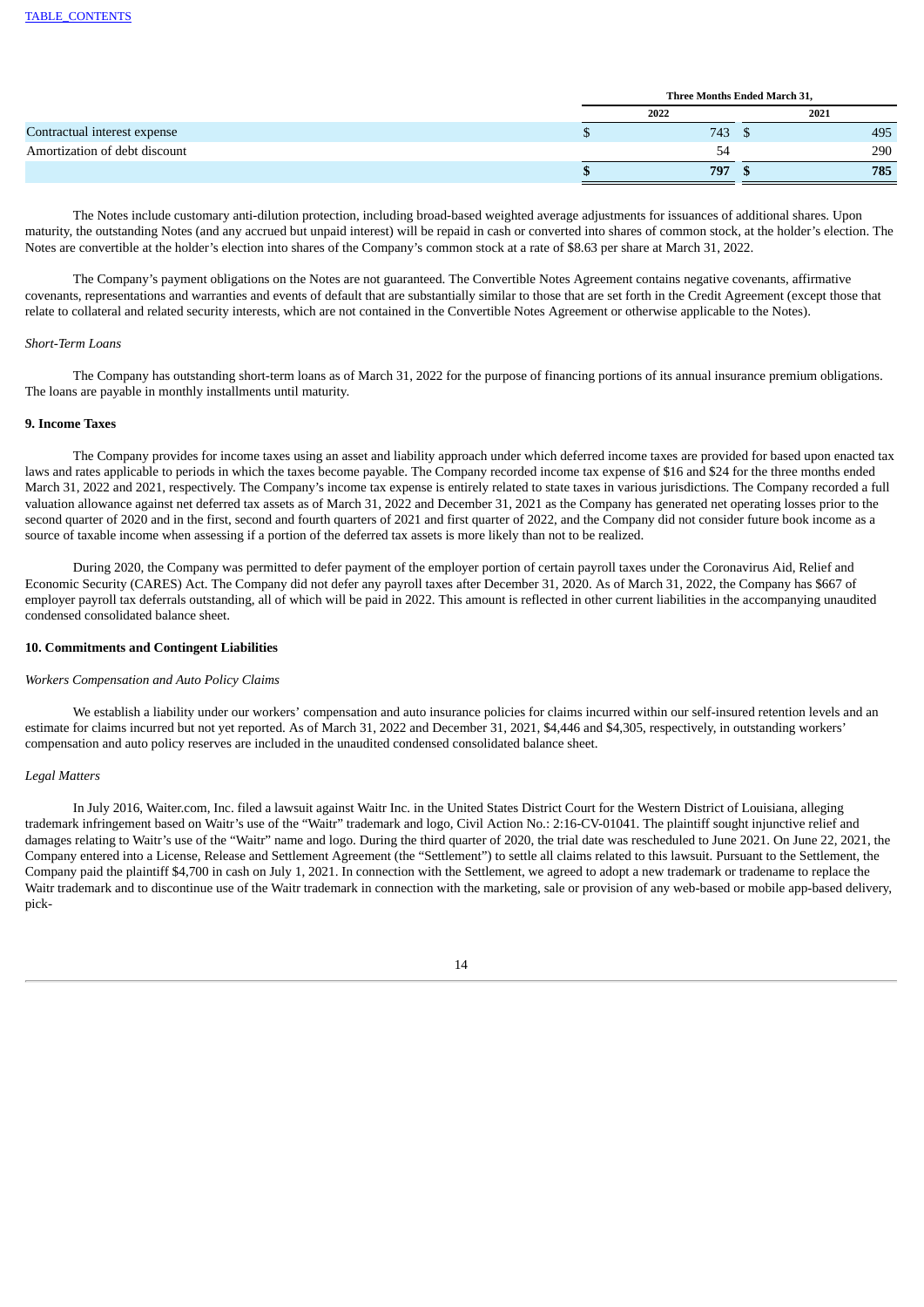up, carry-out or dine-in services using the Waitr trademark by June 22, 2022, unless extended by eight additional months in exchange for a one-time payment of \$800. During the three months ended March 31, 2022, the Company accrued an \$800 reserve in connection with its option to extend the license period by an additional eight months. The accrued legal reserve is included in other current liabilities in the unaudited condensed consolidated balance sheet at March 31, 2022 and in other expense in the unaudited condensed consolidated statement of operations for the three months ended March 31, 2022.

In April 2019, the Company was named as a defendant in a class action complaint filed by certain current and former restaurant partners, captioned Bobby's Country Cookin', LLC, et al v. Waitr Holdings Inc., which is currently pending in the United States District Court for the Western District of Louisiana. The plaintiffs assert claims for breach of contract and violation of the duty of good faith and fair dealing, and they seek recovery on behalf of themselves and two separate classes. Based on the current class definitions, as many as 10,000 restaurant partners could be members of the two separate classes at issue. In February 2022, the parties reached a proposed settlement in principle to resolve the litigation in its entirety. While subject to Court approval and final written agreement between the parties regarding the pricing mechanism, the key terms of the proposed settlement include a total potential settlement fund of \$2,500 of Company shares of common stock ("Gross Settlement Amount"), which will resolve the claims of the class members, attorneys' fees, costs, and incentive awards to the named plaintiffs. Plaintiffs' counsel will seek Court approval for attorneys' fees of 1/3 of the total amount of the settlement fund and an additional \$40 in expenses, with the balance of the Gross Settlement Amount available for distribution to members of the settlement classes that file valid claims. The Company accrued a \$1,250 reserve in connection with this lawsuit during the three months ended December 31, 2021. The accrued legal contingency is included in other current liabilities in the unaudited condensed consolidated balance sheet at March 31, 2022.

In September 2019, Christopher Meaux, David Pringle, Jeff Yurecko, Tilman J. Fertitta, Richard Handler, Waitr Holdings Inc. f/k/a Landcadia Holdings Inc., Jefferies Financial Group, Inc. and Jefferies, LLC were named as defendants in a putative class action lawsuit entitled *Walter Welch, Individually and on* Behalf of all Others Similarly Situated vs. Christopher Meaux, David Pringle, Jeff Yurecko, Tilman J. Fertitta, Richard Handler, Waitr Holdings Inc. f/k/a Landcadia Holdings Inc., Jefferies Financial Group, Inc. and Jefferies, LLC. The case was filed in the Western District of Louisiana, Lake Charles Division. In the lawsuit, the plaintiff asserts putative class action claims alleging, inter alia, that various defendants made false and misleading statements in securities filings, engaged in fraud, and violated accounting and securities rules, seeking damages based upon these allegations. A similar putative class action lawsuit, entitled *Kelly* Bates, Individually and on Behalf of all Others Similarly Situated vs. Christopher Meaux, David Pringle, Jeff Yurecko, Tilman J. Fertitta, Richard Handler, Waitr Holdings Inc. f/k/a Landcadia Holdings Inc., Jefferies Financial Group, Inc. and Jefferies, LLC, was filed in that same court in November 2019. These two cases were consolidated, and an amended complaint was filed in October 2020. The Company filed a motion to dismiss in February 2021. The Court has heard oral argument on that motion, and has taken the motion under advisement. No discovery has commenced as of the date hereof. Waitr believes that this lawsuit lacks merit and that it has strong defenses to all of the claims alleged. Waitr continues to vigorously defend the suit.

In addition to the lawsuits described above, Waitr is involved in other litigation arising from the normal course of business activities, including, without limitation, vehicle accidents involving employees and independent contractor drivers resulting in claims alleging personal injuries and medical expenses, labor and employment claims, allegations of intellectual property infringement, and workers' compensation benefit claims as a result of alleged conduct involving its employees, independent contractor drivers, and third-party negligence. Although Waitr believes that it maintains insurance with standard deductibles that generally covers liability for potential damages in many of these matters where coverage is available on acceptable terms (it is not maintained for claims involving intellectual property), insurance coverage is not guaranteed, there are limits to insurance coverage and in certain instances claims are met with denial of coverage positions by the carriers; accordingly, we could suffer material losses as a result of these claims, the denial of coverage for such claims, or damages awarded for any such claim that exceeds coverage. Litigation is unpredictable and we may determine in the future that certain existing claims have greater exposure or liability than previously understood.

### **11. Stock-Based Awards and Cash-Based Awards**

In June 2020, the Company's stockholders approved the Waitr Holdings Inc. Amended and Restated 2018 Omnibus Incentive Plan (the "2018 Incentive Plan"), which permits the granting of awards in the form of incentive stock options, non-qualified stock options, stock appreciation rights, restricted stock, restricted stock units, performance-based awards, and other stock-based or cash-based awards. As of March 31, 2022, there were 9,664,120 shares of common stock available for future grants pursuant to the 2018 Incentive Plan. The Company also has outstanding equity awards under the 2014 Stock Plan (as amended in 2017, the "Amended 2014 Plan"). Total compensation expense related to awards under the Company's incentive plans was \$1,671 and \$2,078 for the three months ended March 31, 2022 and 2021, respectively.

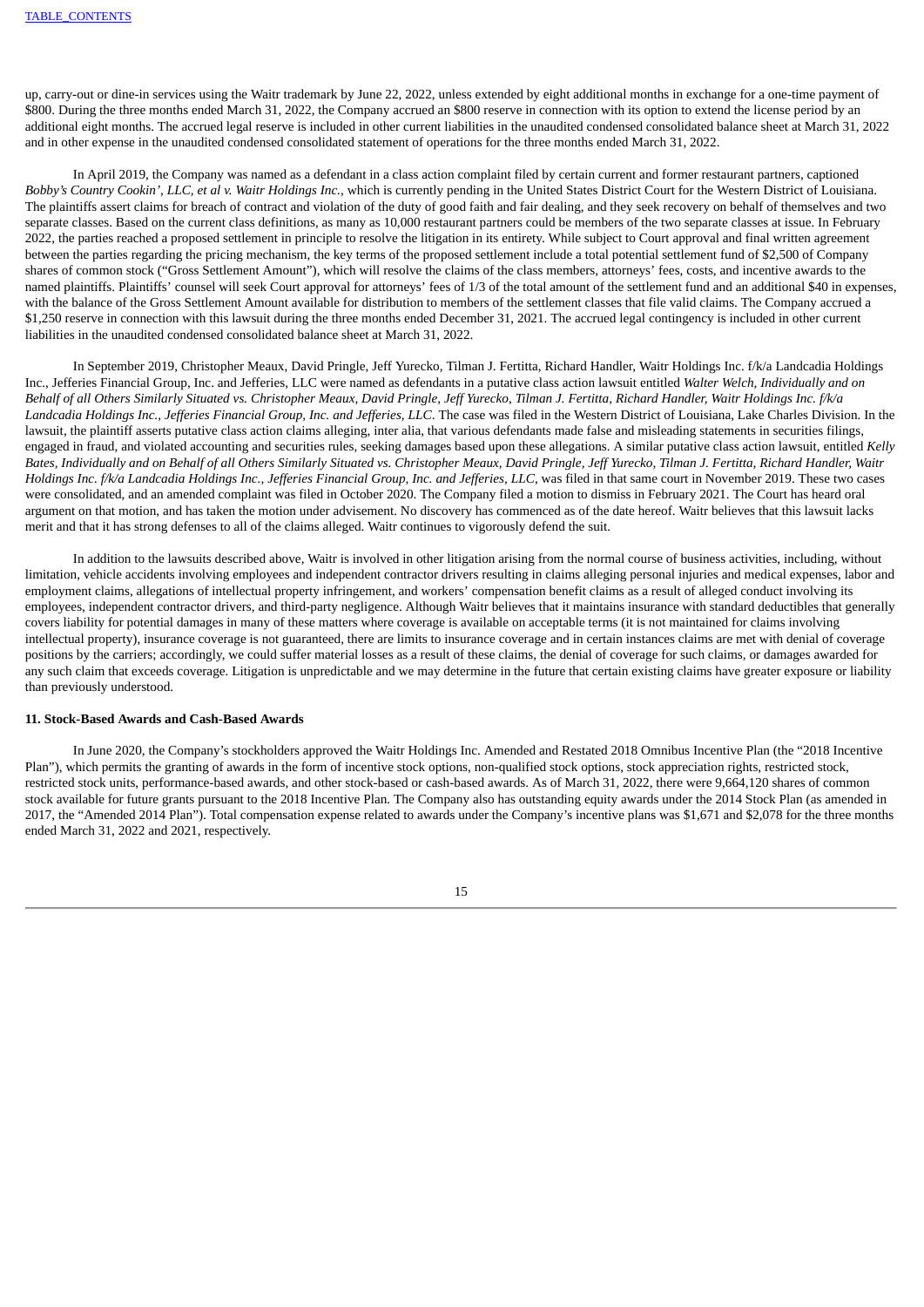# **Stock-Based Awards**

# *Stock Options*

During the three months ended March 31, 2021, 500,000 stock options were granted under the 2018 Incentive Plan. Such options were subsequently forfeited during the three months ended September 30, 2021. There were no grants of stock options during the three months ended March 31, 2022. The Company determines the fair value of stock option grants on grant date using an option-pricing model with various assumptions regarding risk-free rate, volatility and expected term. The Company recognized compensation expense for stock options of \$13 and \$334 for the three months ended March 31, 2022 and 2021, respectively. As of March 31, 2022, all outstanding stock options were fully vested and there was no remaining unrecognized compensation cost related to stock options.

The stock option activity under the Company's incentive plans during the three months ended March 31, 2022 and 2021 is as follows:

|                                     |                            |   | Three Months Ended March 31, 2022            |    |                                                               | Three Months Ended March 31, 2021 |    |                                              |          |                                                               |  |
|-------------------------------------|----------------------------|---|----------------------------------------------|----|---------------------------------------------------------------|-----------------------------------|----|----------------------------------------------|----------|---------------------------------------------------------------|--|
|                                     | Number of<br><b>Shares</b> |   | Weighted<br>Average<br><b>Exercise Price</b> |    | Weighted<br>Average<br><b>Grant Date</b><br><b>Fair Value</b> | Number of<br><b>Shares</b>        |    | Weighted<br>Average<br><b>Exercise Price</b> |          | Weighted<br>Average<br><b>Grant Date</b><br><b>Fair Value</b> |  |
| <b>Balance, beginning of period</b> | 9,656,928                  | S | 0.39                                         | -S | 0.28                                                          | 9,753,257                         | S  | 0.43                                         | <b>S</b> | 0.33                                                          |  |
| Granted                             |                            |   |                                              |    |                                                               | 500,000                           |    | 2.78                                         |          | 2.19                                                          |  |
| Exercised                           |                            |   |                                              |    |                                                               | (6,779)                           |    | 0.88                                         |          | 4.73                                                          |  |
| Forfeited                           | (12, 014)                  |   | 1.95                                         |    | 3.74                                                          | (13,995)                          |    | 4.58                                         |          | 4.38                                                          |  |
| Expired                             |                            |   |                                              |    |                                                               | (6,536)                           |    | 4.83                                         |          | 3.26                                                          |  |
| <b>Balance, end of period</b>       | 9,644,914                  |   | 0.39                                         | S  | 0.28                                                          | 10,225,947                        | \$ | 0.54                                         |          | 0.41                                                          |  |

Outstanding stock options, which were fully vested and expected to vest and exercisable are as follows as of March 31, 2022 and December 31, 2021:

|                                                     | As of March 31, 2022                                          |                                                    |                   |  | As of December 31, 2021                         |                               |           |  |
|-----------------------------------------------------|---------------------------------------------------------------|----------------------------------------------------|-------------------|--|-------------------------------------------------|-------------------------------|-----------|--|
|                                                     | <b>Options Fully</b><br>Vested and<br><b>Expected to Vest</b> | <b>Options</b><br><b>Vested and</b><br>Exercisable |                   |  | <b>Options Fully</b><br><b>Expected to Vest</b> | <b>Options</b><br>Exercisable |           |  |
| Number of Options                                   | 9,644,914                                                     |                                                    | 9,644,914         |  | 9,656,928                                       |                               | 4,870,026 |  |
| Weighted-average remaining contractual term (years) | 2.78                                                          |                                                    | 2.78              |  | 3.03                                            |                               | 3.06      |  |
| Weighted-average exercise price                     | 0.39                                                          |                                                    | 0.39              |  | 0.39                                            |                               | 0.40      |  |
| Aggregate Intrinsic Value (in thousands)            | $\hspace{0.1mm}-\hspace{0.1mm}$                               |                                                    | $\hspace{0.05cm}$ |  | 3,543                                           |                               | 1.773     |  |

The aggregate intrinsic value in the table above represents the total pre-tax intrinsic value (the difference between the fair value of the common stock and the exercise price, multiplied by the number of in-the-money options) that would have been received by the option holders had all option holders exercised their inthe-money options on each date. This amount will change in future periods based on the fair value of the Company's stock and the number of options outstanding. The aggregate intrinsic value of awards exercised was \$15 during the three months ended March 31, 2021. Upon exercise, the Company issued new common stock. There were no exercises of stock options during the three months ended March 31, 2022.

# *Restricted Stock*

The Company's restricted stock grants include performance-based and time-based vesting awards. The fair value of restricted shares is typically determined based on the closing price of the Company's common stock on the date of grant.

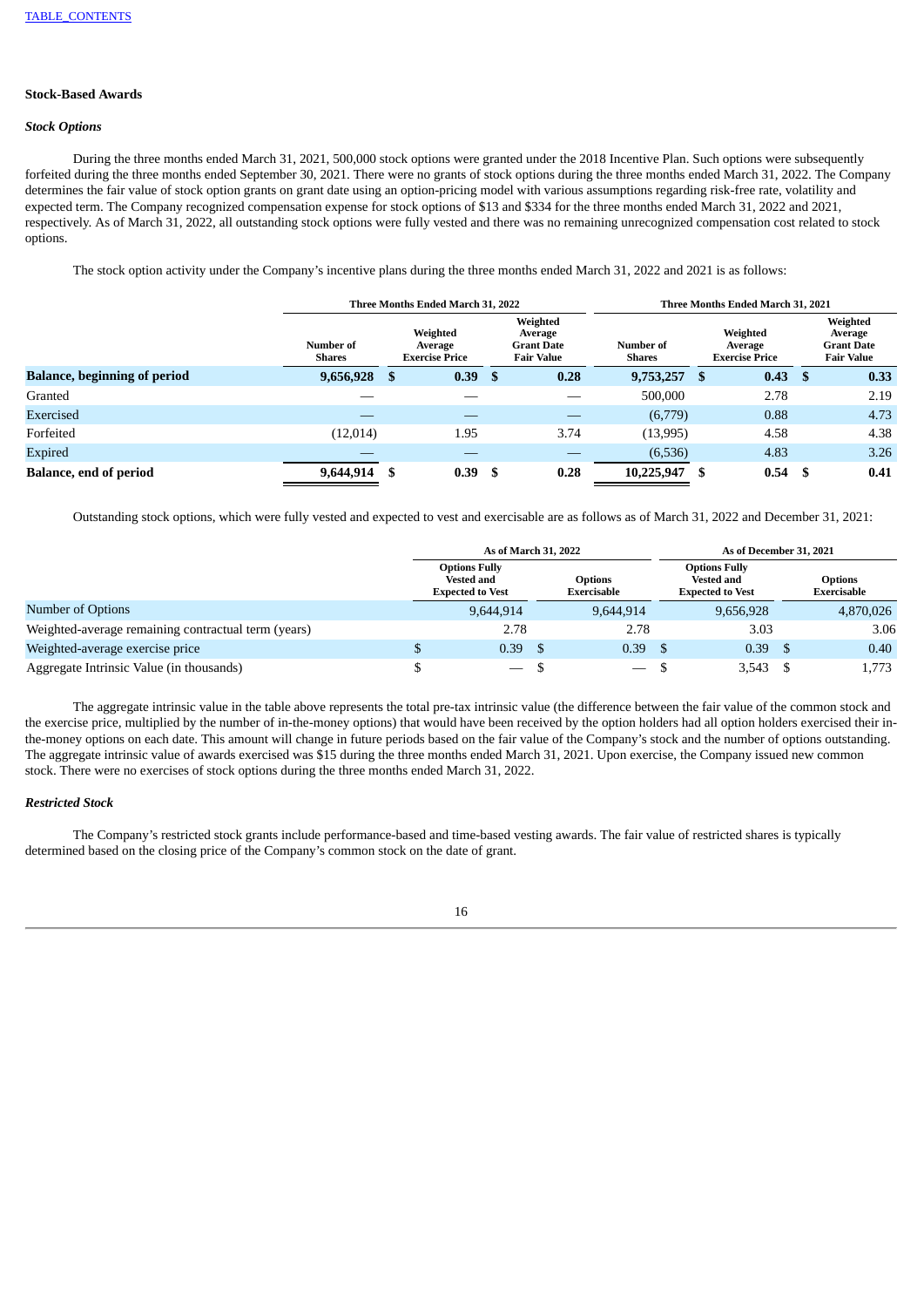#### *Performance-Based Awards*

As of March 31, 2022, there were 3,134,325 performance-based RSUs outstanding under the Company's 2018 Incentive Plan. Such RSUs were granted to the Company's chief executive officer, Carl Grimstad, in April 2020 (the "Grimstad RSU Grant"). The Grimstad RSU Grant has an aggregate grant date fair value of \$3,542 and vests in full in the event of a change of control, as defined in Mr. Grimstad's employment agreement with the Company, subject to his continuous employment with the Company through the date of a change of control; provided, however, that the Grimstad RSU Grant shall fully vest in the event that Mr. Grimstad terminates his employment for good reason or he is terminated by the Company for reason other than misconduct. No stock-based compensation expense will be recognized for the Grimstad RSU Grant until such time that is probable that the performance goal will be achieved, or at the time that Mr. Grimstad terminates his employment for good reason or he is terminated by the Company for reason other than misconduct, should either occur.

#### *Awards with Time-Based Vesting*

During the three months ended March 31, 2022, 3,630,000 RSUs with time-based vesting were granted pursuant to the 2018 Incentive Plan (with an aggregate grant fair value of value of \$2,006). The RSUs generally vest over three years in accordance with the terms specified in the applicable award agreements, all of which accelerate and vest upon a change of control.

The Company recognized compensation expense for restricted stock of \$1,658 and \$1,744 during the three months ended March 31, 2022 and 2021, respectively. Unrecognized compensation cost related to unvested time-based RSUs as of March 31, 2022 totaled \$14,707, with a weighted average remaining vesting period of approximately 2.5 years. The total fair value of restricted shares that vested during the three months ended March 31, 2022 and 2021 was \$68 and \$2,247, respectively.

The activity for restricted stock with time-based vesting under the Company's incentive plans is as follows for the three months ended March 31, 2022 and 2021:

|                                |                     |     | Three Months Ended March 31, 2022                             |                                                                     | Three Months Ended March 31, 2021 |   |                                                               |                                                                     |  |  |
|--------------------------------|---------------------|-----|---------------------------------------------------------------|---------------------------------------------------------------------|-----------------------------------|---|---------------------------------------------------------------|---------------------------------------------------------------------|--|--|
|                                | Number of<br>Shares |     | Weighted<br>Average<br><b>Grant Date</b><br><b>Fair Value</b> | Weighted<br><b>Average Remaining</b><br>Contractual<br>Term (years) | Number of<br><b>Shares</b>        |   | Weighted<br>Average<br><b>Grant Date</b><br><b>Fair Value</b> | Weighted<br><b>Average Remaining</b><br>Contractual<br>Term (years) |  |  |
| Nonvested, beginning of period | 8,614,746           | - 5 | 2.15                                                          | 2.5                                                                 | 4,558,603                         | S | 2.23                                                          | 1.71                                                                |  |  |
| Granted                        | 3,630,000           |     | 0.55                                                          |                                                                     | 195,000                           |   | 3.66                                                          |                                                                     |  |  |
| Shares vested                  | (152, 692)          |     | 2.47                                                          |                                                                     | (749, 870)                        |   | 0.97                                                          |                                                                     |  |  |
| Forfeitures                    | (286, 168)          |     | 1.92                                                          |                                                                     | (126,084)                         |   | 1.05                                                          |                                                                     |  |  |
| Nonvested, end of period       | 11,805,886          |     | 1.66                                                          | 2.5                                                                 | 3,877,649                         |   | 2.58                                                          | 1.77                                                                |  |  |

#### **Cash-Based Awards**

#### *Performance Bonus Agreement*

On April 2020, the Company entered into a performance bonus agreement with Mr. Grimstad, which was extended through January 3, 2025 in connection with the extension of his employment agreement. Pursuant to the performance bonus agreement, upon the occurrence of a change of control in which the holders of the Company's common stock receive per share consideration that is equal to or greater than \$2.00, subject to adjustment in accordance with the 2018 Incentive Plan, the Company shall pay Mr. Grimstad an amount equal to \$5,000 (the "Bonus"). In order to receive the Bonus, Mr. Grimstad must remain continuously employed with the Company through the date of the change of control; provided, however, that in the event Mr. Grimstad terminates his employment for good reason or the Company terminates his employment other than for misconduct, Mr. Grimstad will be entitled to receive the Bonus provided the change of control occurs on or before January 3, 2025. Compensation expense related to the bonus agreement will not be recognized until such time that is probable that the performance goal will be achieved.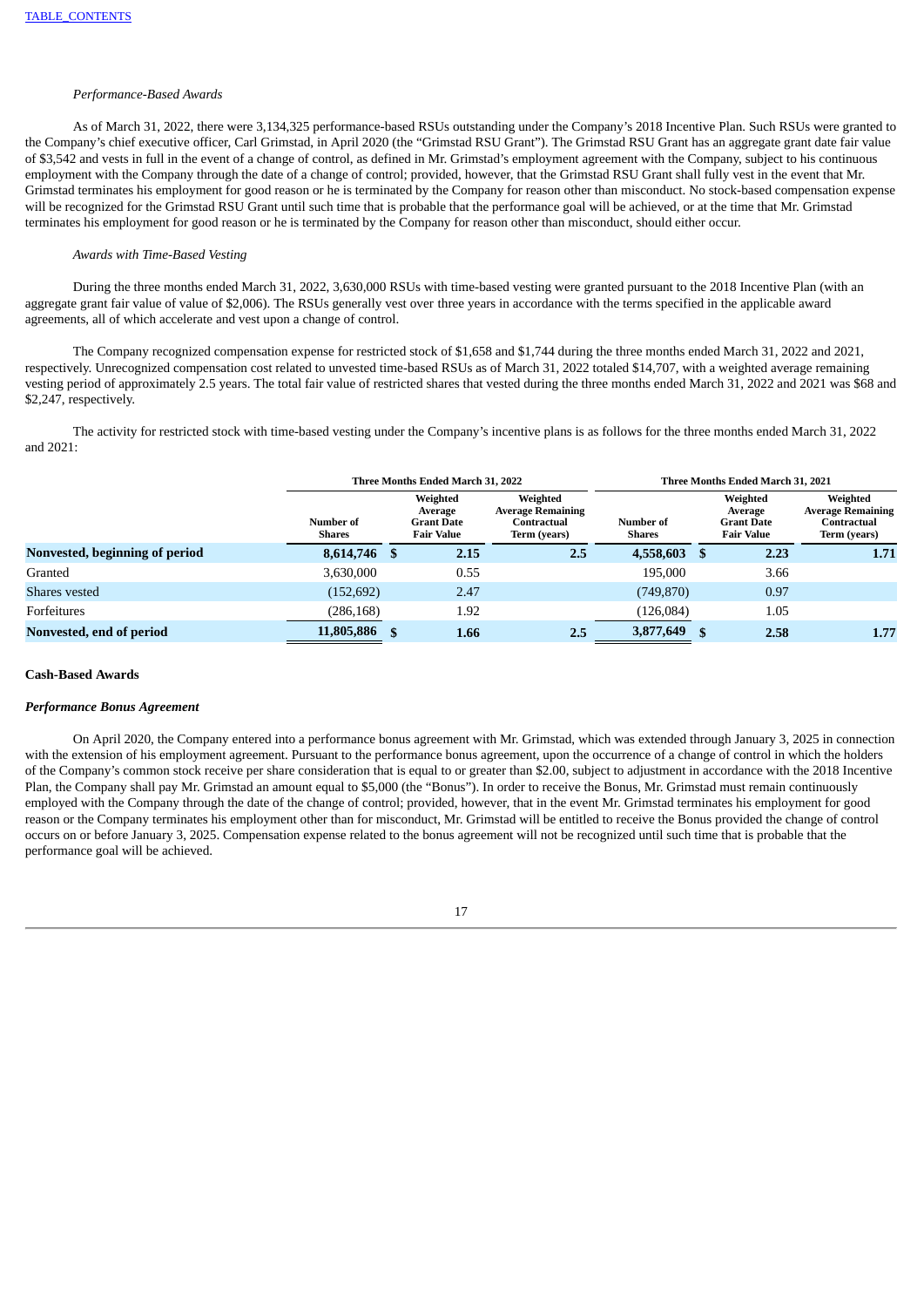# **12. Stockholders' Equity**

# *Common Stock*

At March 31, 2022 and December 31, 2021, there were 249,000,000 shares of common stock authorized and 155,705,647 and 146,094,300 shares of common stock issued and outstanding, respectively, with a par value of \$0.0001. The Company did not hold any shares as treasury shares as of March 31, 2022 or December 31, 2021. The Company's common stockholders are entitled to one vote per share.

# *At-the-Market Offering*

In November 2021, the Company entered into a third amended and restated open market sale agreement with respect to an at-the-market offering program (the "ATM Program") under which the Company may offer and sell, from time to time at its sole discretion, shares of its common stock having an aggregate offering price of up to \$50,000, through Jefferies LLC ("Jefferies") as its sales agent. The issuance and sale of shares by the Company under the agreement was made pursuant to the Company's effective registration statement on Form S-3 which was filed on April 4, 2019. Details of sales through March 31, 2022 pursuant to the ATM Program are included in the table below. As of March 31, 2022, approximately \$42,289 remained unsold under the ATM Program. See *Note 16 - Subsequent Events* for details regarding sales pursuant to the ATM Program in April 2022.

|                                                 | November 2021 ATM Program |                                   |  |                                                          |  |            |  |  |  |
|-------------------------------------------------|---------------------------|-----------------------------------|--|----------------------------------------------------------|--|------------|--|--|--|
|                                                 |                           | <b>Sales during December 2021</b> |  | Sales during the three<br>months ended March 31,<br>2022 |  | Total      |  |  |  |
| Maximum aggregate offering price (in thousands) |                           |                                   |  |                                                          |  | 50,000     |  |  |  |
| Total shares sold                               |                           | 1,679,631                         |  | 9,458,655                                                |  | 11,138,286 |  |  |  |
| Average sales price per share                   |                           | $0.83 \quad$ \$                   |  | $0.67$ \$                                                |  | 0.69       |  |  |  |
| Gross proceeds (in thousands)                   |                           | 1,398                             |  | $6,313$ \$                                               |  | 7.711      |  |  |  |
| Net proceeds (in thousands)                     |                           | 1,359                             |  | 6,235                                                    |  | 7,594      |  |  |  |

#### *Preferred Stock*

At March 31, 2022 and December 31, 2021, the Company was authorized to issue 1,000,000 shares of preferred stock (\$0.0001 par value per share). There were no issued or outstanding preferred shares as of March 31, 2022 or December 31, 2021.

### *Notes*

The Company has outstanding Notes which are convertible into shares of the Company's common stock at a rate of \$8.63 per share. See *Note 8 – Debt* for additional information regarding the Notes.

#### *Warrants*

In November 2018, the Company issued to Luxor Capital warrants which are exercisable for 579,365 shares of the Company's common stock at March 31, 2022, with an exercise price of \$8.63 per share (the "Debt Warrants"). The Debt Warrants expire on November 15, 2022 and include customary anti-dilution protection, including broad-based weighted average adjustments for certain issuances of additional shares. Additionally, holders of the Debt Warrants have customary registration rights with respect to the shares underlying the Debt Warrants.

#### **13. Fair Value Measurements**

#### *Medical Contingency*

At December 31, 2021, the Company had an outstanding medical contingency claim which was measured at fair value on a recurring basis. The estimated loss exposure for the medical contingency claim reflected the liability for unpaid medical expenses and dependent death benefits, totaling \$423 as of December 31, 2021. The analysis used in the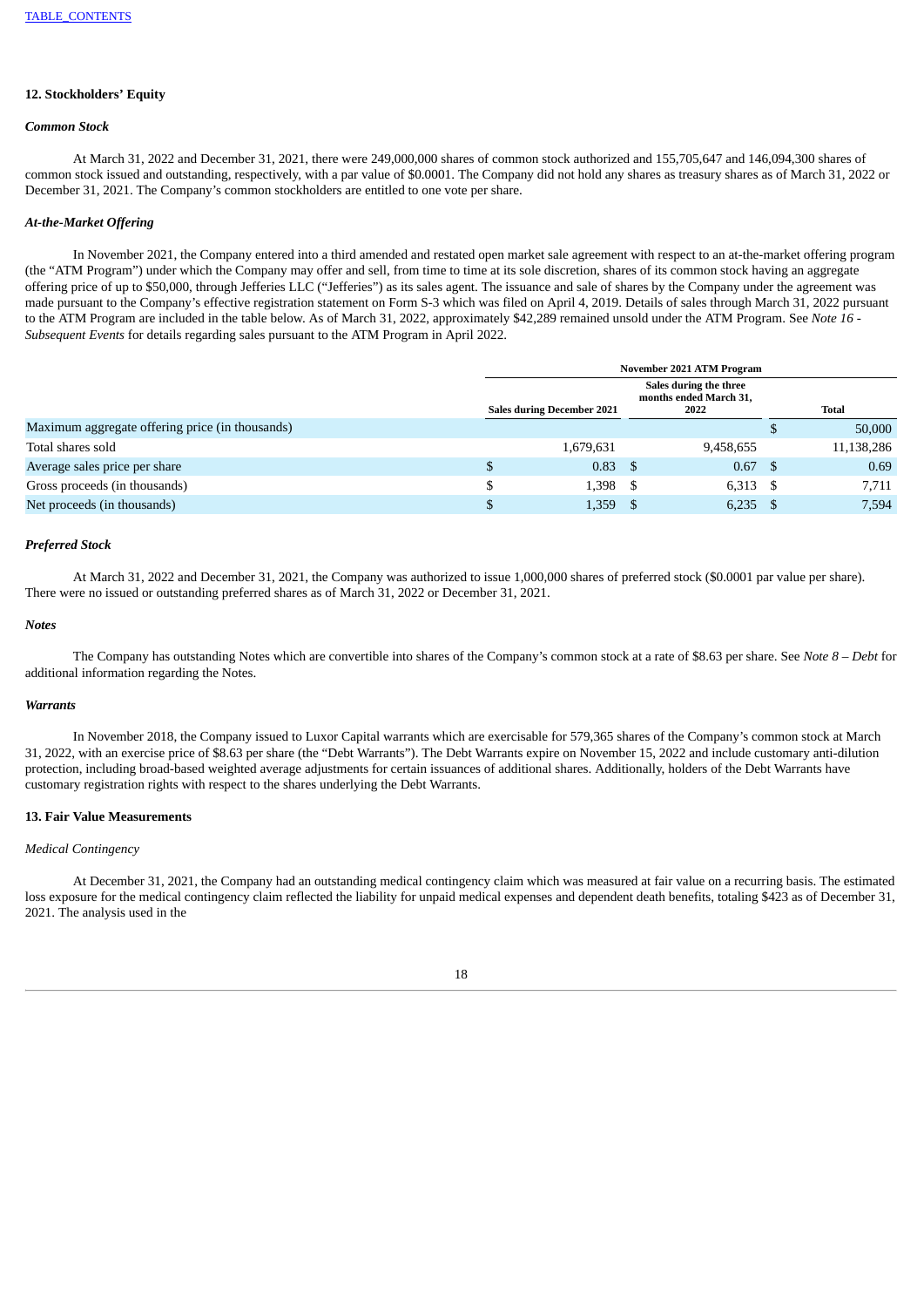measurement of the reserve for the medical contingency reflected the Company's assumptions regarding unpaid medical expenses and estimated death benefits used in developing the fair value estimate and was a Level 3 measurement. These inputs required significant judgments and estimates at the time of the valuation.

At March 31, 2022, management no longer deemed the medical contingency claim a liability requiring fair value measurement estimation as the remaining liability at such time consisted entirely of discrete costs related to certain unpaid medical expenses. Accordingly, during the three months ended March 31, 2022, the medical contingency claim was transferred out the Level 3 fair value hierarchy.

#### *Contingent Consideration*

The fair value of contingent consideration is measured at acquisition date, and at the end of each reporting period through the term of the arrangement, using the Black Scholes option-pricing model with assumptions for volatility and risk-free rate. Contingent consideration relates to the earnout provision in the Company's acquisition of the Cape Payment Companies in August 2021 and the future contingent payment based on the achievement of certain revenue targets (see *Note 4 – Business Combinations*). Expected volatility is based on a blended weighted average of the volatility rates for a number of similar publicly-traded companies. The risk-free rates are based on U.S. Treasury securities with similar maturities as the expected term of the earnout provision at the date of valuation. The fair value measurement was based on significant inputs not observable in the market and thus represent Level 3 measurements within the fair value hierarchy. These inputs required significant judgments and estimates at the time of the valuation. The Company engaged a third-party specialist to assist management in estimating the fair value of the contingent consideration obligation.

### *Summary by Fair Value Hierarchy*

The following table presents the Company's liabilities measured at fair value on a recurring basis as of March 31, 2022 and December 31, 2021 (in thousands):

|                                                       | As of March 31, 2022    |                          |    |                          |      |            |     |              |  |
|-------------------------------------------------------|-------------------------|--------------------------|----|--------------------------|------|------------|-----|--------------|--|
|                                                       |                         | Level 1                  |    | Level 2                  |      | Level 3    |     | <b>Total</b> |  |
| <b>Liabilities</b>                                    |                         |                          |    |                          |      |            |     |              |  |
| Contingent consideration                              |                         | $\overline{\phantom{m}}$ |    | $\overline{\phantom{m}}$ |      | $2,020$ \$ |     | 2,020        |  |
| Total liabilities measured and recorded at fair value |                         |                          |    |                          |      | 2,020S     |     | 2,020        |  |
|                                                       | As of December 31, 2021 |                          |    |                          |      |            |     |              |  |
|                                                       |                         | Level 1                  |    | Level 2                  |      | Level 3    |     | <b>Total</b> |  |
| <b>Liabilities</b>                                    |                         |                          |    |                          |      |            |     |              |  |
| Accrued medical contingency                           | \$                      | $\overline{\phantom{a}}$ | \$ |                          | - \$ | 423        | -\$ | 423          |  |
| Contingent consideration                              |                         |                          |    |                          |      | 1,939      |     | 1,939        |  |
| Total liabilities measured and recorded at fair value |                         |                          |    | $\overline{\phantom{m}}$ |      | $2,362$ \$ |     | 2,362        |  |
|                                                       |                         |                          |    |                          |      |            |     |              |  |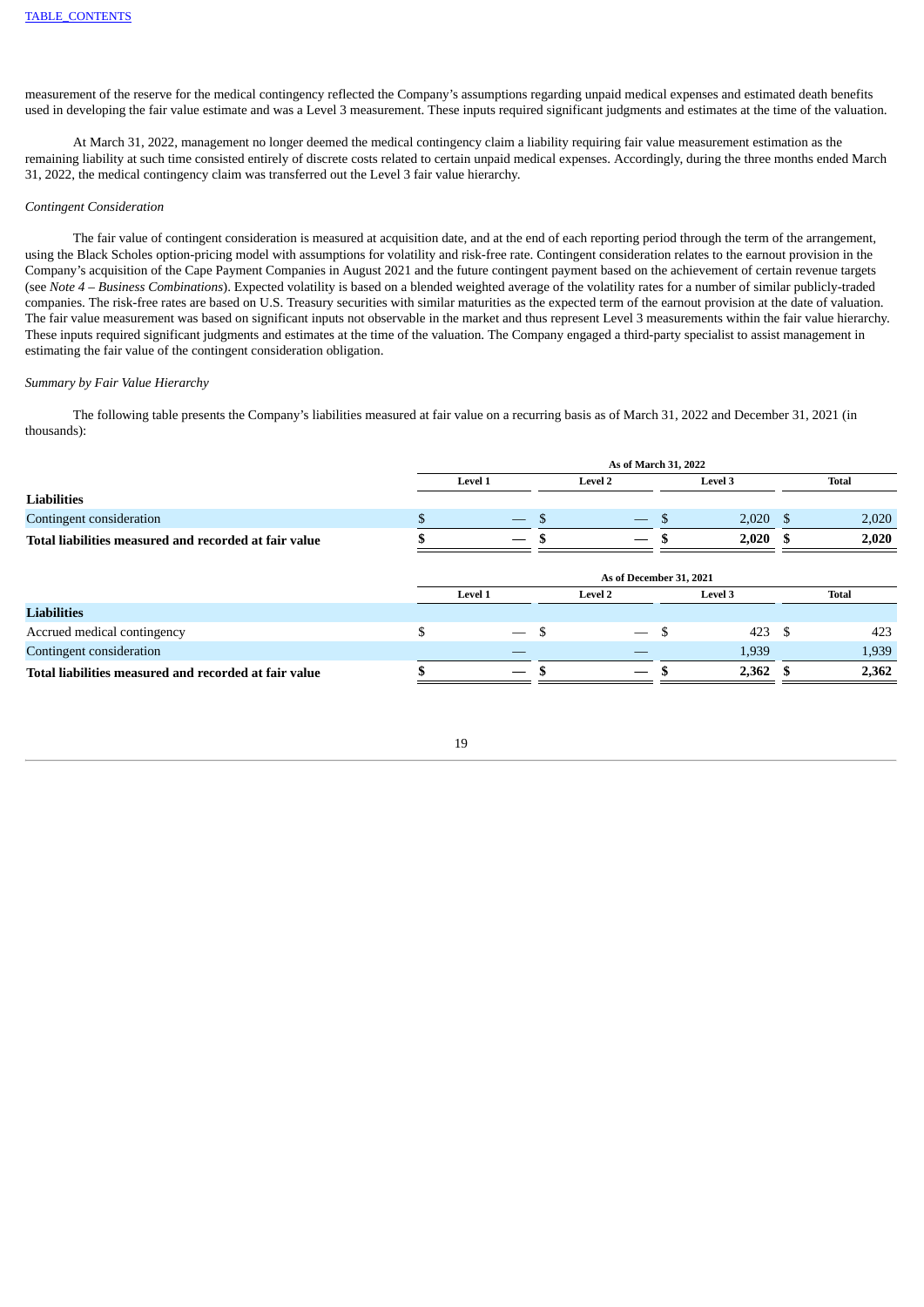The Company had no assets required to be measured at fair value on a recurring basis at March 31, 2022 or December 31, 2021.

Adjustments to the fair value of the accrued medical contingency are recognized in other expense (income) on the condensed consolidated statement of operations. The following table presents a reconciliation of the accrued medical contingency liability classified as a Level 3 financial instrument for the periods indicated (in thousands):

|  | <b>Medical Contingency</b><br>Three Months Ended March 31, |  |        |  |  |  |
|--|------------------------------------------------------------|--|--------|--|--|--|
|  |                                                            |  |        |  |  |  |
|  | 2022                                                       |  | 2021   |  |  |  |
|  | 423                                                        |  | 17,435 |  |  |  |
|  |                                                            |  | 43     |  |  |  |
|  | (53)                                                       |  | (178)  |  |  |  |
|  | (370)                                                      |  |        |  |  |  |
|  |                                                            |  | 17,300 |  |  |  |
|  |                                                            |  |        |  |  |  |

Adjustments to the fair value of the contingent consideration liability at the end of each reporting period are recognized in income (loss) from operations in the condensed consolidated statement of operations. The following table presents a reconciliation of the contingent consideration liability classified as a Level 3 financial instrument for the three months ended March 31, 2022 (in thousands):

|                                         |    | Contingent<br>Consideration |
|-----------------------------------------|----|-----------------------------|
| <b>Balance, beginning of the period</b> | æ. | 1,939                       |
| Additions                               |    |                             |
| Increase in fair value                  |    | 81                          |
| Reductions/settlements                  |    |                             |
| <b>Balance, end of the period</b>       |    | 2,020                       |

In addition to assets and liabilities that are recorded at fair value on a recurring basis, the Company is required to record certain assets and liabilities at fair value on a non-recurring basis. The Company generally applies fair value concepts in recording assets and liabilities acquired in business combinations and asset acquisitions (see *Note 4 – Business Combinations*). Fair value concepts are also generally applied in estimating the fair value of long-lived assets and a reporting unit in connection with impairment analyses. See *Note 6 – Intangible Assets and Goodwill*, for further discussion of the fair value of long-lived assets and the reporting unit associated with impairment testing conducted at March 15, 2022.

#### **14. Loss Per Share Attributable to Common Stockholders**

The calculation of basic and diluted loss per share attributable to common stockholders for the three months ended March 31, 2022 and 2021 is as follows (in thousands, except share and per share data):

|                                                                  | Three Months Ended March 31, |  |             |  |
|------------------------------------------------------------------|------------------------------|--|-------------|--|
|                                                                  | 2022                         |  | 2021        |  |
| <b>Basic and diluted loss per share:</b>                         |                              |  |             |  |
| Net loss attributable to common stockholders - basic and diluted | $(77,216)$ \$                |  | (3,712)     |  |
| Weighted average number of shares outstanding                    | 153,629,968                  |  | 112,334,094 |  |
| Basic and diluted loss per common share                          | $(0.50)$ \$                  |  | (0.03)      |  |

The Company has outstanding Notes which are convertible into shares of the Company's common stock. See *Note 8 – Debt* for additional details on the Notes. Based on the conversion price in effect at the end of the respective periods, the Notes were convertible into 5,736,283 and 4,737,237 shares, respectively, of the Company's common stock at March 31,

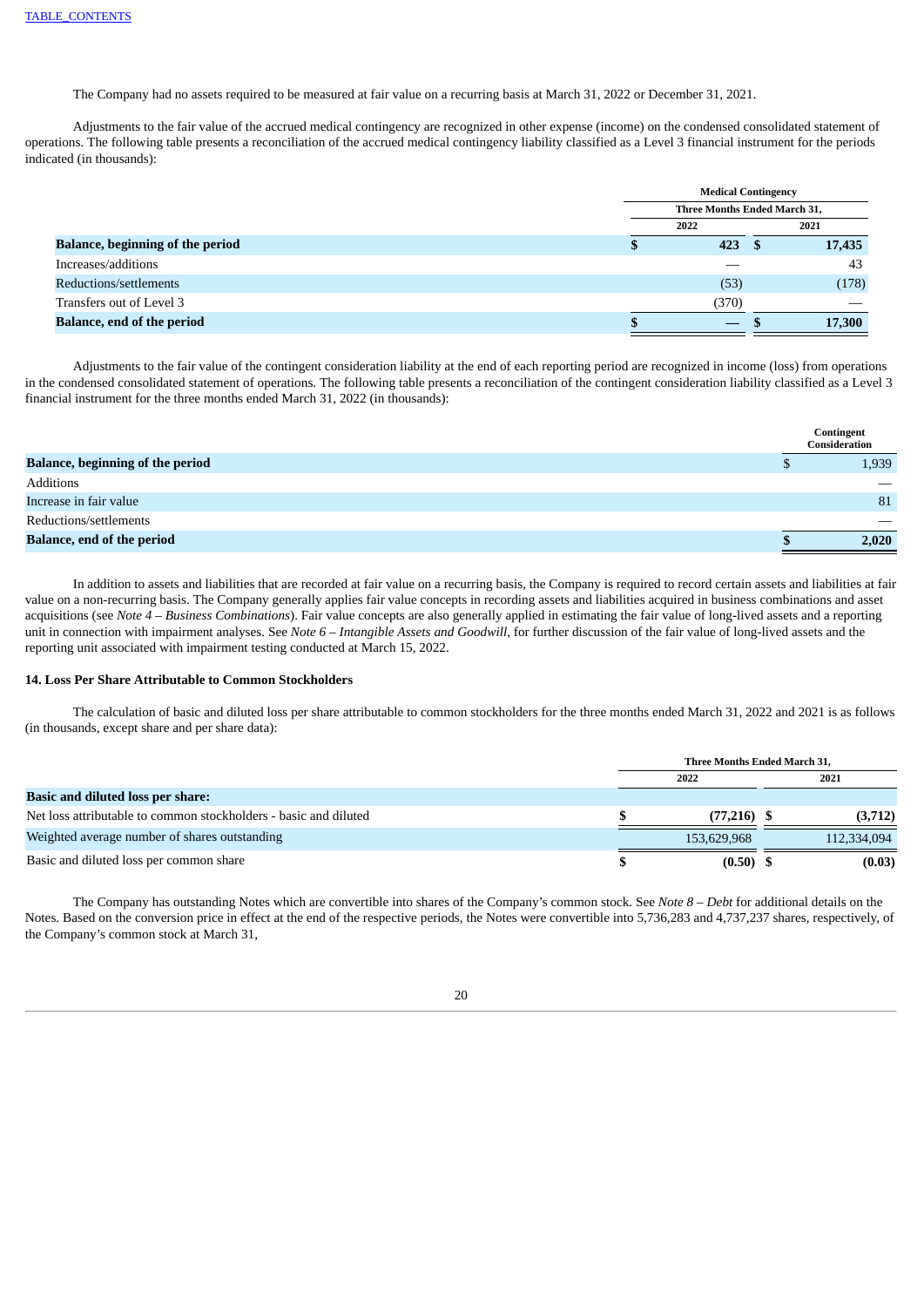2022 and 2021. Such shares were excluded from the fully diluted calculations because the effect on net loss per common share would have been anti-dilutive.

Additionally, the following table includes securities outstanding at the end of the respective periods, which have been excluded from the fully diluted calculations because the effect on net loss per common share would have been antidilutive:

|                                                    | Three Months Ended March 31, |            |  |  |
|----------------------------------------------------|------------------------------|------------|--|--|
|                                                    | 2022                         | 2021       |  |  |
| Antidilutive shares underlying stock-based awards: |                              |            |  |  |
| Stock options                                      | 9,644,914                    | 10,225,947 |  |  |
| Restricted stock units                             | 14,940,211                   | 7,036,974  |  |  |
| Warrants $(1)$                                     | 579,365                      | 478,458    |  |  |

(1) Includes the Debt Warrants as of March 31, 2022 and 2021. See *Note 12 – Stockholders' Equity* for additional details.

#### **15. Related-Party Transactions**

#### *Credit Agreement and Convertible Notes Agreement*

In November 2018, the Company entered into the Credit Agreement, and in January 2019, the Company entered into an amendment to the Credit Agreement, and an amendment to the Convertible Notes Agreement with the Luxor Entities. In addition, on each of May 21, 2019, July 15, 2020 and March 9, 2021, the Company entered into amendments to the Credit Agreement with Luxor Capital and amendments to the Convertible Notes Agreement with the Luxor Entities. Additionally, on May 1, 2020, the Company entered into a Limited Waiver and Conversion Agreement with respect to the Credit Agreement and Convertible Notes Agreement. Jonathan Green, a board member of the Company, is a partner at Luxor Capital.

On May 9, 2022, the Company entered into an amendment to the Credit Agreement and an amendment to the Convertible Notes Agreement (see *Note 16 - Subsequent Events*).

#### *Other Transactions with Related Parties*

As of March 31, 2022, we had over 26,000 restaurants on our Platforms, some of which are affiliated with one current and one prior member of our board ("Board"). We estimate that we generated total revenue, inclusive of diner fees, of approximately \$102 and \$263 during the three months ended March 31, 2022 and 2021, respectively, from such restaurants that are affiliated with those current and prior members of our Board. Such restaurants enter into customary master service agreements with the Company, which are generally consistent with the other national partner agreements.

#### **16. Subsequent Events**

#### *ATM Program*

From April 1, 2022 through April 12, 2022, we sold 2,616,335 shares of common stock under the ATM Program for gross proceeds of \$898.

#### *Cash-Based and Stock-Based Awards*

On April 11, 2022, the Company entered into a Restricted Stock Unit Award Agreement ("RSU Agreement") with Mr. Grimstad pursuant to which 4,000,000 RSUs were granted to Mr. Grimstad, subject to the terms and conditions of the RSU Agreement and the 2018 Incentive Plan, with an aggregate grant date fair value of \$1,228 (the "Grimstad 2022 RSU Grant"). The Grimstad 2022 RSU Grant will vest in three equal installments on the first, second and third anniversaries of April 11, 2022, subject to Mr. Grimstad's continued employment through the applicable vesting date, and shall fully vest upon the consummation of a change of control, subject to Mr. Grimstad's continued employment through the closing of such change of control or the termination of Mr. Grimstad's employment agreement by Mr. Grimstad for good reason or by

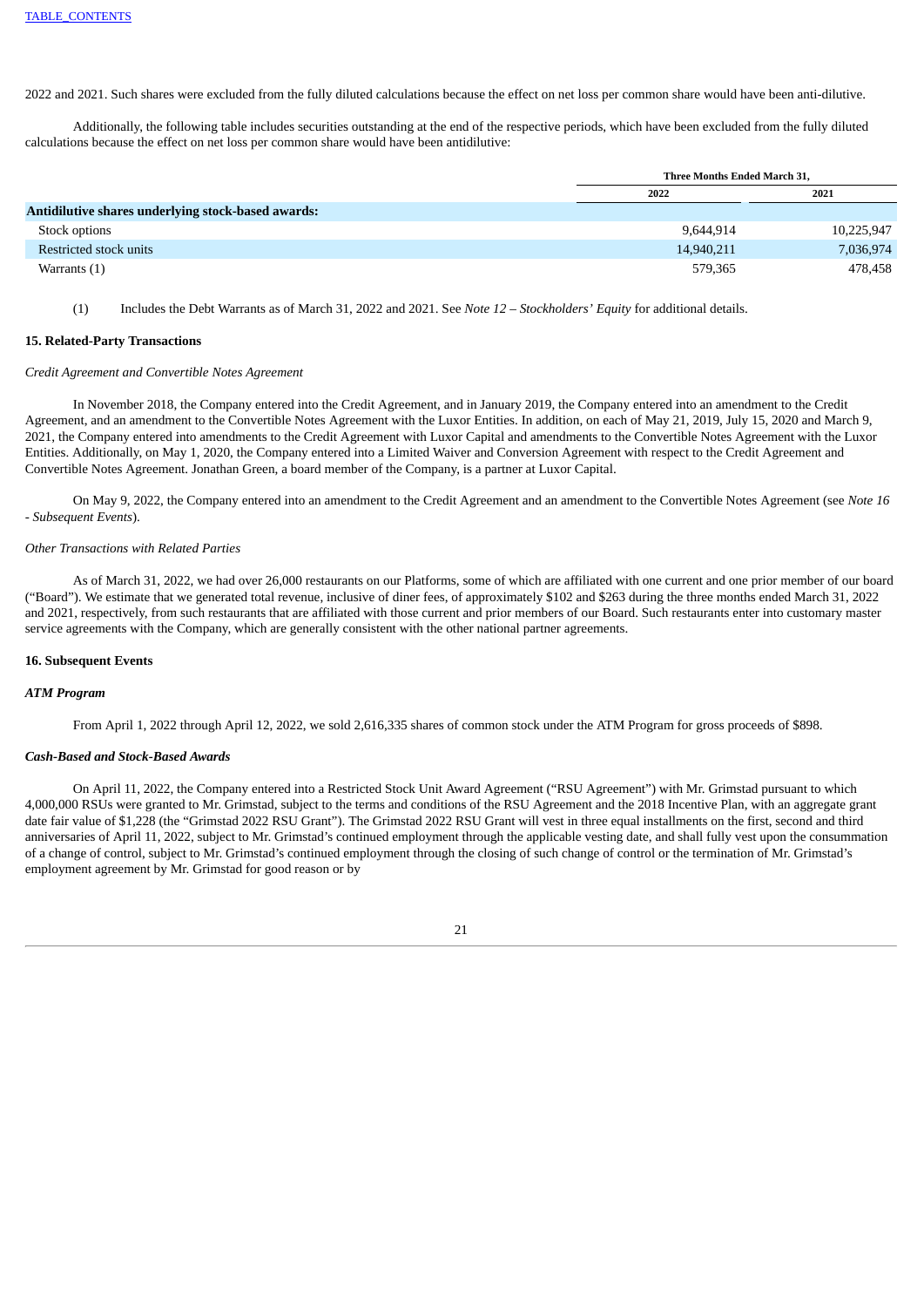the Company for other than misconduct. Additionally, on April 11, 2022, the Company determined to pay Mr. Grimstad a discretionary cash bonus of \$1,000.

On April 11, 2022, a total of 480,000 RSUs were granted to certain executive officers, with an aggregate grant date fair value of \$147. The RSUs will vest in three equal installments on the first, second and third anniversaries of the grant date, subject to the executive officer's continued employment through the applicable vesting date, and will vest in full upon a change of control, subject to the executive officer's continued employment through the closing of such change of control. Additionally, on April 11, 2022, the Company determined to pay discretionary cash bonuses totaling \$550 to certain executive officers of the Company.

#### *Amended Loan Agreements*

<span id="page-24-0"></span>On May 9, 2022, Waitr Inc., Waitr Intermediate Holdings, LLC, the lenders party thereto and Luxor Capital entered into an amendment to the Credit Agreement and the Company, the lenders party thereto and Luxor Capital entered into an amendment to the Convertible Notes Agreement (collectively, the "Amended Debt Agreements"). Pursuant to the Amended Debt Agreements, the Company will make a \$20,000 prepayment on the Term Loan, reducing the outstanding amount of the Term Loan from \$35,007 to \$15,007. Additionally, the Amended Debt Agreements (i) provide that going forward on a quarterly basis, 50% of the proceeds of any future at-the-market public common stock issuances will be applied to the prepayment of the Term Loan under the Credit Agreement and (ii) include a six-month extension of the maturity date of each of the Credit Agreement and Convertible Notes Agreement until May 15, 2024.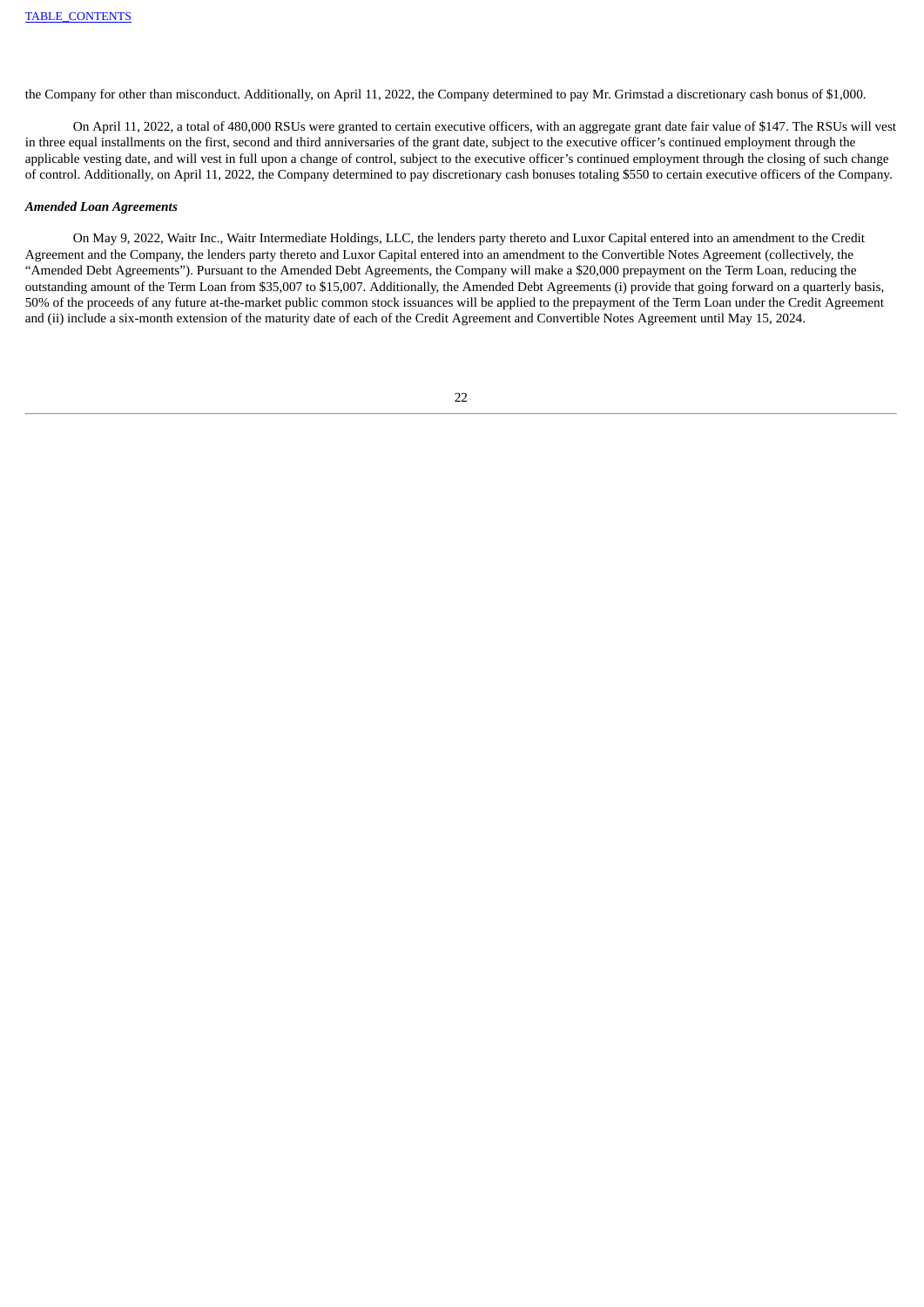# **Item 2. Management's Discussion and Analysis of Financial Condition and Results of Operations**

The following Management's Discussion and Analysis of Financial Condition and Results of Operations should be read in conjunction with the unaudited condensed consolidated financial statements and related notes thereto included elsewhere in this Quarterly Report on Form 10-Q (the "Form 10-Q") and with the audited consolidated financial statements included in the Company's 2021 Form 10-K filed with the SEC on March 11, 2022. The following discussion contains forward-looking statements that reflect future plans, estimates, beliefs and expected performance. The forward-looking statements are dependent upon events, risks and uncertainties that may be outside of our control. Our actual results could differ materially from those discussed in these forward-looking statements. Factors that could cause or contribute to such differences are set forth in the sections titled "Cautionary Statement Regarding Forward-Looking Statements" and "Risk *Factors".*

*Dollar amounts in this discussion are expressed in thousands, except as otherwise noted.*

#### **Overview**

Waitr operates online ordering technology Platforms, including the Waitr, Bite Squad and Delivery Dudes mobile applications. Our technology platform provides delivery, carryout and dine-in options, connecting restaurants, drivers and diners in cities across the United States. Our strategy is to bring in the logistics infrastructure to underserved populations of restaurants, grocery stores and other merchants and establish strong market presence or leadership positions in the markets in which we operate. Our business has been built with a restaurant-first philosophy by providing differentiated and brand additive services to the restaurants on the Platforms. These merchants benefit from the online Platforms through increased exposure to consumers for expanded business in the delivery market and carryout sales. Our Platforms allow consumers to browse local restaurants and menus, track order and delivery status, and securely store previous orders for ease of use and convenience.

Additionally, Waitr facilitates merchant access to third-party payment processing solution providers, pursuant to the acquisition of the Cape Payment Companies in August 2021. Revenue from such services primarily consists of residual payments received from third-party payment processing solution providers, based on the volume of transactions a payment processing solution provider performs for the merchant.

At the end of 2021, we initiated several integrations expected to be completed by mid-2022 with other companies to deliver their products. During the first quarter of 2022, we focused our efforts on these initiatives with the goal of further expanding our last-mile delivery offerings as well as continuing to build on our ancillary revenue streams and diversifying the Company beyond third-party food delivery. Another key step in pursuing our overall growth strategy has been to facilitate merchant access to third-party payment processing solution providers. Through our acquisitions in August 2021, we now facilitate merchant and restaurant access to third parties that provide payment processing solutions.

During the first quarter of 2022, we recognized a non-cash impairment charge totaling \$67,190 to write down the carrying value of goodwill to its implied fair value, resulting from the significant decline in the Company's market capitalization in March 2022. See Part I, Item 1, *Note 6 – Intangible Assets and Goodwill* for additional details. The write-down to goodwill was determined using estimates of fair value, which utilize significant inputs and assumptions such as forecasts (e.g., revenue, operating costs, capital expenditures, etc.), discount rate, long-term growth rate, tax rates, and market-based enterprise value to revenue multiples, among others. Should our estimates or assumptions worsen, or should negative events or circumstances occur, additional impairments may be needed.

As previously announced, we acquired the "ASAP.com" domain name and several related domains and also reserved the Nasdaq trading symbol "ASAP" in connection with our rebranding strategy. We are making progress on our rebranding strategy and we expect that "ASAP" will serve as the foundation of our brand moving forward, as we believe it better embodies the future direction of our Company.

At March 31, 2022, we had over 26,000 restaurants, in approximately 1,000 cities, on the Platforms. Average Daily Orders for the three months ended March 31, 2022 and 2021 were approximately 22,907 and 37,627, respectively, and revenue was \$35,040 and \$50,930, respectively.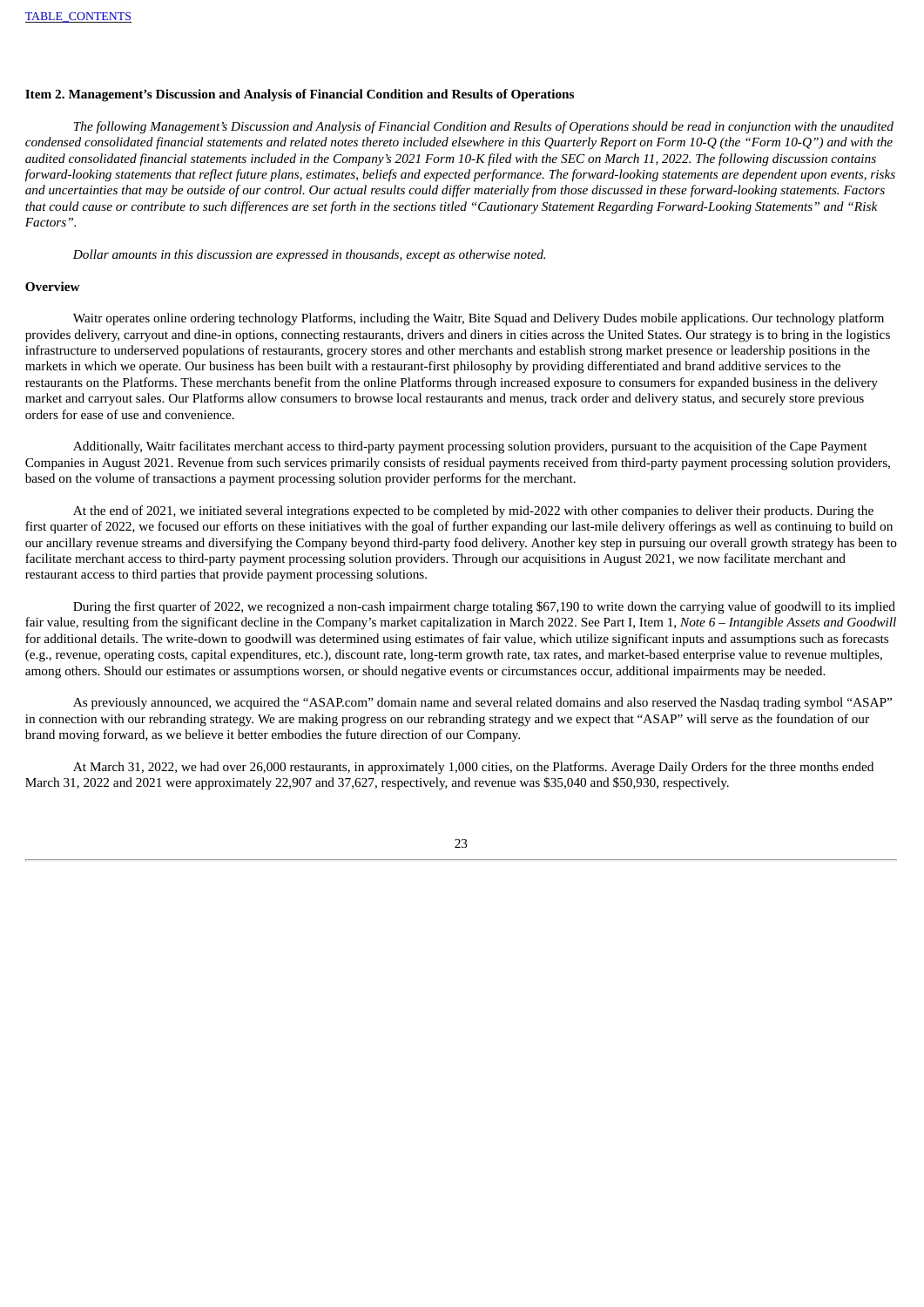# *Impact of COVID-19 on our Business*

We have thus far been able to operate effectively during the COVID-19 pandemic. In response to economic hardships experienced during the COVID-19 pandemic, the U.S. federal government rolled out stimulus payments in the first quarter of 2021 which we believe had a positive impact on order volumes during such period. However, we also believe the stimulus payments resulted in increased driver labor costs as we were faced with challenges in maintaining an appropriate level of driver supply. In addition, early in the COVID-19 pandemic, we experienced an increase in revenue and orders due to increased consumer demand for delivery and more restaurants using our platform to facilitate both delivery and take-out. During the second quarter of 2021 and thereafter, we believe the impact of the stimulus payments on our order volumes began to decrease.

There remains uncertainty as to whether or not the pandemic will continue to impact diner behavior, and if so, in what manner. To the extent that the COVID-19 pandemic adversely impacts the Company's business, results of operations, liquidity or financial condition, it may also have the effect of heightening many of the other risks described in the risk factors in the Company's 2021 Form 10-K and this quarterly report on Form 10-Q for the three months ended March 31, 2022. Management continues to monitor the impact of the COVID-19 outbreak and the possible effects on its financial position, liquidity, operations, industry and workforce.

# *Nasdaq Compliance*

On January 26, 2022, we received written notice from Nasdaq Listing Qualifications staff of The Nasdaq Stock Market (the "Staff"), indicating that the minimum bid price of our common stock has closed at less than \$1.00 per share over the last 30 consecutive business days and, as a result, did not comply with Nasdaq Listing Rule 5550(a)(2), which requires a minimum bid price of \$1.00 per share (the "Bid Price Rule").

The notification has no immediate effect on the listing of the Company's common stock. In accordance with Nasdaq Listing Rule 5810(c)(3)(A), the Company was provided an initial period of 180 calendar days, or until July 25, 2022, to regain compliance with the Bid Price Rule. If at any time before July 25, 2022, the bid price of our common stock closes at \$1.00 per share or more for a minimum of 10 consecutive business days, the Staff will provide us with written confirmation of compliance with the Bid Price Rule and the matter will be closed.

If we fail to regain compliance with the Bid Price Rule before July 25, 2022, but meet certain other applicable standards, the Company may be eligible for additional time to comply with the Bid Price Rule. To qualify, the Company will be required to meet the continued listing requirement for market value of publicly held shares and all other initial listing standards of The Nasdaq Capital Market, with the exception of the bid price requirement, and will need to provide written notice of its intention to cure the deficiency during the second compliance period.

If we do not regain compliance with the Bid Price Rule in the relevant compliance period, the Staff may provide written notification to the Company that its securities will be delisted. The Company may then appeal the delisting determination to a Nasdaq Listing Qualifications Hearings Panel.

The Company is actively taking steps to regain compliance with the Nasdaq Listing Rules, including actively monitoring the bid price for its common stock between now and July 25, 2022 and considering available options to resolve the deficiency and regain compliance with the Bid Price Rule, including a reverse stock split.

# **Significant Accounting Policies and Critical Accounting Estimates**

The preparation of financial statements in accordance with GAAP requires us to make estimates and assumptions that affect the reported amounts of assets and liabilities, the disclosure of contingent assets and liabilities at the date of the financial statements and the reported amounts of revenues and expenses during the reporting period, along with related disclosures. We regularly assess these estimates and record changes to estimates in the period in which they become known. We base our estimates on historical experience and various other assumptions believed to be reasonable under the circumstances. Changes in the economic environment, financial markets, and any other parameters used in determining these estimates could cause actual results to differ from estimates. Significant estimates and judgements relied upon in preparing these condensed consolidated financial statements affect the following items:

- incurred loss estimates under our insurance policies with large deductibles or retention levels;
- loss exposure related to claims: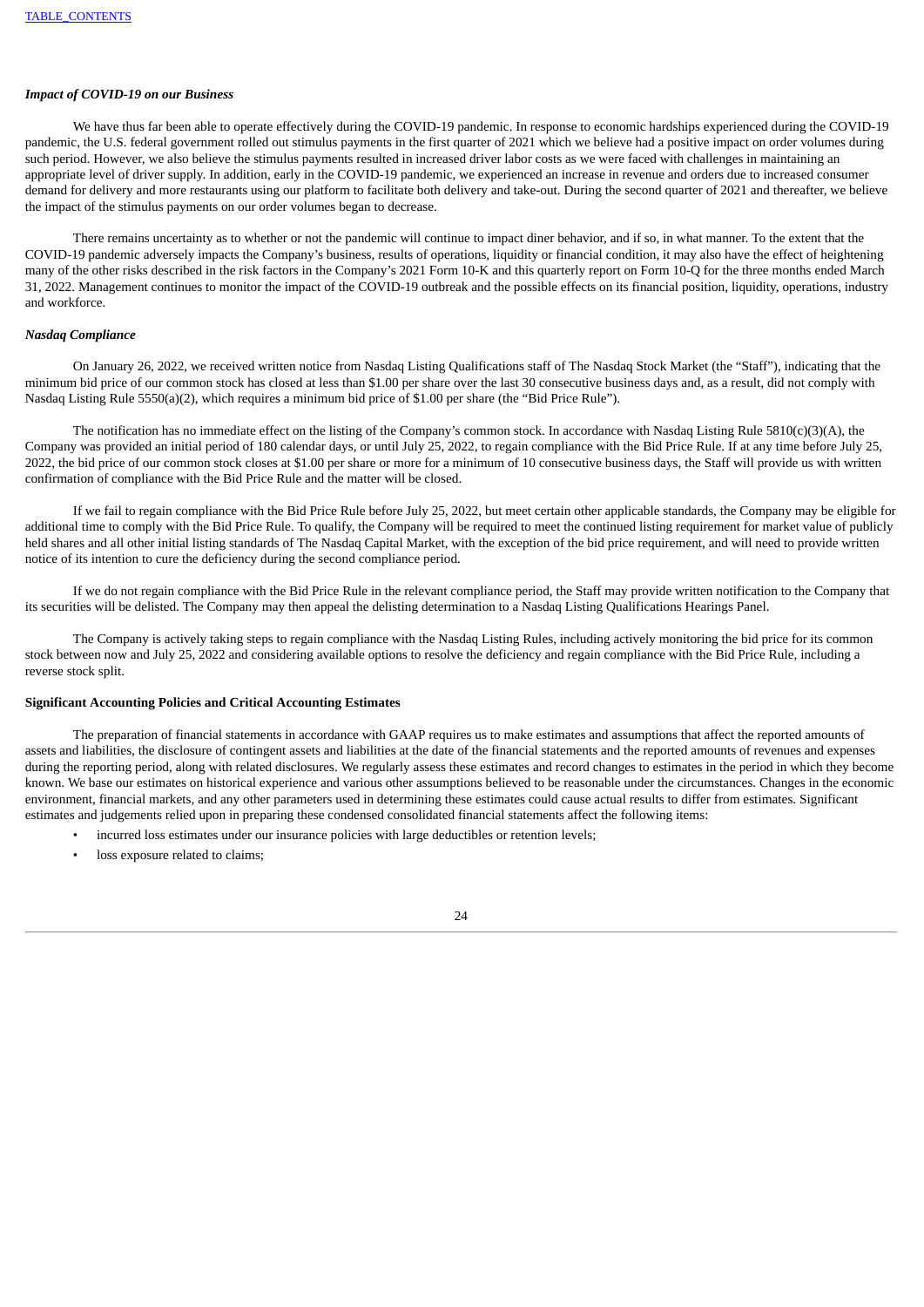- determination of agent vs. principal classification for revenue recognition purposes;
- income taxes;
- useful lives of tangible and intangible assets;
- equity compensation;
- contingencies;
- goodwill and other intangible assets, including the recoverability of intangible assets with finite lives and other long-lived assets; and
- fair value of assets acquired, liabilities assumed and contingent consideration as part of a business combination.

Other than the changes disclosed in Part I. Item 1, Note 2 – Basis of Presentation and Summary of Significant Accounting Policies to our unaudited condensed consolidated financial statements in this Form 10-Q, there have been no material changes to our significant accounting policies and estimates described in the 2021 Form 10-K.

### **New Accounting Pronouncements and Pending Accounting Standards**

See Part I, Item 1, Note 2 - Basis of Presentation and Summary of Significant Accounting Policies for a description of accounting standards adopted during the three months ended March 31, 2022. Also described in Note 2 are pending standards and their estimated effect on our condensed consolidated financial statements.

#### **Factors Affecting the Comparability of Our Results of Operations**

*Acquisitions.* The Delivery Dudes Acquisition and Cape Payment Acquisition were considered business combinations in accordance with ASC 805, and have been accounted for using the acquisition method. Under the acquisition method of accounting, total purchase consideration, acquired assets, assumed liabilities and contingent consideration are recorded based on their estimated fair values on the acquisition date. For each of these acquisitions, the excess of the fair value of purchase consideration over the fair value of the assets less liabilities acquired (and contingent consideration when applicable) has been recorded as goodwill on our condensed consolidated balance sheet as of March 31, 2022. The results of operations of Delivery Dudes and Cape Payment Companies are included in our consolidated financial statements beginning on the acquisition dates, March 11, 2021 and August 25, 2021, respectively.

In connection with the Delivery Dudes Acquisition, the Company incurred direct and incremental costs of \$606 during the three months ended March 31, 2021, consisting of legal and professional fees, which are included in general and administrative expenses in the consolidated statement of operations in such period.

*Changes in Fee Structure.* Our fee structure has changed at various times since our inception. We continue to review and update our current rate structure, as necessary, as we look to offer new and enhanced value-adding services to our restaurant partners. Any changes to our fee structure (whether externally to comply with governmental imposed caps or as a result of internal decision-making) could affect the comparability of our results of operations from period to period.

*Goodwill Impairment.* During the three months ended March 31, 2022, we recognized a non-cash impairment charge totaling \$67,190 to write down the carrying value of goodwill to its implied fair value, as a result of our goodwill impairment analysis, which concluded that the fair value of the reporting unit (the Company) at such time was less than its carrying amount. Determining the fair value of a reporting unit and intangible assets requires the use of estimates and significant judgments that are based on a number of factors including actual operating results. It is reasonably possible that the judgments and estimates used could change in future periods. There can be no assurance that additional goodwill or intangible assets will not be impaired in future periods. Significant goodwill and intangible asset impairments may impact the comparability of our results from period to period.

*Seasonality and Holidays.* Our business tends to follow restaurant closure and diner behavior patterns with respect to demand of our service offering. In many of our markets, we have historically experienced variations in order frequency as a result of weather patterns, university summer breaks and other vacation periods. In addition, a significant number of restaurants tend to close on certain major holidays, including Thanksgiving, Christmas Eve and Christmas Day, among others. Further, diner activity may be impacted by unusually cold, rainy, or warm weather. Cold weather and rain typically drive increases in order volume, while unusually warm or sunny weather typically drives decreases in orders. Furthermore, severe weather-related events such as snowstorms, ice storms, hurricanes and tropical storms have adverse effects on order volume, particularly if they cause property damage or utility interruptions to our restaurant partners. The

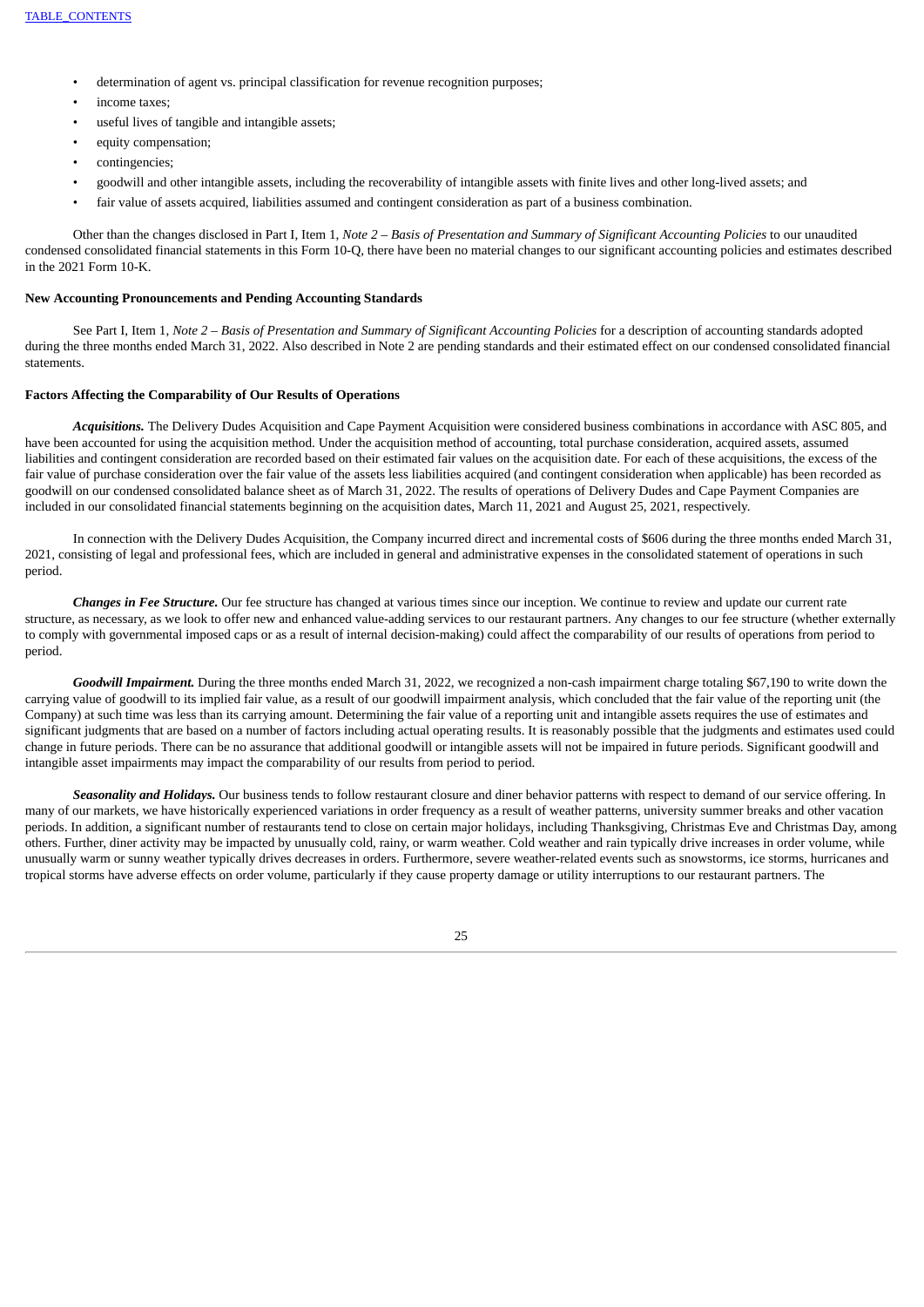COVID-19 pandemic, as well as the federal government's responses thereto, have had an impact on our typical seasonality trends and could impact future periods.

*Acquisition Pipeline.* We continue to maintain and evaluate an active pipeline of potential acquisition targets and may pursue acquisitions in the future, both in the restaurant delivery space as well as other verticals, such as payments and other complimentary businesses. These potential business acquisitions may impact the comparability of our results in future periods relative to prior periods.

#### **Key Factors Affecting Our Performance**

*Efficient Market Expansion and Penetration.* Our continued revenue growth and improved cash flow and profitability is dependent on successful restaurant, diner and driver penetration of our markets and achieving our targeted scale in current and future markets. Failure in achieving our targeted scale could adversely affect our working capital, which in turn, could slow our growth plans. Our financial condition, cash flows, and results of operations depend, in significant part, on our ability to achieve and sustain our target profitability thresholds in our markets.

*Our Restaurant, Diner and Driver Network.* A significant part of our growth is our ability to successfully expand our network of restaurants, diners and independent contractor drivers using the Platforms. If we fail to retain existing restaurants, diners and independent contractor drivers using the Platforms, or to add new restaurants, diners and independent contractor drivers to the Platforms, our revenue, financial results and business may be adversely affected.

### **Key Business Metrics**

Defined below are the key business metrics that we use to analyze our business performance, determine financial forecasts, and help develop long-term strategic plans:

*Active Diners.* We count Active Diners as the number of unique diner accounts from which an order has been completed through the Platforms during the past twelve months (as of the end of the relevant period) and consider Active Diners an important metric because the number of diners using our Platforms is a key revenue driver and a valuable measure of the size of our engaged diner base.

*Average Daily Orders.* We calculate Average Daily Orders as the number of completed orders during the period divided by the number of days in that period, including holidays. Average Daily Orders is an important metric for us because the number of orders processed on our Platforms is a key revenue driver and, in conjunction with the number of Active Diners, a valuable measure of diner activity on our Platforms for a given period.

*Gross Food Sales.* We calculate Gross Food Sales as the total food and beverage sales, sales taxes, prepaid gratuities, and diner fees processed through the Platforms during a given period. Gross Food Sales are different than the order value upon which we charge our fee to restaurants, which excludes gratuities and diner fees. Prepaid gratuities, which are not included in our revenue, are determined by diners and may vary from order to order. Gratuities other than prepaid gratuities, such as cash tips, are not included in Gross Food Sales. Gross Food Sales is an important metric for us because the total volume of food sales transacted through our Platforms is a key revenue driver.

*Average Order Size.* We calculate Average Order Size as Gross Food Sales for a given period divided by the number of completed orders during the same period. Average Order Size is an important metric for us because the average value of gross food sales on our Platforms is a key revenue driver.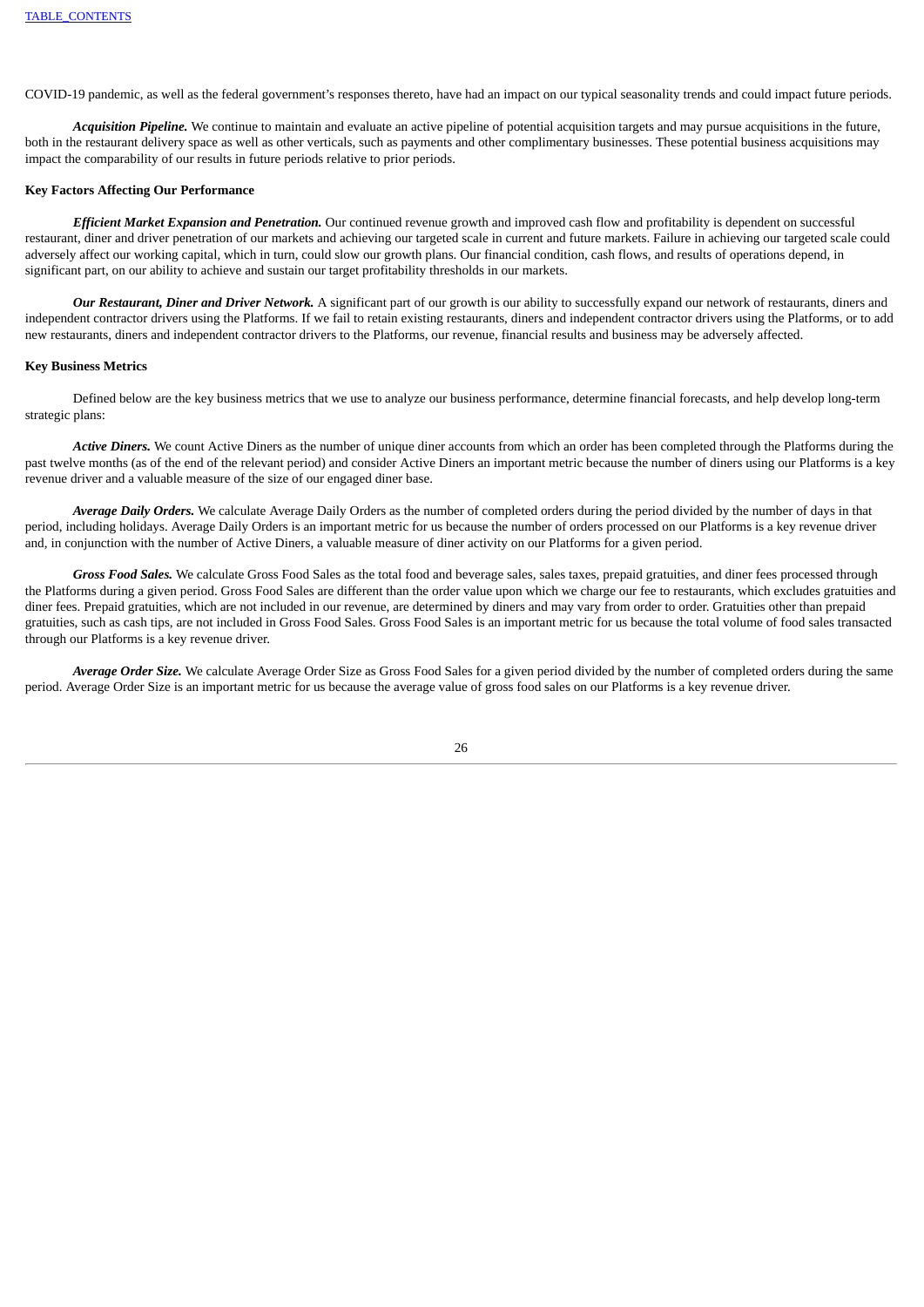|                                            | Three Months Ended March 31. |           |  |           |
|--------------------------------------------|------------------------------|-----------|--|-----------|
| <b>Key Business Metrics</b> <sup>(1)</sup> |                              | 2022      |  | 2021      |
| Active Diners (as of period end)           |                              | 1,523,618 |  | 1.966.815 |
| Average Daily Orders                       |                              | 22,907    |  | 37,627    |
| Gross Food Sales (dollars in thousands)    |                              | 101.068   |  | 150,281   |
| Average Order Size (in dollars)            |                              | 49.02     |  | 44.38     |

(1) The key business metrics include the operations of Delivery Dudes beginning on the acquisition date, March 11, 2021.

### **Basis of Presentation**

\_\_\_\_\_\_\_\_\_\_\_\_\_\_\_\_\_\_\_\_\_

### *Revenue*

We generate revenue primarily when diners place an order on one of the Platforms. We recognize revenue from diner orders when orders are delivered. Our revenue consists primarily of net Delivery Transaction Fees. Additionally, effective August 25, 2021, we generate revenue by facilitating merchant access to third-party payment processing solution providers.

#### *Cost and Expenses:*

*Operations and Support.* Operations and support expense consists primarily of salaries, benefits, stock-based compensation, and bonuses for employees engaged in operations and customer service, as well as territory managers, market success associates, restaurant onboarding, and driver logistics personnel, and payments to independent contractor drivers for delivery services. Operations and support expense also includes payment processing costs incurred on customer orders and the cost of software and related services providing support for diners, restaurants and drivers.

*Sales and Marketing.* Sales and marketing expense consists primarily of salaries, commissions, benefits, stock-based compensation and bonuses for personnel supporting sales and marketing efforts, including restaurant business development managers, marketing employees and contractors, and third-party marketing expenses such as social media and search engine marketing, online display advertisements, sponsorships and print marketing.

*Research and Development.* Research and development expense consists primarily of salaries, benefits, stock-based compensation and bonuses for employees and contractors engaged in the design, development, maintenance and testing of the Platforms, net of costs capitalized for the development of the Platforms. This expense also includes such items as software subscriptions that are necessary for the upkeep and maintenance of the Platforms.

*General and Administrative.* General and administrative expense consists primarily of salaries, benefits, stock-based compensation and bonuses for executive, finance and accounting, human resources and other administrative employees as well as third-party legal, accounting, and other professional services, insurance (including workers' compensation, auto liability and general liability), travel, facilities rent, and other corporate overhead costs.

*Depreciation and Amortization.* Depreciation and amortization expense consists primarily of amortization of capitalized costs for software development, trademarks and customer relationships and depreciation of leasehold improvements and equipment, primarily consisting of tablets deployed in restaurants. We do not allocate depreciation and amortization expense to other line items.

*Other Expenses and Losses, Net.* Other expenses and losses, net, includes interest expense on outstanding debt, as well as any other items not considered to be incurred in the normal operations of the business, including accrued legal settlements and contingencies.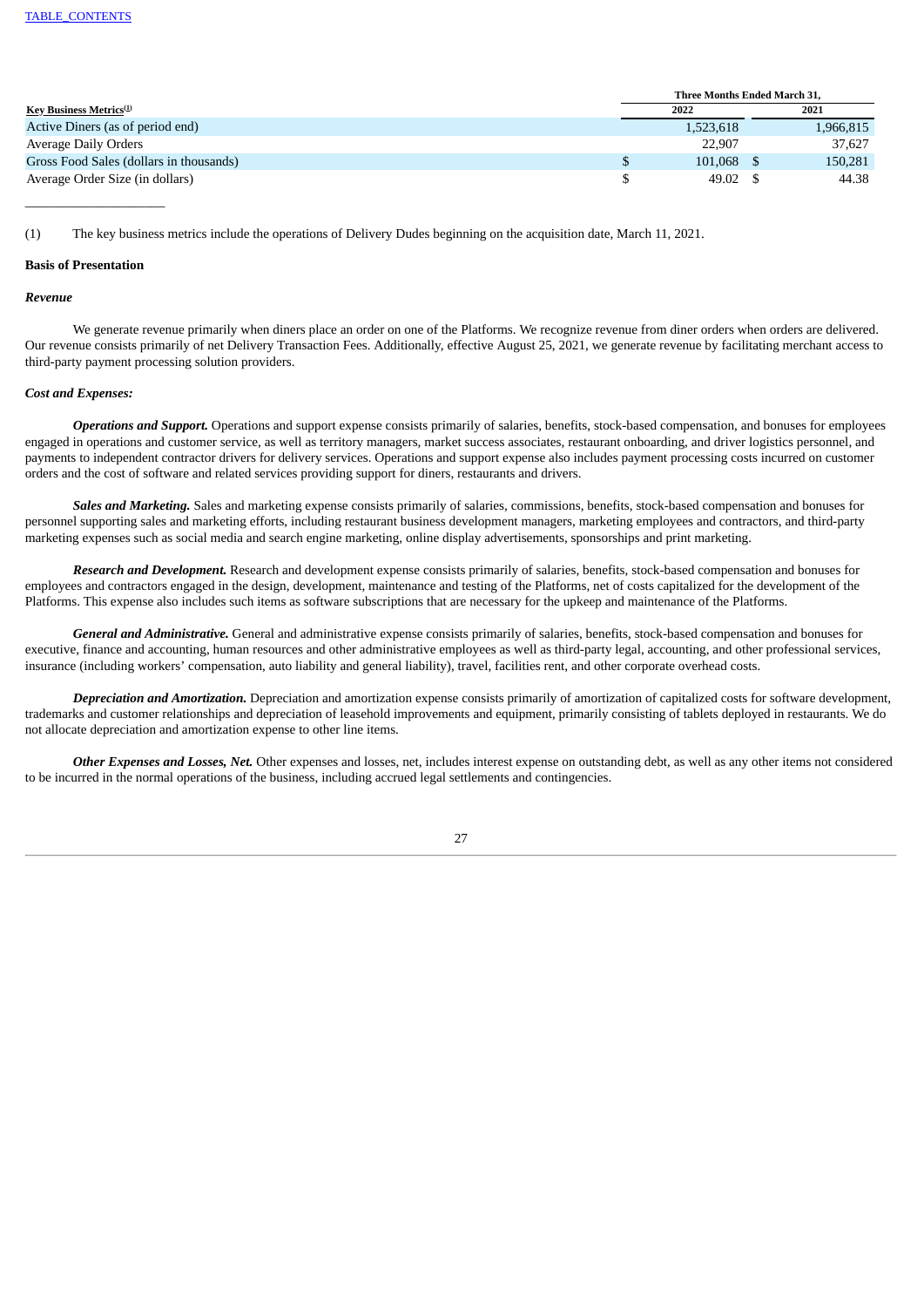# **Results of Operations**

The following table sets forth our results of operations for the periods indicated, with line items presented in thousands of dollars and as a percentage of our revenue:

|                                       | Three Months Ended March 31, |           |                    |         |                 |
|---------------------------------------|------------------------------|-----------|--------------------|---------|-----------------|
| (in thousands, except percentages(1)) | 2022                         |           | % of Revenue       | 2021    | % of Revenue    |
| <b>Revenue</b>                        | \$                           | 35,040    | $100 \%$ \$        | 50,930  | 100 %           |
| <b>Costs and expenses:</b>            |                              |           |                    |         |                 |
| Operations and support                |                              | 20,279    | 58 %               | 30,338  | 60 %            |
| Sales and marketing                   |                              | 6,253     | 18 %               | 4,016   | 8 %             |
| Research and development              |                              | 1,311     | $4\%$              | 999     | $2 \frac{9}{6}$ |
| General and administrative            |                              | 11,545    | 33 %               | 10,186  | 20 %            |
| Depreciation and amortization         |                              | 3,065     | $9\%$              | 2,917   | 6 %             |
| Goodwill impairment                   |                              | 67,190    | 192 %              |         | $-$ %           |
| Gain on disposal of assets            |                              | (17)      | $-$ %              | (3)     | $-$ %           |
| <b>Total costs and expenses</b>       |                              | 109,626   | 313 %              | 48,453  | 95 %            |
| (Loss) income from operations         |                              | (74, 586) | (213) %            | 2,477   | 5 %             |
| Other expenses and losses, net:       |                              |           |                    |         |                 |
| Interest expense                      |                              | 1,704     | $5\%$              | 1,901   | $4\%$           |
| Other expense                         |                              | 910       | $3\%$              | 4,264   | 8 %             |
| Net loss before income taxes          |                              | (77,200)  | $(220)\%$          | (3,688) | $(7) \%$        |
| Income tax expense                    |                              | 16        | $-$ %              | 24      | $-$ %           |
| <b>Net loss</b>                       |                              | (77, 216) | $(220) \%$<br>- 10 | (3,712) | (7) %           |

(1) Percentages may not foot due to rounding.

The following section includes a discussion of our results of operations for the three months ended March 31, 2022 and 2021. The results of operations of Delivery Dudes and the Cape Payment Companies are included in our unaudited condensed consolidated financial statements beginning on the acquisition dates of March 11, 2021 and August 25, 2021, respectively (see Part I, Item 1, *Note 4 – Business Combinations*).

### *Revenue*

 $\overline{\phantom{a}}$  ,  $\overline{\phantom{a}}$  ,  $\overline{\phantom{a}}$  ,  $\overline{\phantom{a}}$  ,  $\overline{\phantom{a}}$  ,  $\overline{\phantom{a}}$  ,  $\overline{\phantom{a}}$  ,  $\overline{\phantom{a}}$  ,  $\overline{\phantom{a}}$  ,  $\overline{\phantom{a}}$  ,  $\overline{\phantom{a}}$  ,  $\overline{\phantom{a}}$  ,  $\overline{\phantom{a}}$  ,  $\overline{\phantom{a}}$  ,  $\overline{\phantom{a}}$  ,  $\overline{\phantom{a}}$ 

|        | Three Months Ended March 31, |                          |
|--------|------------------------------|--------------------------|
| 2022   | 2021                         | <b>Percentage Change</b> |
|        | (dollars in thousands)       |                          |
| 35,040 | 50,930<br>D                  | $(31\%)$                 |

Revenue decreased for the three months ended March 31, 2022 compared to the three months ended March 31, 2021, primarily as a result of decreased order volumes. Partially offsetting the impact of decreased order volumes was an increase in the Average Order Size in such period as well as revenue from the Cape Payment Companies and Delivery Dudes acquisitions, beginning on their respective acquisition dates. The Average Order Size was \$49.02 for the three months ended March 31, 2022, compared to \$44.38 for the three months ended March 31, 2021, an improvement of 10%.

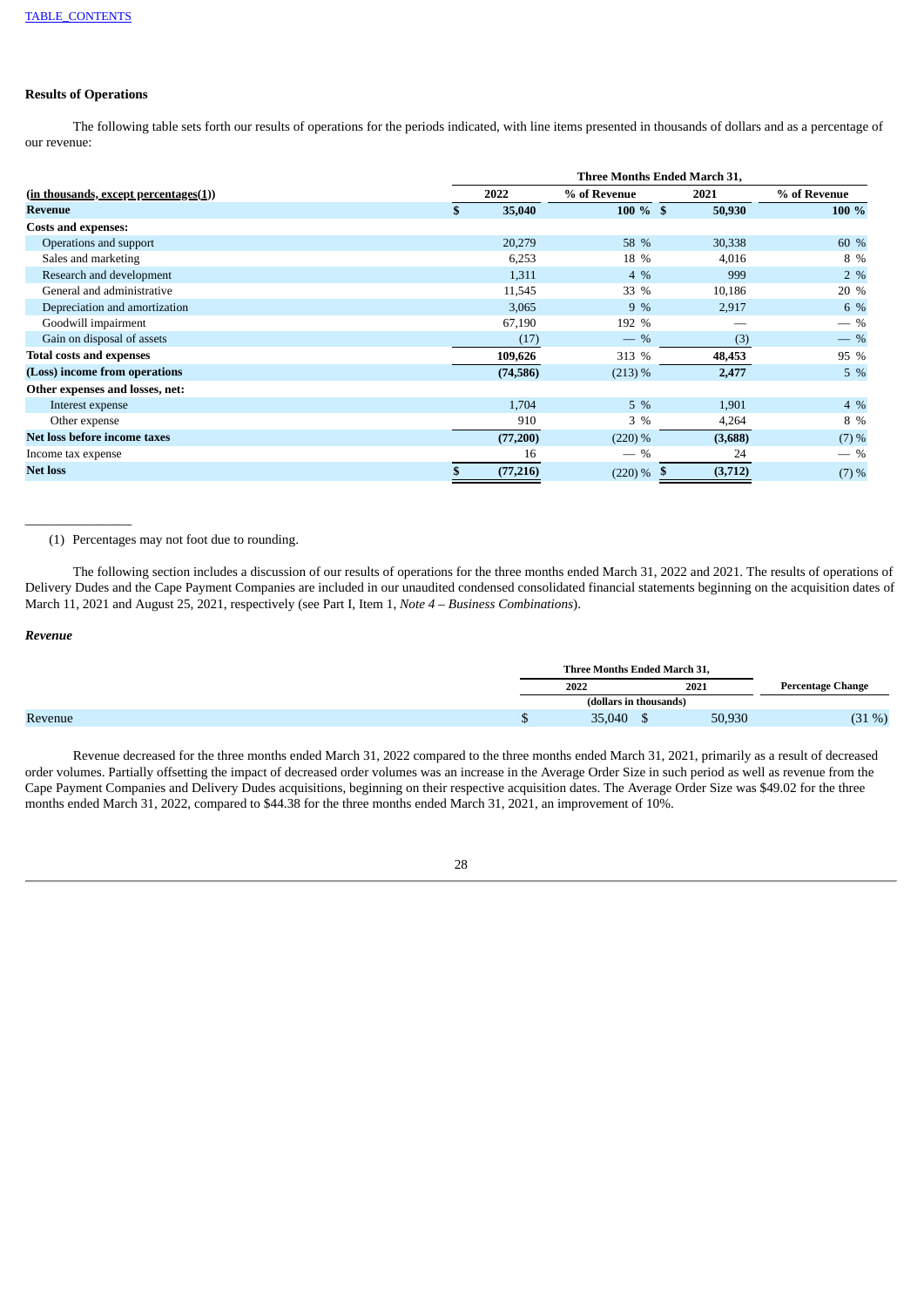### *Operations and Support*

|                            | Three Months Ended March 31. |  |        |                          |
|----------------------------|------------------------------|--|--------|--------------------------|
|                            | 2022                         |  | 2021   | <b>Percentage Change</b> |
|                            | (dollars in thousands)       |  |        |                          |
| Operations and support     | 20,279                       |  | 30,338 | (33%)                    |
| As a percentage of revenue | 58 %                         |  | 60 %   |                          |

Operations and support expenses decreased in dollar terms and as a percentage of revenue in the three months ended March 31, 2022 compared to the three months ended March 31, 2021, primarily due to lower driver operations costs as a result of decreased order volumes.

### *Sales and Marketing*

|                            | Three Months Ended March 31, |                        |       |      |  |                          |
|----------------------------|------------------------------|------------------------|-------|------|--|--------------------------|
|                            | 2022                         |                        | 2021  |      |  | <b>Percentage Change</b> |
|                            |                              | (dollars in thousands) |       |      |  |                          |
| Sales and marketing        |                              | 6.253                  | 4.016 | 56 % |  |                          |
| As a percentage of revenue |                              | 18 %                   | 8 %   |      |  |                          |

Sales and marketing expense increased in dollar terms and as a percentage of revenue in the three months ended March 31, 2022 compared to the three months ended March 31, 2021, primarily attributable to referral agent commission expense related to the Cape Payment Companies acquisition.

### *Research and Development*

|                            | Three Months Ended March 31, |     |                          |
|----------------------------|------------------------------|-----|--------------------------|
|                            | 2021<br>2022                 |     | <b>Percentage Change</b> |
|                            | (dollars in thousands)       |     |                          |
| Research and development   | 1,311                        | 999 | 31 %                     |
| As a percentage of revenue | 4 %                          |     | $2\%$                    |

Research and development expense increased in dollar terms and as a percentage of revenue in the three months ended March 31, 2022, compared to the three months ended March 31, 2021, primarily due to the hiring of product and engineering personnel to further develop and refine our Platforms.

### *General and Administrative*

|                            | Three Months Ended March 31. |  |                          |      |
|----------------------------|------------------------------|--|--------------------------|------|
|                            | 2021<br>2022                 |  | <b>Percentage Change</b> |      |
|                            | (dollars in thousands)       |  |                          |      |
| General and administrative | 11.545                       |  | 10,186                   | 13 % |
| As a percentage of revenue | 33 %                         |  | <b>20 %</b>              |      |

General and administrative expense increased in dollar terms and as a percentage of revenue in the three months ended March 31, 2022, compared to the three months ended March 31, 2021, primarily due to increased insurance expense and recruiting fees.

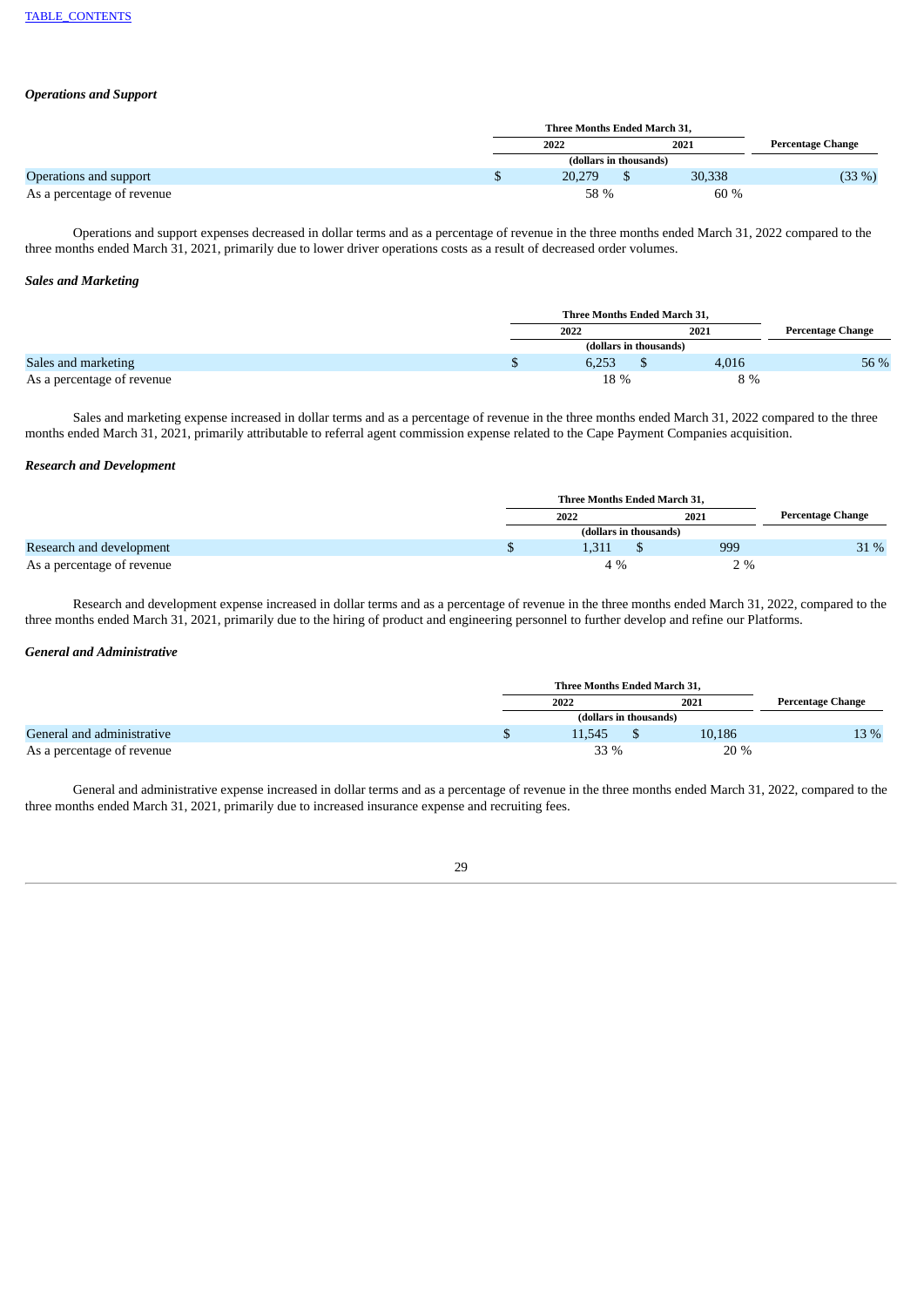#### *Depreciation and Amortization*

|                               | Three Months Ended March 31. |  |       |                          |
|-------------------------------|------------------------------|--|-------|--------------------------|
|                               | 2021<br>2022                 |  |       | <b>Percentage Change</b> |
|                               | (dollars in thousands)       |  |       |                          |
| Depreciation and amortization | 3.065                        |  | 2,917 | 5 %                      |
| As a percentage of revenue    | 9%                           |  | 6 %   |                          |

Depreciation and amortization expense increased in dollar terms and as a percentage of revenue in the three months ended March 31, 2022 compared to the three months ended March 31, 2021, driven by an increase in depreciation expense related to computer tablets for restaurants on the Platforms and amortization expense on intangible assets acquired in the Delivery Dudes Acquisition and Cape Payment Companies Acquisition.

### *Goodwill Impairment*

During the three months ended March 31, 2022, we recognized a non-cash goodwill impairment charge of \$67,190 to write down the carrying value of goodwill to its implied fair value. The primary factor contributing to a reduction in the fair value was the significant decline in the Company's stock price in mid-March 2022, resulting in a market capitalization that was lower than the carrying value of the Company's consolidated stockholders' equity. See Part I, Item 1, *Note 6 – Intangible Assets and Goodwill* for additional details.

#### *Other Expenses and Losses, Net*

|                                | Three Months Ended March 31. |       |                          |
|--------------------------------|------------------------------|-------|--------------------------|
|                                | 2022                         | 2021  | <b>Percentage Change</b> |
|                                | (dollars in thousands)       |       |                          |
| Other expenses and losses, net | 2.614                        | 6,165 | (58%)                    |
| As a percentage of revenue     | $7\%$                        | 12 %  |                          |

Other expenses and losses, net for the three months ended March 31, 2022 primarily consisted of \$1,673 of interest expense associated with the Term Loan and Notes and \$800 of expense for an accrued legal reserve. For the three months ended March 31, 2021, other expenses and losses, net primarily consisted of a \$4,000 accrual for a legal contingency and \$1,860 of interest expense associated with the Term Loan and Notes. See Part I, Item 1*, Note 10 - Commitments and Contingent Liabilities* for additional details on the accrued legal reserve and contingency.

#### *Income Tax Expense*

Income tax expense for the three months ended March 31, 2022 and 2021 was \$16 and \$24, respectively, entirely related to state taxes in various jurisdictions. We have historically generated net operating losses; therefore, a valuation allowance has been recorded on our net deferred tax assets.

#### **Liquidity and Capital Resources**

#### *Overview*

As of March 31, 2022, we had cash on hand of \$54,877. Our primary sources of liquidity have been cash flow from operations and proceeds from the issuance of stock in the first quarter of 2022 and fiscal 2021 and 2020.

During the first quarter of 2022, we made investments in our business related to the enhancement of our Platforms and initiatives focused on further supplementing our offerings beyond third-party food delivery.

In November 2021, we entered into an amended and restated open market sale agreement with respect to our ATM Program. Pursuant to the ATM Program, we sold 9,458,655 shares of the Company's common stock during the three months ended March 31, 2022 for gross proceeds of \$6,313, and from April 1, 2022 through April 12, 2022, we sold 2,616,335 shares of common stock for gross proceeds of \$898. In April 2022, we filed a universal shelf registration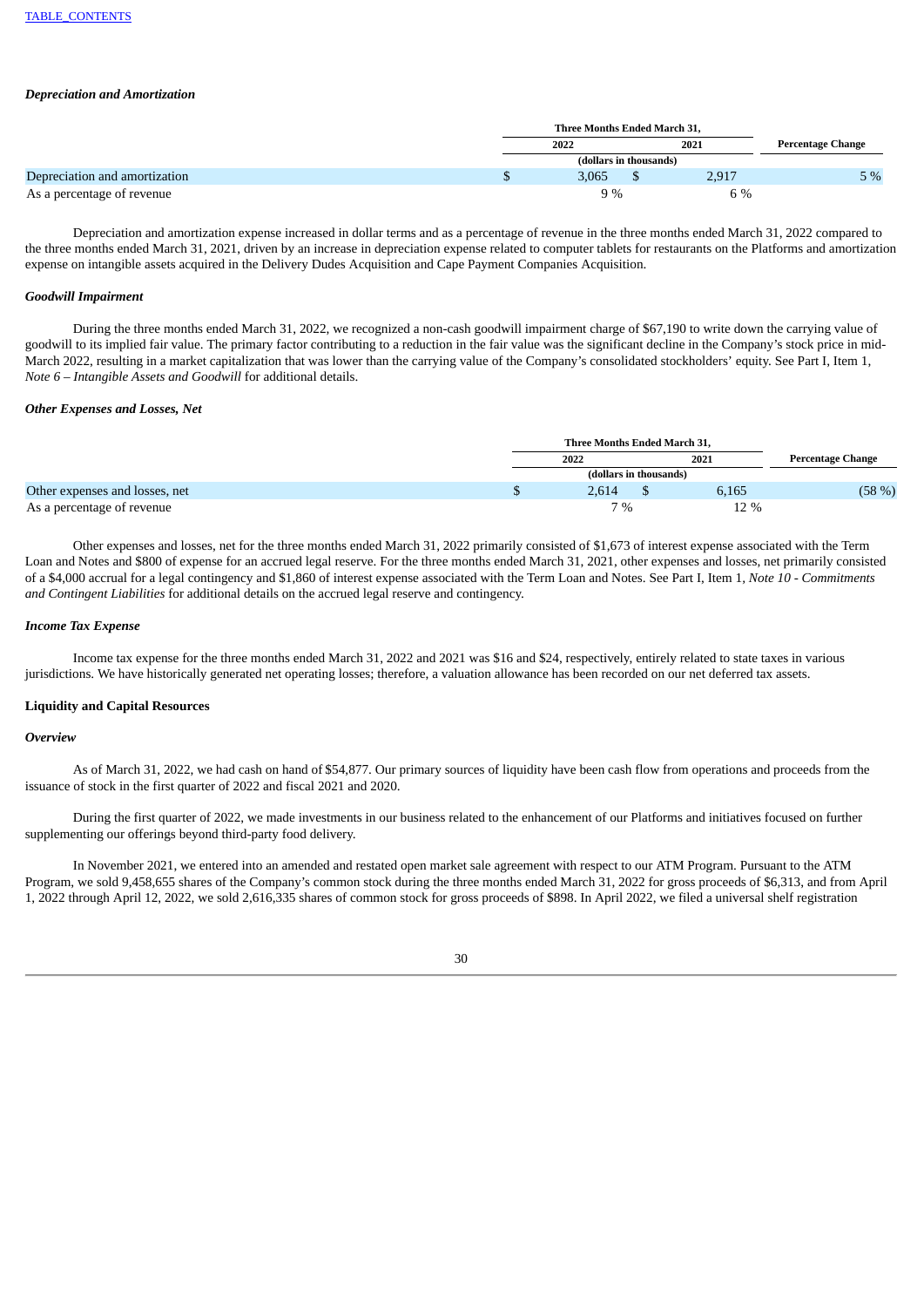statement on Form S-3 for the issuance from time to time of up to \$150,000 of our securities, which was declared effective by the SEC on April 27, 2022.

The aggregate principal amount of outstanding long-term debt totaled \$84,511 as of March 31, 2022, consisting of \$35,007 for the Term Loan and \$49,504 of Notes. As of March 31, 2022, the Company had \$1,293 of outstanding short-term loans for insurance premium financing.

On May 9, 2022, the Company entered into the Amended Debt Agreements, pursuant to which the Company will make a \$20,000 prepayment on the Term Loan, reducing the outstanding amount of the Term Loan from \$35,007 to \$15,007. Additionally, the Amended Debt Agreements (i) provide that going forward on a quarterly basis, 50% of the proceeds of any future at-the-market public common stock issuances will be applied to the prepayment of the Term Loan under the Credit Agreement and (ii) include a six-month extension of the maturity date of each of the Credit Agreement and Convertible Notes Agreement until May 15, 2024.

We currently expect that our cash on hand and estimated cash flow from operations will be sufficient to meet our working capital needs for at least the next twelve months; however, there can be no assurance that we will generate cash flow at the levels we anticipate. We may use cash on hand to repay additional debt or to acquire or invest in complementary businesses, products, services and technologies. We continually evaluate additional opportunities to strengthen our liquidity position, fund growth initiatives and/or combine with other businesses by issuing equity or equity-linked securities (in both public or private offerings) and/or incurring additional debt. However, market conditions, future financial performance or other factors may make it difficult for us to access sources of capital, on favorable terms or at all, should we determine in the future to raise additional funds.

We are continuously reviewing our liquidity and anticipated working capital needs, particularly in light of the uncertainty created by the COVID-19 pandemic, inflationary pressures, the Ukrainian conflict, increased gasoline prices and other macroeconomic factors that could affect consumer demand, order volume and restaurant prices, all of which could impact our business.

#### *Capital Expenditures*

Our main capital expenditures relate to the purchase of tablets for restaurants on the Platforms and investments in the development of the Platforms, which are expected to increase as we continue to grow our business. Our future capital requirements and the adequacy of available funds will depend on many factors, including those set forth under "Risk Factors" in our 2021 Form 10-K and subsequent filings with the SEC, including this quarterly report on Form 10-Q for the three months ended March 31, 2022.

#### *Cash Flow*

The following table sets forth our summary cash flow information for the periods indicated:

|                                                     | <b>Three Months Ended March 31.</b> |         |  |           |
|-----------------------------------------------------|-------------------------------------|---------|--|-----------|
| (in thousands)                                      |                                     | 2022    |  | 2021      |
| Net cash (used in) provided by operating activities |                                     | (7.235) |  | 12.809    |
| Net cash used in investing activities               |                                     | (2,385) |  | (12, 805) |
| Net cash provided by (used in) financing activities |                                     | 4.386   |  | (16, 847) |

#### *Cash Flows (Used in) Provided by Operating Activities*

For the three months ended March 31, 2022, net cash used in operating activities was \$7,235, compared to net cash provided by operating activities of \$12,809 for the three months ended March 31, 2021. The decrease in cash flows from operating activities in the three months ended March 31, 2022 from the comparable 2021 period was primarily driven by a decrease in revenue and changes in operating assets and liabilities, partially offset by a decrease in operations and support expenses. During the three months ended March 31, 2022, the net change in operating assets and liabilities decreased net cash provided by operating activities by \$2,597, primarily consisting of a decrease in accrued payroll of \$1,542 and a decrease in accounts payable of \$1,033. During the three months ended March 31, 2021, the net change in operating assets and liabilities increased net cash provided by operating activities by \$10,629, primarily consisting of an increase in other current liabilities of \$8,051 related to accrued expenses at the end of the reporting period.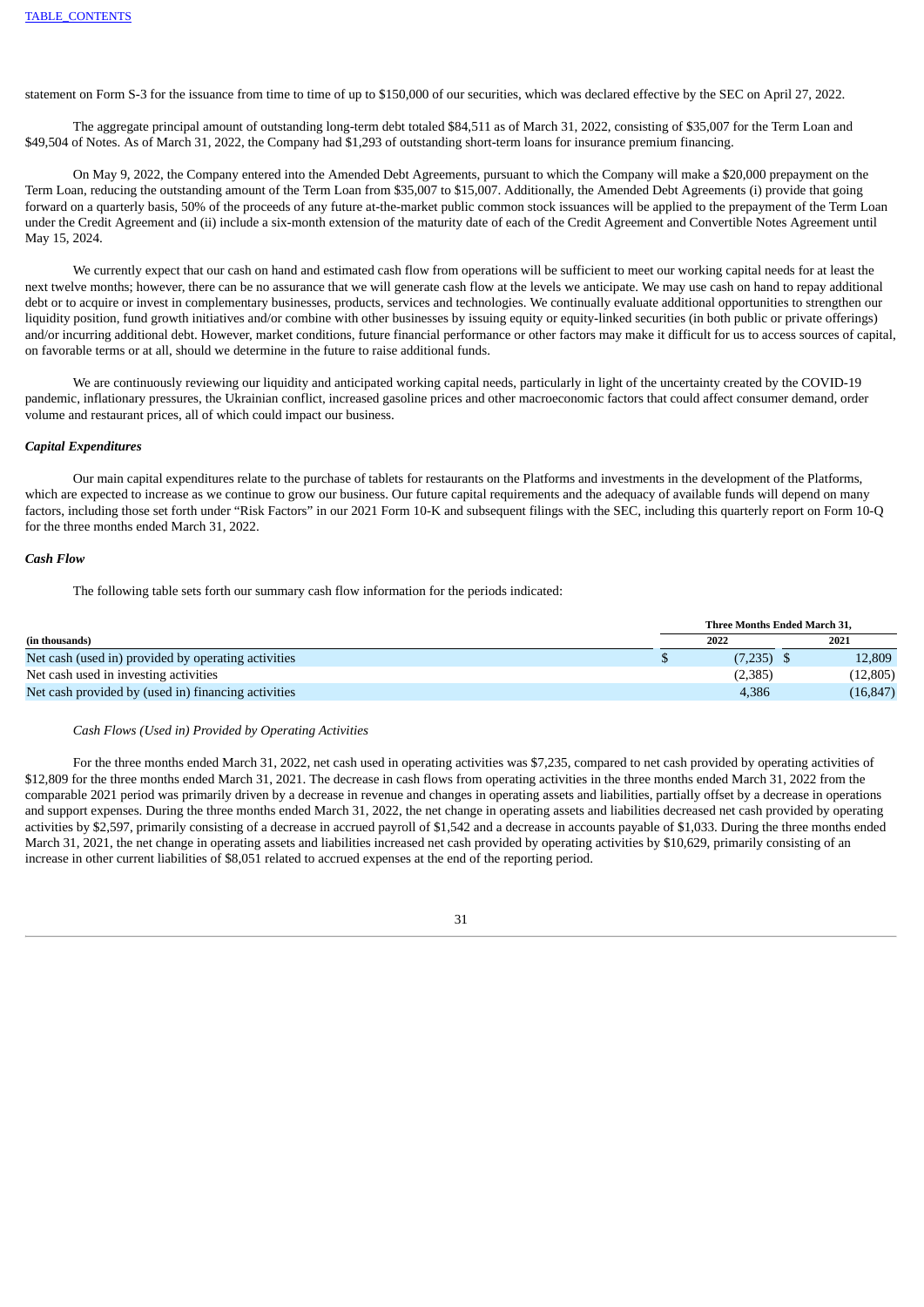# *Cash Flows Used in Investing Activities*

For the three months ended March 31, 2022, net cash used in investing activities consisted primarily of \$2,347 for internally developed software. For the three months ended March 31, 2021, net cash used in investing activities consisted primarily of \$10,927 for the acquisition of a business and related intangible assets and \$1,722 of costs for internally developed software.

# *Cash Flows Provided by (Used in) Financing Activities*

For the three months ended March 31, 2022, net cash provided by financing activities consisted primarily of \$6,235 of net proceeds from the sales of common stock under the Company's ATM Program, less \$1,849 of payments on short-term loans for insurance financing. For the three months ended March 31, 2021, net cash used in financing activities included a \$14,472 principal payment on the Term Loan and \$1,583 of payments on short-term loans for insurance financing.

# **Cautionary Statement Regarding Forward-Looking Statements**

This Form 10-Q contains forward-looking statements within the meaning of Section 27A of the Securities Act of 1933, as amended (the "Securities Act"), and Section 21E of the Exchange Act. All statements, other than statements of historical or current fact, that reflect future plans, estimates, beliefs or expected performance are forward-looking statements. In some cases, you can identify forward-looking statements because they are preceded by, followed by or include words such as "may," "can," "should," "will," "estimate," "plan," "project," "forecast," "intend," "expect," "anticipate," "believe," "seek," "target" or similar expressions. These forward-looking statements are based on information available as of the date of this Form 10-Q and our management's current expectations, forecasts and assumptions, and involve a number of judgments, risks and uncertainties, including the following factors, in addition to the factors discussed elsewhere in this Form 10-Q, and the factors discussed in our 2021 Form 10-K and subsequent filings with the SEC (Part I, Item 1A, *Risk Factors*):

# *Risks Related to Our Operations*

- failure to retain existing diners or add new diners or continuing to experience a decrease in number of diners and number of orders or decrease in order sizes on the Platforms;
- declines in our delivery service levels or lack of increases in business for restaurants;
- loss of restaurants on the Platforms, including due to changes in our fee structure;
- inability to sustain profitability in the future;
- risks related to our relationships with the independent contractor drivers, including shortages of available drivers, loss of independent contractor drivers, adverse conditions impacting independent contractor drivers, and possible increases in driver compensation;
- recent inflationary pressures, increased gasoline prices, economic impact resulting from the Ukrainian conflict, and other macroeconomic factors that are largely beyond our control;
- inability to maintain and enhance our brands, including possible degradation thereto resulting from our comprehensive rebranding initiative to change our corporate name and visual identity, or occurrence of events that damage our reputation and brands, including unfavorable media coverage;
- seasonality and the impact of inclement weather, including major hurricanes, tropical cyclones, major snow and/or ice storms in areas not accustomed to them and other instances of severe weather and other natural phenomena;
- inability to manage growth and meet demand;
- inability to successfully improve the experience of restaurants and diners in a cost-effective manner;
- changes in our products or to operating systems, hardware, networks or standards that our operations depend on;
- dependence of our business on our ability to maintain and scale our technical infrastructure;
- personal data, internet security breaches or loss of data provided by diners or restaurants on our Platforms;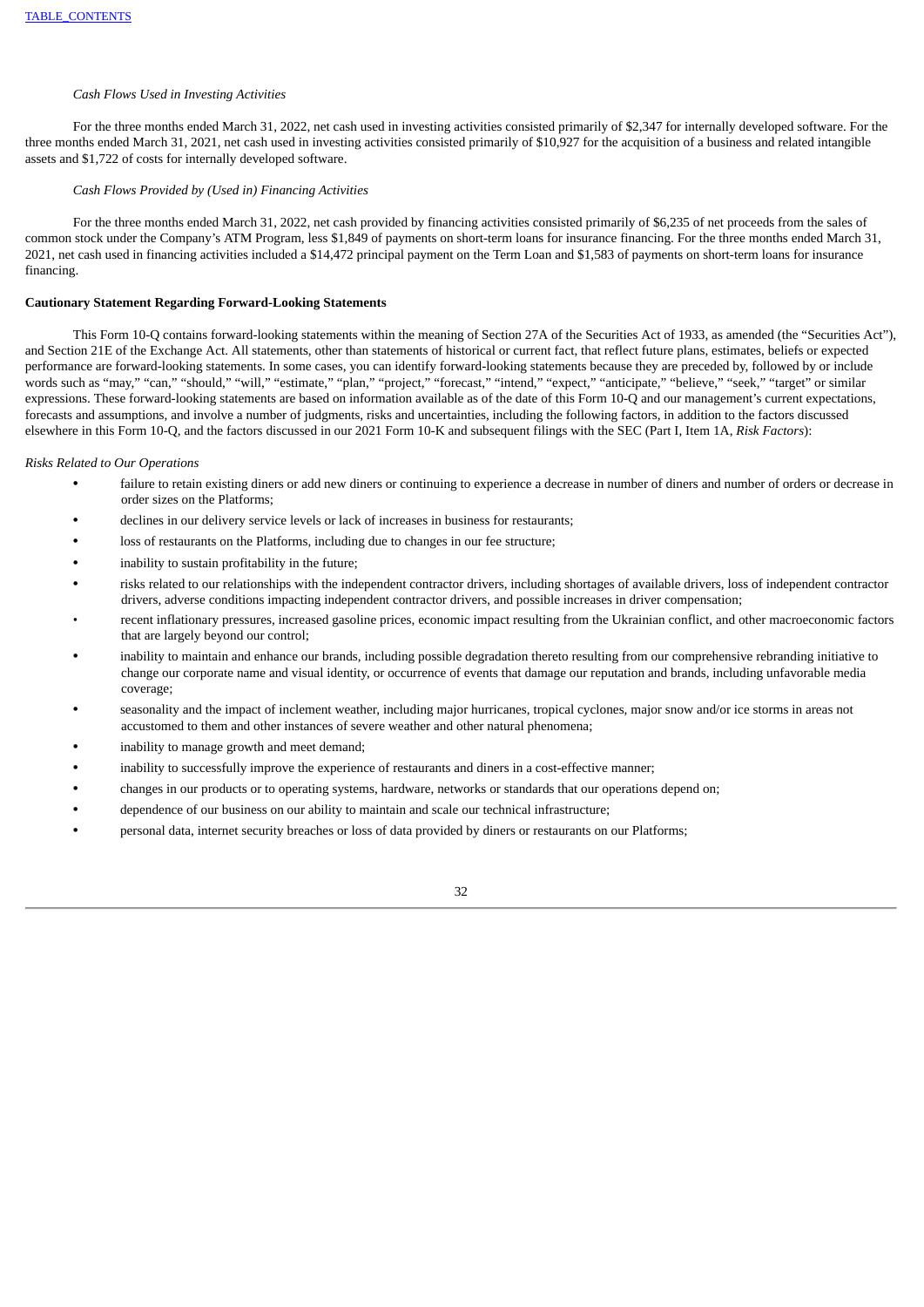- inability to successfully expand our operations of facilitating the entry into merchant agreements by and between merchants and third-party payment processing solution providers;
- inability of third-party payment processing services, of which we may facilitate the entry into merchant agreements, to comply with applicable state or federal regulations;
- inability to comply with applicable law or standards if we were to become a payment processor at some point in the future;
- risks related to the credit card and debit card payments we accept;
- reliance on third-party vendors to provide products and services;
- substantial competition in technology innovation and distribution and inability to continue to innovate and provide technology desirable to diners and restaurants;
- failure to pursue and successfully make additional acquisitions;
- failure to comply with covenants in the agreements governing our debt;
- additional impairments of the carrying amounts of goodwill or other indefinite-lived assets;
- dependence on search engines, display advertising, social media, email, content-based online advertising and other online sources to attract diners to the Platforms;
- loss of senior management or key operating personnel and dependence on skilled personnel to grow and operate our business;
- inability to successfully integrate and maintain acquired businesses;
- failure to protect our intellectual property;
- patent lawsuits and other intellectual property rights claims;
- potential liability and expenses for existing and future legal claims, including claims that may exceed insurance coverage or are not insured against;
- our use of open source software;
- insufficient capital to pursue business objectives and respond to business opportunities, challenges or unforeseen circumstances;
- unionization of our employees, the magnitude of which increases if our independent contractor drivers were ever reclassified as employees; and
- failure to maintain an effective system of disclosure controls and internal control over financial reporting.

# *Risks Related to Our Industry*

- the highly competitive and fragmented nature of our industry;
- dependence on discretionary spending patterns in the areas in which the restaurants on our Platforms operate and in the economy at large;
- general economic and business risks affecting our industry that are largely beyond our control;
- the COVID-19 pandemic, or a similar public health threat that could significantly affect our business, financial condition and results of operations;
- implementation of fee caps by jurisdictions in areas where we operate;
- failure of restaurants in our networks to maintain their service levels;
- slower than anticipated growth in the use of the Internet via websites, mobile devices and other platforms;
- federal and state laws and regulations regarding privacy, data protection, and other matters affecting our business;
- the potential for increased misclassification claims following the change to the U.S. presidential administration;
- risks relating to our relationships with the independent contractor drivers, including shortages of available drivers and possible increases in driver compensation; and

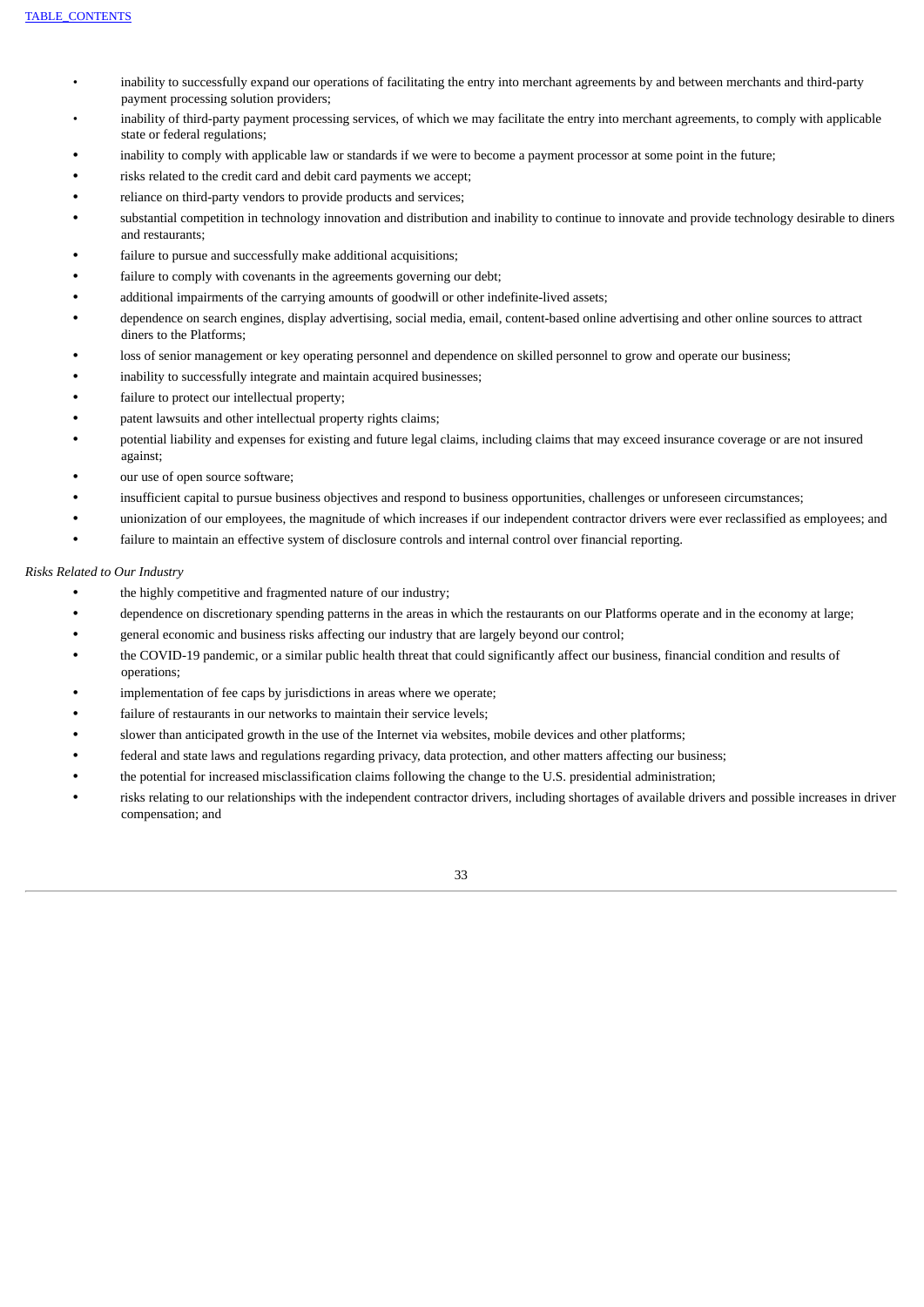• risks related to the cannabis industry with respect to the business operations of referring merchants to third-party payment processing solution providers.

### *Risks Related to Ownership of Our Securities*

- risks related to future sales of a substantial number of shares by existing stockholders which could in turn cause our share price to decline;
- *•* the risk that management's use of the net proceeds from, or the continuation of, our ATM Program does not increase the value of a stockholder's investment;
- the risk that future offerings of debt or equity securities that rank senior to our common stock may adversely affect the market price of our common stock;
- the risk that the Debt Warrants and Notes as well as other derivative securities, if exercised or converted into shares of our common stock, would increase the number of shares eligible for future resale in the public market and result in dilution to our stockholders; and
- the risk that we fail to continue to meet all applicable Nasdaq listing requirements and risks relating to the consequent delisting of our common stock from Nasdaq, which could adversely affect the market liquidity of our common stock, the ability for us to raise capital, and could decrease the market price of our common stock significantly.

These risks and uncertainties may be outside of our control. Forward-looking statements should not be relied upon as representing our views as of any subsequent date. We do not undertake any obligation to update forward-looking statements to reflect events or circumstances after the date they were made, whether as a result of new information, future events or otherwise, except as may be required under applicable securities laws. Our actual results could differ materially from those discussed in these forward-looking statements.

#### <span id="page-36-0"></span>**Item 3. Quantitative and Qualitative Disclosures about Market Risk**

We are exposed to interest rate risk and certain other market risks in the ordinary course of our business.

#### *Interest Rate Risk*

As of March 31, 2022, we had outstanding interest-bearing long-term debt totaling \$84,511, consisting of the Term Loan in the amount of \$35,007 and the Notes of \$49,504, both of which bear interest at fixed rates. As a result, we were not exposed to interest rate risk on our outstanding debt at March 31, 2022. If we enter into variable-rate debt in the future, we may be subject to increased sensitivity to interest rate movements.

We invest excess cash primarily in bank accounts and money market accounts, on which we earn interest. Our current investment strategy is to preserve principal and provide liquidity for our operating and market expansion needs. Since our investments have been and are expected to remain mainly short-term in nature, we do not believe that changes in interest rates would have a material effect on the fair market value of our investments or our operating results.

### <span id="page-36-1"></span>**Item 4. Controls and Procedures**

#### *Evaluation of Disclosure Controls and Procedures*

As required by Rule 13a-15(b) of the Exchange Act, we have evaluated, under the supervision and with the participation of our management, including our principal executive officer and principal financial officer, the effectiveness of the design and operation of our disclosure controls and procedures (as defined in Rules 13a-15(e) and 15d-15(e) of the Exchange Act) as of the end of the period covered by this Form 10-Q. Our disclosure controls and procedures are designed to provide reasonable assurance that the information required to be disclosed by us in reports that we file or submit under the Exchange Act is accumulated and communicated to our management, including our principal executive officer and principal financial officer, as appropriate, to allow timely decisions regarding required disclosure and is recorded, processed, summarized and reported within the time periods specified in the rules and forms of the SEC. Based upon the evaluation, our principal executive officer and principal financial officer have concluded that our disclosure controls and procedures were effective to accomplish their objectives at the reasonable assurance level as of March 31, 2022.

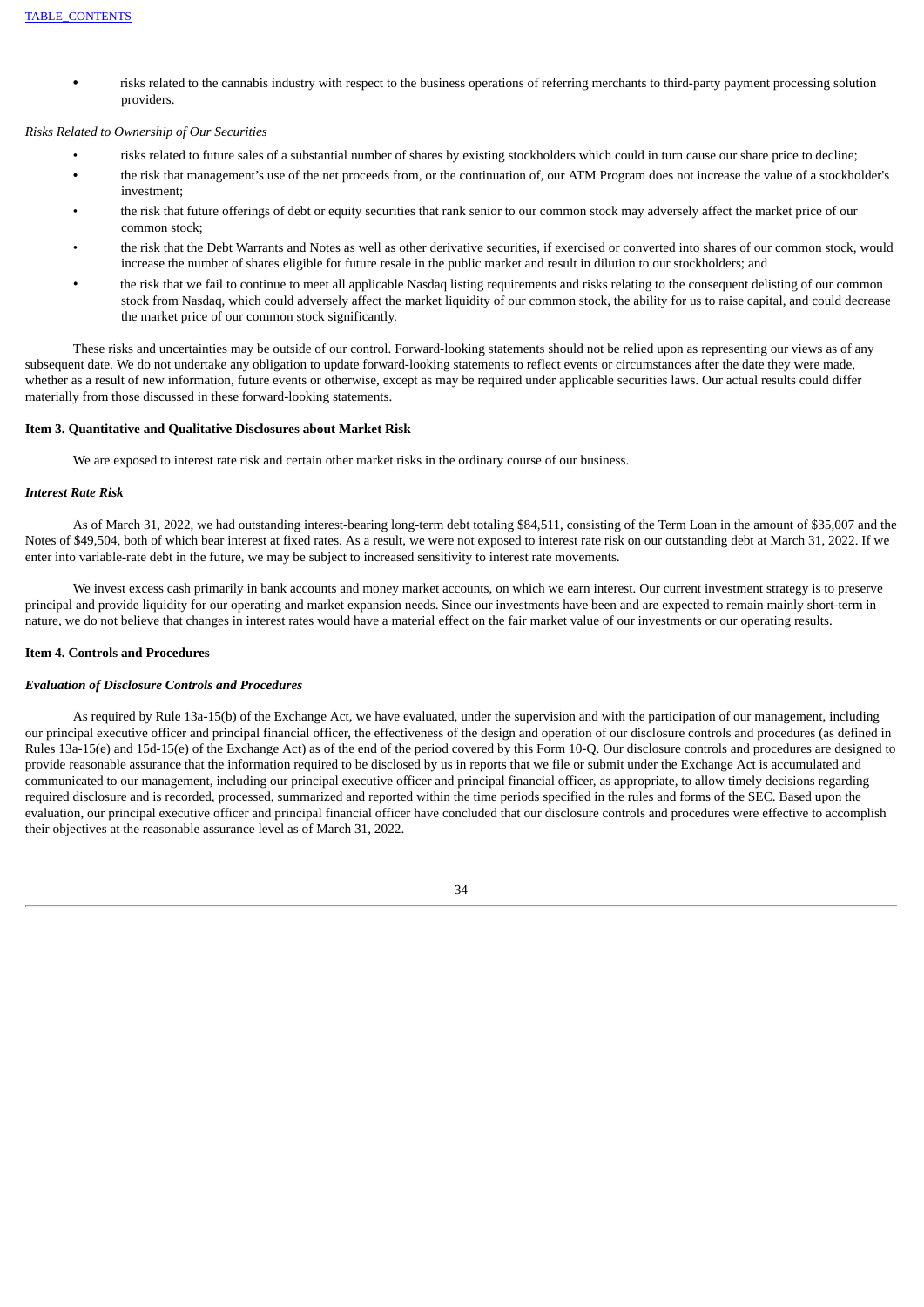# *Changes in Internal Control Over Financial Reporting*

<span id="page-37-0"></span>There has not been any change in our internal control over financial reporting that occurred during the quarter ended March 31, 2022 that has materially affected, or is reasonably likely to materially affect, our internal control over financial reporting.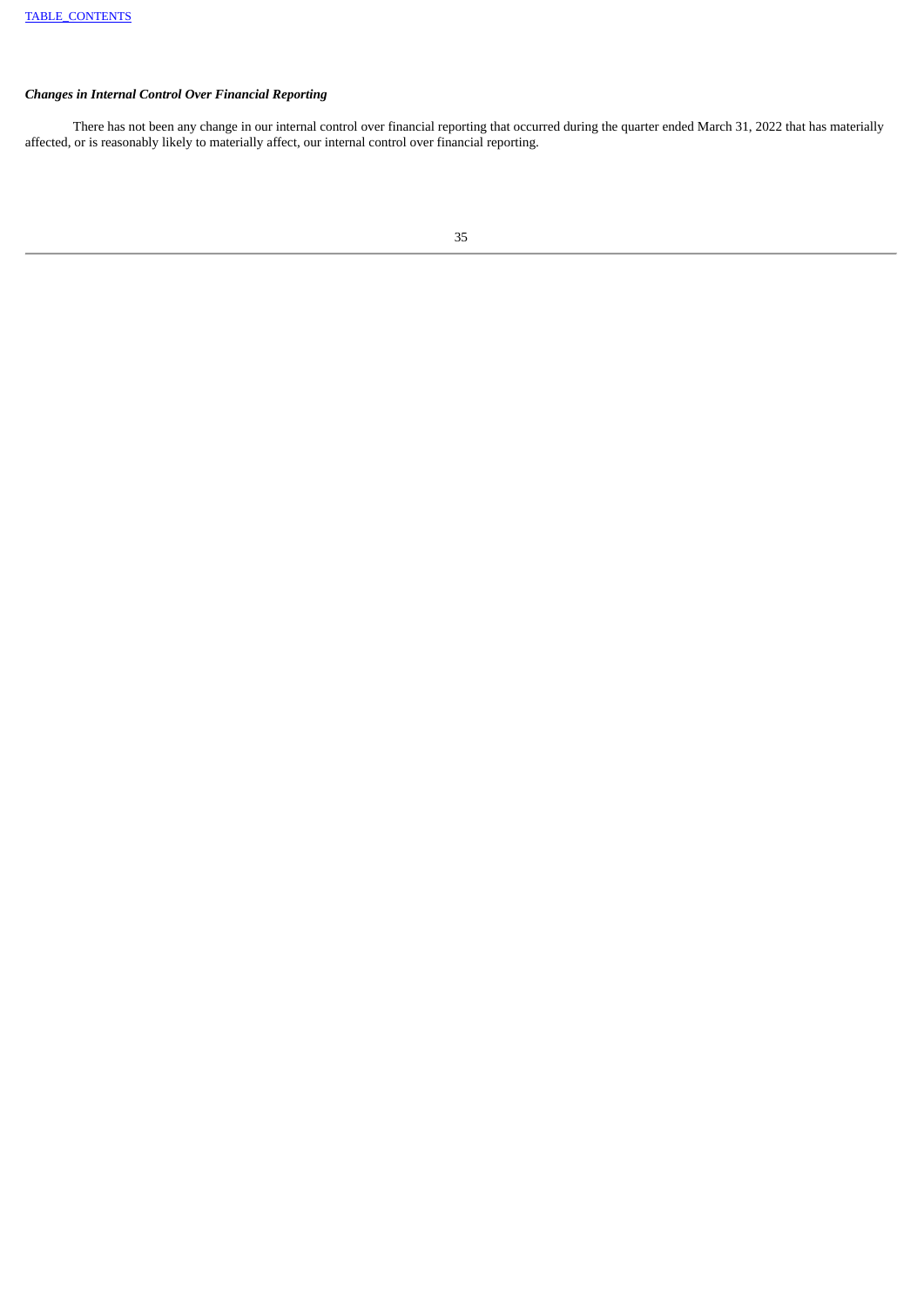# **PART II. OTHER INFORMATION**

<span id="page-38-0"></span>Dollar amounts in the discussion in Part II. Other Information are expressed in thousands, except as otherwise noted.

# **Item 1. Legal Proceedings**

In July 2016, Waiter.com, Inc. filed a lawsuit against Waitr Inc. in the United States District Court for the Western District of Louisiana, alleging trademark infringement based on Waitr's use of the "Waitr" trademark and logo, Civil Action No.: 2:16-CV-01041. The plaintiff sought injunctive relief and damages relating to Waitr's use of the "Waitr" name and logo. During the third quarter of 2020, the trial date was rescheduled to June 2021. On June 22, 2021, the Company entered into a License, Release and Settlement Agreement (the "Settlement") to settle all claims related to this lawsuit. Pursuant to the Settlement, the Company paid the plaintiff \$4,700 in cash on July 1, 2021. In connection with the Settlement, we agreed to adopt a new trademark or tradename to replace the Waitr trademark and to discontinue use of the Waitr trademark in connection with the marketing, sale or provision of any web-based or mobile app-based delivery, pick-up, carry-out or dine-in services using the Waitr trademark by June 22, 2022, unless extended by eight additional months in exchange for a one-time payment of \$800. During the three months ended March 31, 2022, the Company accrued an \$800 reserve in connection with its option to extend the license period by an additional eight months. The accrued legal reserve is included in other current liabilities in the unaudited condensed consolidated balance sheet at March 31, 2022 and in other expense in the unaudited condensed consolidated statement of operations for the three months ended March 31, 2022.

In April 2019, the Company was named as a defendant in a class action complaint filed by certain current and former restaurant partners, captioned Bobby's Country Cookin', LLC, et al v. Waitr Holdings Inc., which is currently pending in the United States District Court for the Western District of Louisiana. The plaintiffs assert claims for breach of contract and violation of the duty of good faith and fair dealing, and they seek recovery on behalf of themselves and two separate classes. Based on the current class definitions, as many as 10,000 restaurant partners could be members of the two separate classes at issue. In February 2022, the parties reached a proposed settlement in principle to resolve the litigation in its entirety. While subject to Court approval and final written agreement between the parties regarding the pricing mechanism, the key terms of the proposed settlement include a total potential settlement fund of \$2,500 of Company shares of common stock ("Gross Settlement Amount"), which will resolve the claims of the class members, attorneys' fees, costs, and incentive awards to the named plaintiffs. Plaintiffs' counsel will seek Court approval for attorneys' fees of 1/3 of the total amount of the settlement fund and an additional \$40 in expenses, with the balance of the Gross Settlement Amount available for distribution to members of the settlement classes that file valid claims. The Company accrued a \$1,250 reserve in connection with this lawsuit during the three months ended December 31, 2021. The accrued legal contingency is included in other current liabilities in the unaudited condensed consolidated balance sheet at March 31, 2022.

In September 2019, Christopher Meaux, David Pringle, Jeff Yurecko, Tilman J. Fertitta, Richard Handler, Waitr Holdings Inc. f/k/a Landcadia Holdings Inc., Jefferies Financial Group, Inc. and Jefferies, LLC were named as defendants in a putative class action lawsuit entitled *Walter Welch, Individually and on* Behalf of all Others Similarly Situated vs. Christopher Meaux, David Pringle, Jeff Yurecko, Tilman J. Fertitta, Richard Handler, Waitr Holdings Inc. f/k/a Landcadia Holdings Inc., Jefferies Financial Group, Inc. and Jefferies, LLC. The case was filed in the Western District of Louisiana, Lake Charles Division. In the lawsuit, the plaintiff asserts putative class action claims alleging, inter alia, that various defendants made false and misleading statements in securities filings, engaged in fraud, and violated accounting and securities rules, seeking damages based upon these allegations. A similar putative class action lawsuit, entitled *Kelly* Bates, Individually and on Behalf of all Others Similarly Situated vs. Christopher Meaux, David Pringle, Jeff Yurecko, Tilman J. Fertitta, Richard Handler, Waitr Holdings Inc. f/k/a Landcadia Holdings Inc., Jefferies Financial Group, Inc. and Jefferies, LLC, was filed in that same court in November 2019. These two cases were consolidated, and an amended complaint was filed in October 2020. The Company filed a motion to dismiss in February 2021. The Court has heard oral argument on that motion, and has taken the motion under advisement. No discovery has commenced as of the date hereof. Waitr believes that this lawsuit lacks merit and that it has strong defenses to all of the claims alleged. Waitr continues to vigorously defend the suit.

In addition to the lawsuits described above, Waitr is involved in other litigation arising from the normal course of business activities, including, without limitation, vehicle accidents involving employees and independent contractor drivers resulting in claims alleging personal injuries and medical expenses, labor and employment claims, allegations of intellectual property infringement, and workers' compensation benefit claims as a result of alleged conduct involving its employees, independent contractor drivers, and third-party negligence. Although Waitr believes that it maintains insurance with standard deductibles that generally covers liability for potential damages in many of these matters where coverage is available on acceptable terms (it is not maintained for claims involving intellectual property), insurance coverage is not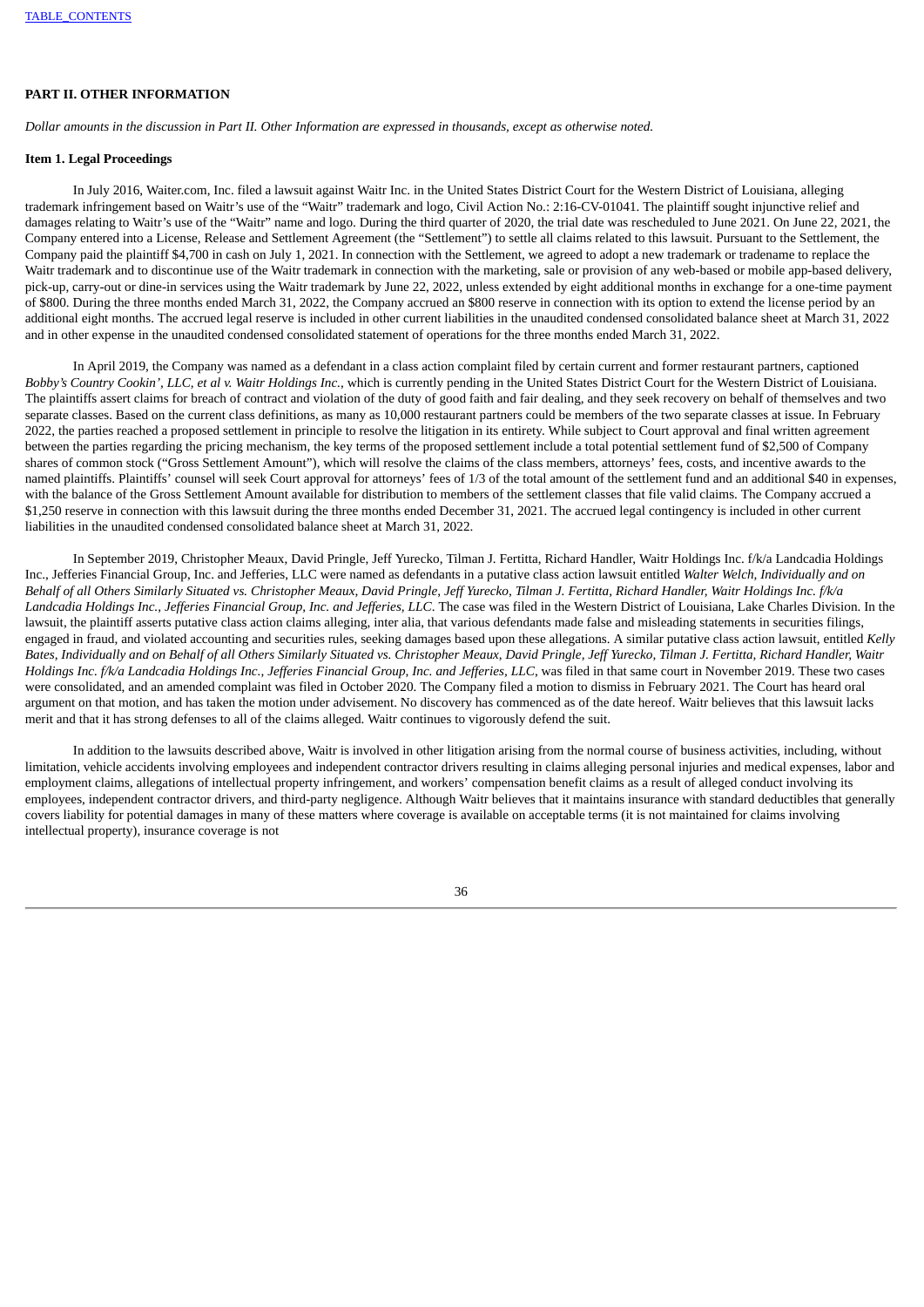guaranteed, there are limits to insurance coverage and in certain instances claims are met with denial of coverage positions by the carriers; accordingly, we could suffer material losses as a result of these claims, the denial of coverage for such claims, or damages awarded for any such claim that exceeds coverage. Litigation is unpredictable and we may determine in the future that certain existing claims have greater exposure or liability than previously understood.

#### <span id="page-39-0"></span>**Item 1A. Risk Factors**

Except as set forth below, there have been no material changes with respect to Waitr's risk factors previously reported in Part I, Item 1A, of the 2021  $Form 10-K$ 

# Additional impairments of the carrying amounts of goodwill or other indefinite-lived assets could negatively affect our financial condition and **results of operations.**

We conduct our goodwill and intangible asset impairment test annually in October, or more frequently if indicators of impairment exist, and we review the recoverability of long-lived assets, including acquired technology, capitalized software costs, and property and equipment when events or changes in circumstances occur that indicate that the carrying value of the asset may not be recoverable. For purposes of testing for goodwill impairment, we have one reporting unit. As a result of the significant decline in the Company's stock price in mid-March 2022 and other macroeconomic and industry factors, thereby contributing to a decline in the Company's market capitalization, we conducted the impairment test as of March 15, 2022. The impairment test was conducted in accordance with ASC 360, *Impairment and Disposal of Long-Lived Assets* for certain long-lived assets including capitalized contract costs, developed technology, customer relationships, and trade names, and in accordance with ASC 350, *Intangibles – Goodwill and Other* for the reporting unit's goodwill. As a result of the ASC 360 and ASC 350 analyses, we recognized a non-cash pre-tax impairment loss of \$67,190 during the three months ended March 31, 2022 to write down the carrying value of goodwill to its implied fair value. See Part I, Item 1, *Note 6 – Intangible Assets and Goodwill* for additional details.

Determining the fair value of a reporting unit and intangible assets requires the use of estimates and significant judgments that are based on a number of factors including actual operating results. It is reasonably possible that the judgments and estimates used could change in future periods. There can be no assurance that additional goodwill or intangible assets will not be impaired and that the carrying value of other indefinite-lived assets will be recoverable in future periods, which could adversely affect our financial results and stockholders' equity.

### Our strategic initiative to change our corporate name and visual identity in a comprehensive rebrand may not be successful and may negatively **impact our name recognition with customers and partners or otherwise impact our business.**

In June 2021, we launched a strategic initiative to change our corporate name and visual identity in a comprehensive rebrand. There is no assurance that our rebranding initiative will be successful or result in a positive return on investment. In connection with the Settlement, we agreed to adopt a new trademark or tradename to replace the Waitr trademark and to discontinue use of the Waitr trademark in connection with the marketing, sale or provision of any web-based or mobile app-based delivery, pick-up, carry-out or dine-in services using the Waitr trademark by June 22, 2022, unless extended by eight additional months in exchange for a one-time payment of \$800. During the three months ended March 31, 2022, the Company accrued an \$800 reserve in connection with its option to extend the license period by an additional eight months. The failure by us to timely cease using the Waitr trademark provides Waiter.com, Inc. the right to pursue injunctive relief and liquidated damages. We could be required to devote significant resources to advertising and marketing in order to increase awareness of the new brand and for the successful integration of our rebranding process. Furthermore, our rebranding initiative may negatively impact our name recognition with customers and partners, which could have an adverse impact on our business.

#### <span id="page-39-1"></span>**Item 2. Unregistered Sales of Equity Securities and Use of Proceeds**

None

#### <span id="page-39-2"></span>**Item 3. Defaults Upon Senior Securities**

<span id="page-39-3"></span>Not applicable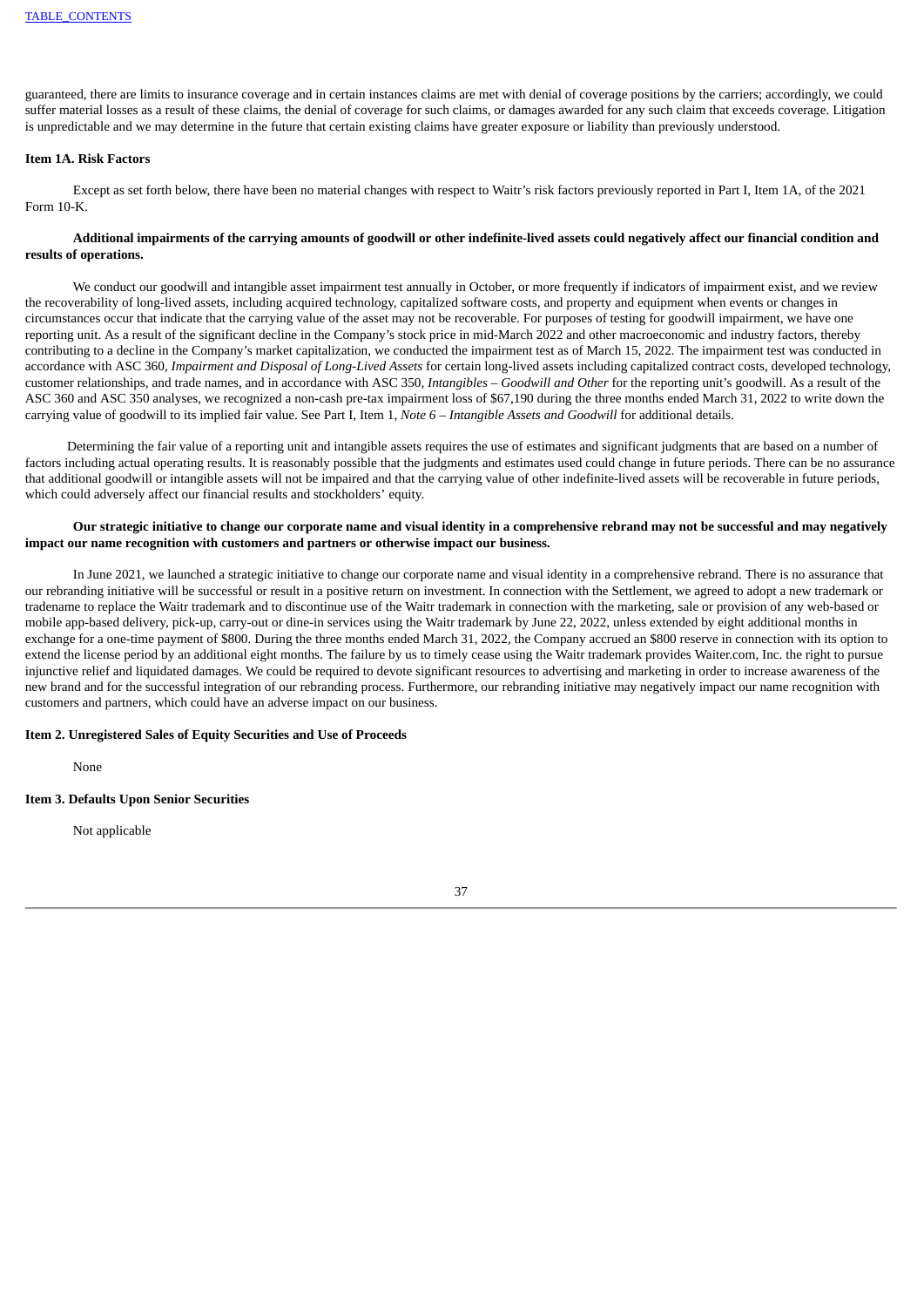# **Item 4. Mine Safety Disclosures**

Not applicable

# <span id="page-40-0"></span>**Item 5. Other Information**

<span id="page-40-1"></span>None **Item 6. Exhibits**

<span id="page-40-2"></span>

| <b>Exhibit No.</b>   | <b>Description</b>                                                                                                                                                       |
|----------------------|--------------------------------------------------------------------------------------------------------------------------------------------------------------------------|
| 31.1                 | Certification of the Principal Executive Officer required by Rule 13a-14(b) or Rule15d-14(a). <sup>(1)</sup>                                                             |
| 31.2                 | Certification of the Principal Financial Officer required by Rule 13a-14(b) or Rule15d-14(a). <sup>(1)</sup>                                                             |
| 32.1                 | Certification of the Principal Executive Officer required by Rule 13a-14(b) or Rule15d-14(b) and 18 U.S.C. Section 1350. <sup>(1)</sup>                                  |
| 32.2                 | Certification of the Principal Financial Officer required by Rule 13a-14(b) or Rule15d-14(b) and 18 U.S.C. Section 1350. <sup>(1)</sup>                                  |
| 101.INS              | Inline XBRL Instance Document - the instance document does not appear in the Interactive Data File because its XBRL tags are embedded<br>within the Inline XBRL document |
| 101.SCH              | Inline XBRL Taxonomy Extension Schema Document                                                                                                                           |
| 101.CAL              | Inline XBRL Taxonomy Extension Calculation Linkbase Document                                                                                                             |
| 101.DEF              | Inline XBRL Taxonomy Extension Definition Linkbase Document                                                                                                              |
| 101.LAB              | Inline XBRL Taxonomy Extension Label Linkbase Document                                                                                                                   |
| 101.PRE              | Inline XBRL Taxonomy Extension Presentation Linkbase Document                                                                                                            |
| 104                  | Cover Page Interactive Data File (embedded within the Inline XBRL document)                                                                                              |
| $(1)$ Filed herewith |                                                                                                                                                                          |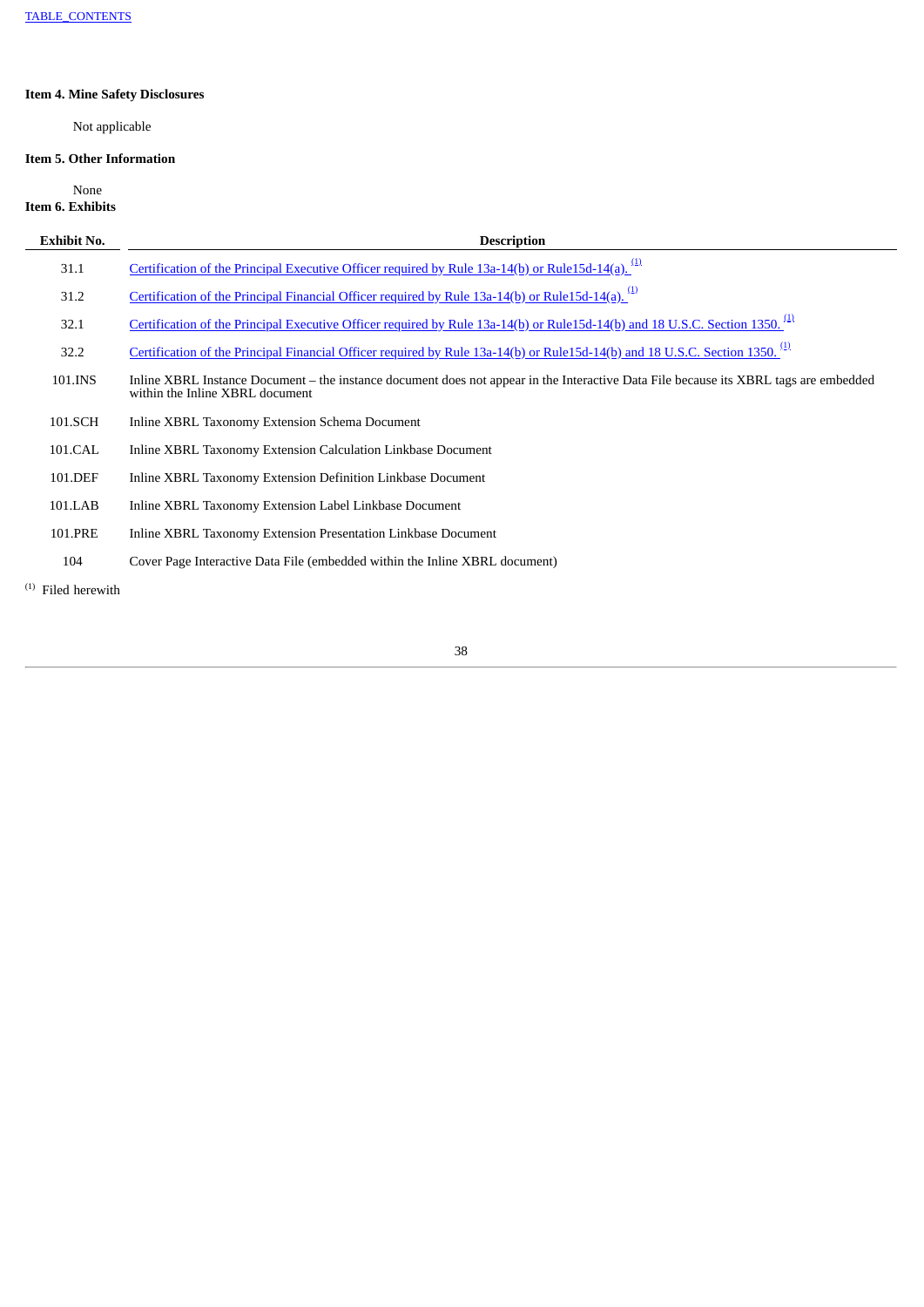# **SIGNATURES**

Pursuant to the requirements of the Securities Exchange Act of 1934, the registrant has duly caused this report to be signed on its behalf by the undersigned thereunto duly authorized.

Dated: May 9, 2022 By: By: /s/ Leo Bogdanov

Leo Bogdanov Chief Financial Officer (Principal Financial Officer and Duly Authorized Offic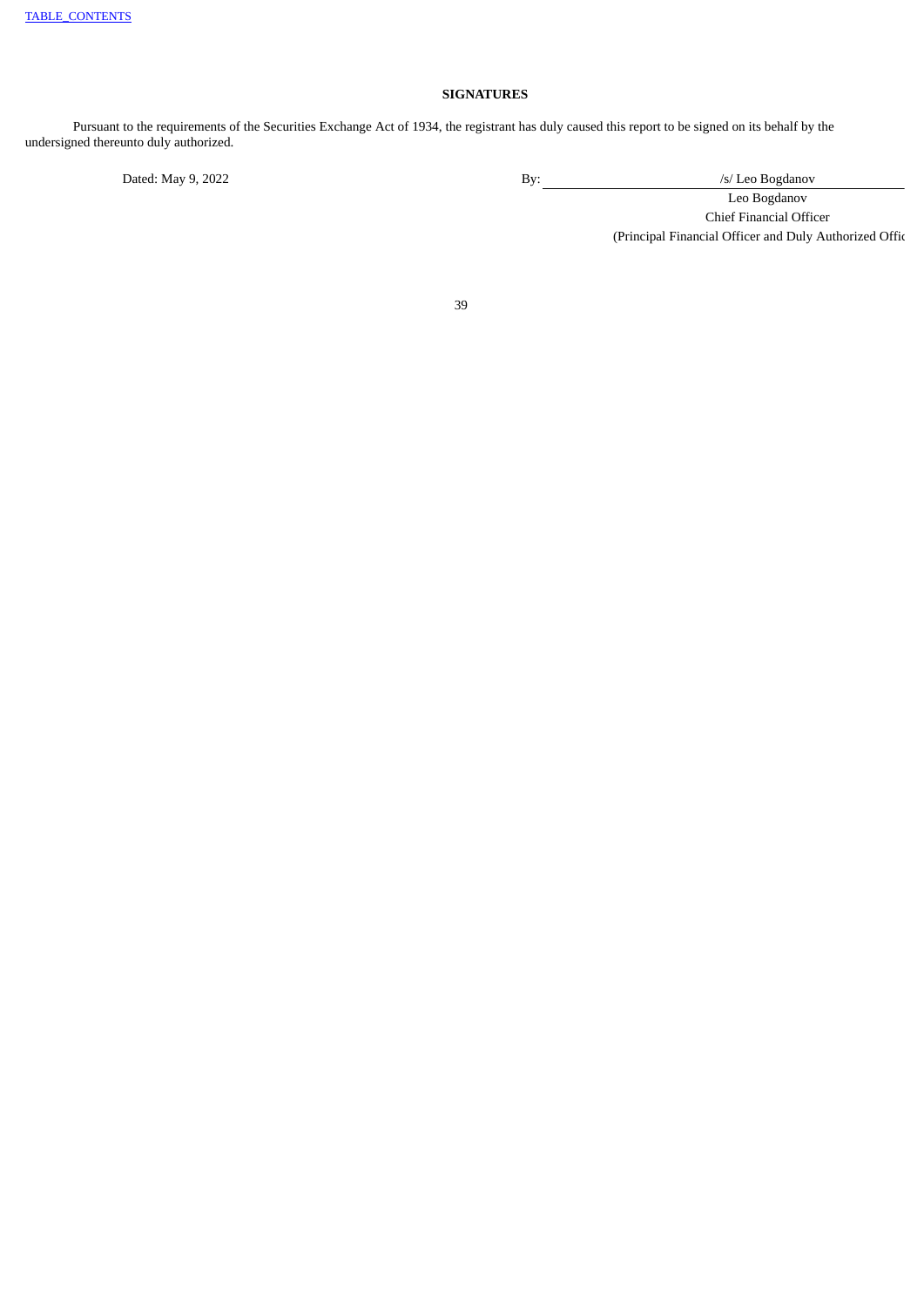# **CERTIFICATION OF PRINCIPAL EXECUTIVE OFFICER PURSUANT TO RULES 13a-14(b) and 15d-14(a) UNDER THE SECURITIES EXCHANGE ACT OF 1934 AS ADOPTED PURSUANT TO SECTION 302 OF THE SARBANES-OXLEY ACT OF 2002**

<span id="page-42-0"></span>I, Carl A. Grimstad, certify that:

1.I have reviewed this Quarterly Report on Form 10-Q of Waitr Holdings Inc.;

- 2.Based on my knowledge, this report does not contain any untrue statement of a material fact or omit to state a material fact necessary to make the statements made, in light of the circumstances under which such statements were made, not misleading with respect to the period covered by this report;
- 3.Based on my knowledge, the financial statements, and other financial information included in this report, fairly present in all material respects the financial condition, results of operations and cash flows of the registrant as of, and for, the periods presented in this report;
- 4.The registrant's other certifying officer and I are responsible for establishing and maintaining disclosure controls and procedures (as defined in Exchange Act Rules 13a-15(e) and 15d-15(e)) and internal controls over financial reporting (as defined in Exchange Act Rules 13a-15(f) and 15d-15(f)) for the registrant and have:

a) Designed such disclosure controls and procedures, or caused such disclosure controls and procedures to be designed under our supervision, to ensure that material information relating to the registrant, including its consolidated subsidiaries, is made known to us by others within those entities, particularly during the period in which this report is being prepared;

b) Designed such internal control over financial reporting, or caused such internal control over financial reporting to be designed under our supervision, to provide reasonable assurance regarding the reliability of financial reporting and the preparation of financial statements for external purposes in accordance with generally accepted accounting principles;

c) Evaluated the effectiveness of the registrant's disclosure controls and procedures and presented in this report our conclusions about the effectiveness of the disclosure controls and procedures, as of the end of the period covered by this report based on such evaluation; and

d) Disclosed in this report any change in the registrant's internal control over financial reporting that occurred during the registrant's most recent fiscal quarter (the registrant's fourth fiscal quarter in the case of an annual report) that has materially affected, or is reasonably likely to materially affect, the registrant's internal control over financial reporting; and

5.The registrant's other certifying officer and I have disclosed, based on our most recent evaluation of internal control over financial reporting, to the registrant's auditors and the audit committee of the registrant's board of directors (or persons performing the equivalent functions):

a) All significant deficiencies and material weaknesses in the design or operation of internal control over financial reporting which are reasonably likely to adversely affect the registrant's ability to record, process, summarize and report financial information; and

b) Any fraud, whether or not material, that involves management or other employees who have a significant role in the registrant's internal control over financial reporting.

Date: May 9, 2022

By: /s/ Carl A. Grimstad

Carl A. Grimstad Chief Executive Officer and Chairman of the Board (Principal Executive Officer)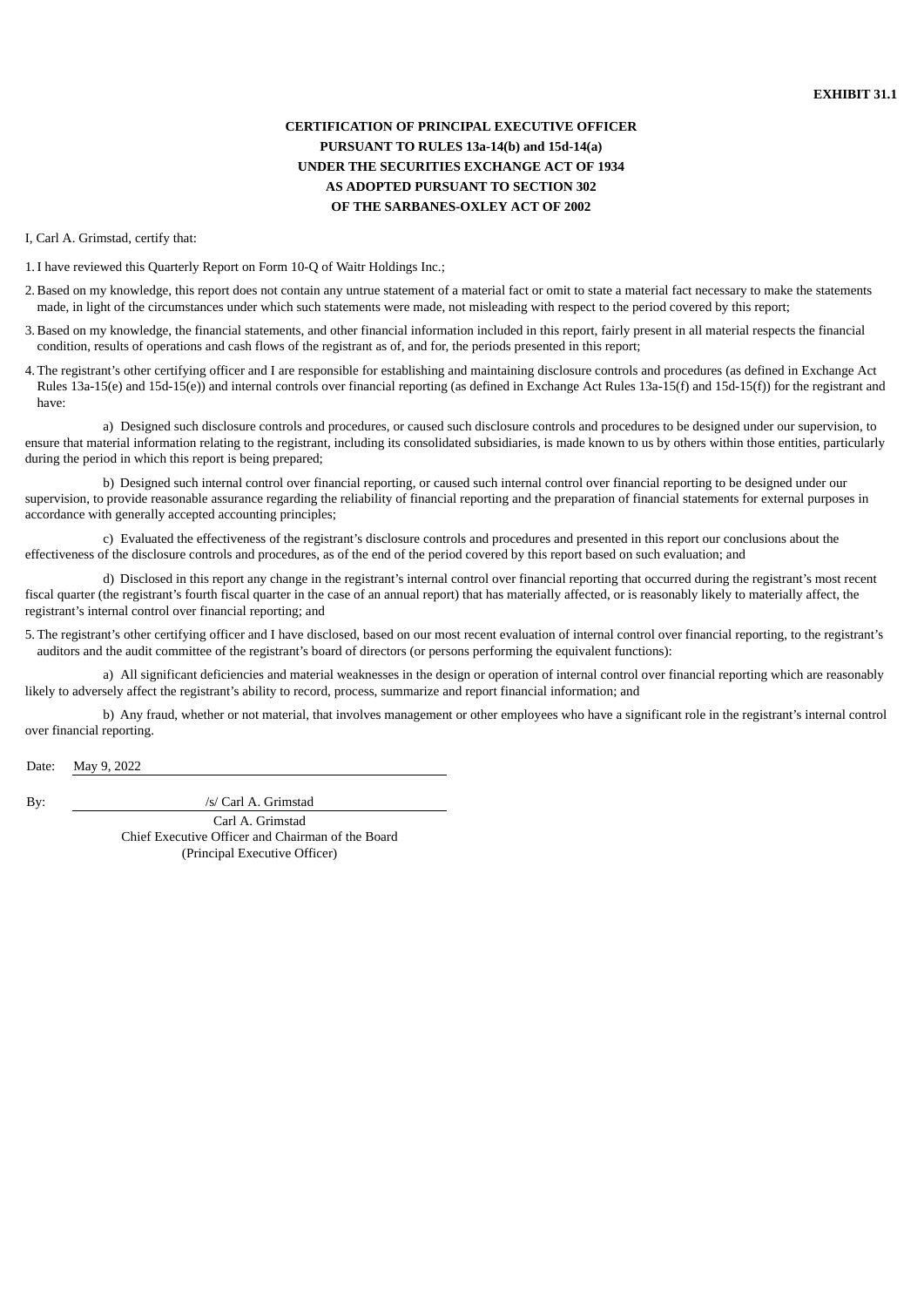### **CERTIFICATION OF PRINCIPAL FINANCIAL OFFICER**

# **PURSUANT TO RULES 13a-14(b) and 15d-14(a) UNDER THE SECURITIES EXCHANGE ACT OF 1934 AS ADOPTED PURSUANT TO SECTION 302 OF THE SARBANES-OXLEY ACT OF 2002**

<span id="page-43-0"></span>I, Leo Bogdanov, certify that:

1.I have reviewed this Quarterly Report on Form 10-Q of Waitr Holdings Inc.;

- 2.Based on my knowledge, this report does not contain any untrue statement of a material fact or omit to state a material fact necessary to make the statements made, in light of the circumstances under which such statements were made, not misleading with respect to the period covered by this report;
- 3.Based on my knowledge, the financial statements, and other financial information included in this report, fairly present in all material respects the financial condition, results of operations and cash flows of the registrant as of, and for, the periods presented in this report;
- 4.The registrant's other certifying officer and I are responsible for establishing and maintaining disclosure controls and procedures (as defined in Exchange Act Rules 13a-15(e) and 15d-15(e)) and internal controls over financial reporting (as defined in Exchange Act Rules 13a-15(f) and 15d-15(f)) for the registrant and have:

a) Designed such disclosure controls and procedures, or caused such disclosure controls and procedures to be designed under our supervision, to ensure that material information relating to the registrant, including its consolidated subsidiaries, is made known to us by others within those entities, particularly during the period in which this report is being prepared;

b) Designed such internal control over financial reporting, or caused such internal control over financial reporting to be designed under our supervision, to provide reasonable assurance regarding the reliability of financial reporting and the preparation of financial statements for external purposes in accordance with generally accepted accounting principles;

c) Evaluated the effectiveness of the registrant's disclosure controls and procedures and presented in this report our conclusions about the effectiveness of the disclosure controls and procedures, as of the end of the period covered by this report based on such evaluation; and

d) Disclosed in this report any change in the registrant's internal control over financial reporting that occurred during the registrant's most recent fiscal quarter (the registrant's fourth fiscal quarter in the case of an annual report) that has materially affected, or is reasonably likely to materially affect, the registrant's internal control over financial reporting; and

5.The registrant's other certifying officer and I have disclosed, based on our most recent evaluation of internal control over financial reporting, to the registrant's auditors and the audit committee of the registrant's board of directors (or persons performing the equivalent functions):

a) All significant deficiencies and material weaknesses in the design or operation of internal control over financial reporting which are reasonably likely to adversely affect the registrant's ability to record, process, summarize and report financial information; and

b) Any fraud, whether or not material, that involves management or other employees who have a significant role in the registrant's internal control over financial reporting.

Date: May 9, 2022

By:  $\frac{1}{s}$  /s/ Leo Bogdanov Leo Bogdanov

Chief Financial Officer (Principal Financial Officer)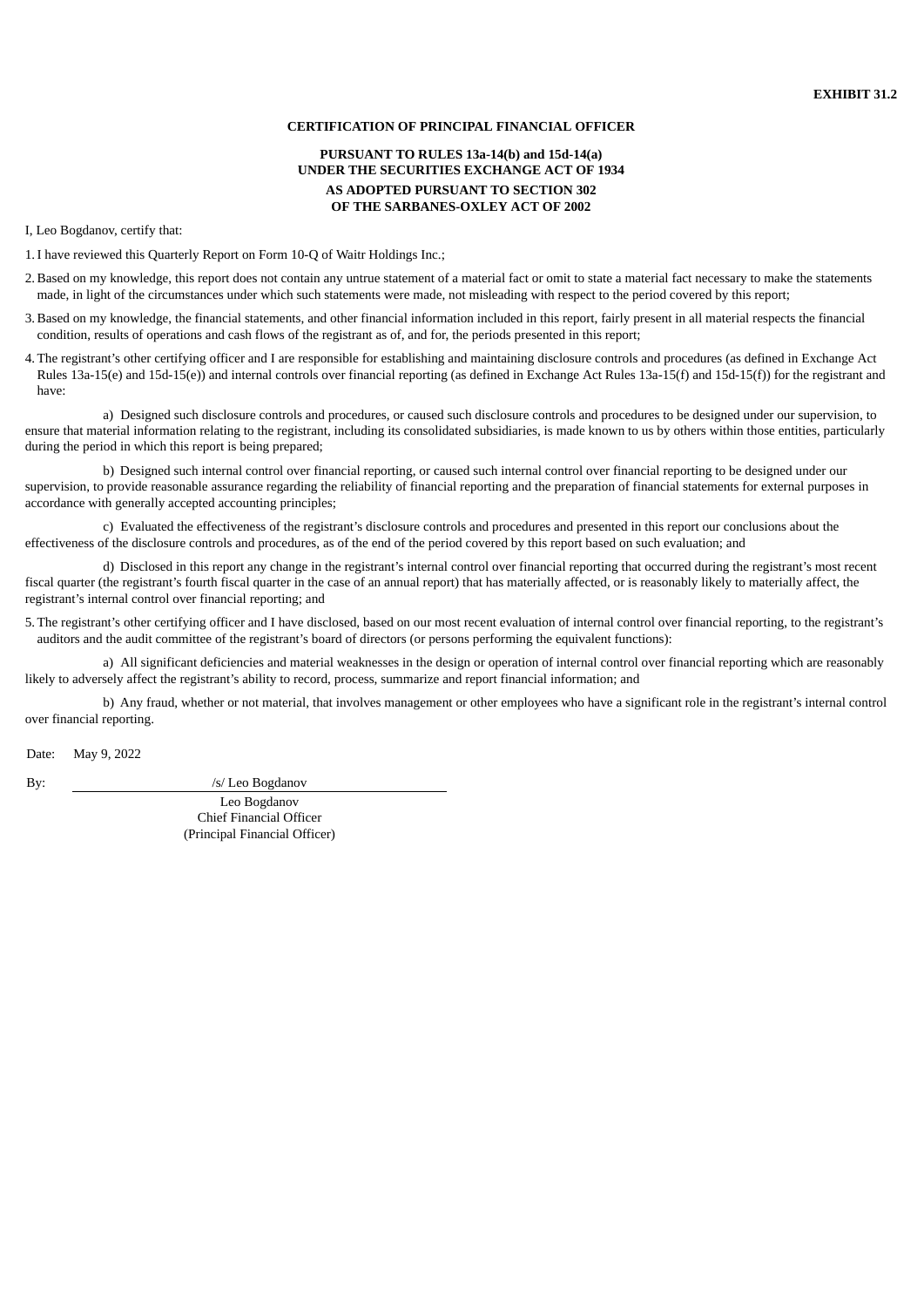# **CERTIFICATION OF PRINCIPAL EXECUTIVE OFFICER**

# **PURSUANT TO 18 U.S.C. SECTION 1350, AS ADOPTED PURSUANT TO SECTION 906 OF THE SARBANES-OXLEY ACT OF 2002**

<span id="page-44-0"></span>In connection with the Quarterly Report of Waitr Holdings Inc. (the "Company") on Form 10-Q for the quarter ended March 31, 2022 as filed with the Securities and Exchange Commission on the date hereof (the "Report"), I, Carl A. Grimstad, certify, as of the date hereof and solely for purposes of and pursuant to 18 U.S.C. Section 1350, as adopted pursuant to Section 906 of the Sarbanes-Oxley Act of 2002, that, to my knowledge:

- 1. The Report fully complies with the requirements of section 13(a) of the Securities Exchange Act of 1934 (15 U.S.C. 78m); and
- 2. The information contained in the Report fairly presents, in all material respects, the financial condition and results of operations of the Company as of the dates set forth and for the periods presented in the Report.

By: /s/ Carl A. Grimstad

Carl A. Grimstad Chief Executive Officer and Chairman of the Board (Principal Executive Officer)

Date: May 9, 2022